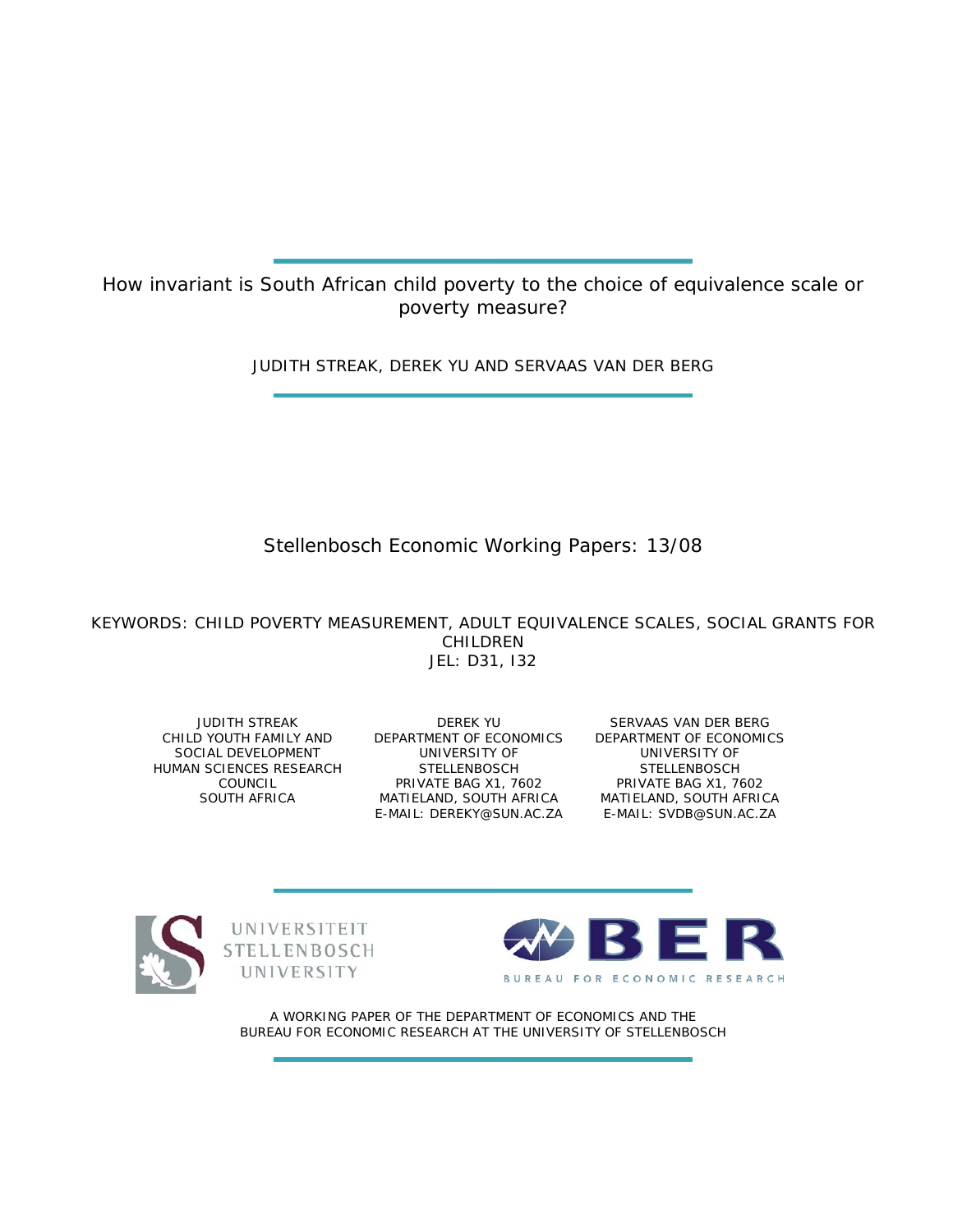# How invariant is South African child poverty to the choice of equivalence scale or poverty measure?

JUDITH STREAK\*, DEREK YU\*\* AND SERVAAS VAN DER BERG\*\**[1](#page-1-0)*

ABSTRACT

This paper offers evidence on the sensitivity of child poverty in South Africa to changes in the Adult Equivalence Scale (AES) and updates the child poverty profile based on the Income and Expenditure Survey 2005/06. Setting the poverty line at the 40<sup>th</sup> percentile of households calculated with different AESs the scope and composition of child poverty are found to be relatively insensitive to the scale used. The rankings of children of different ages, girls versus boys, racial groupings and children living in rural versus urban areas are unaffected by choice of AES, although some provincial rankings on the poverty headcount measure *are.* The proportions of children and households 'correctly' identified as poor for the full range of scales is extremely high. These findings support the argument of Woolard & Leibbrandt (2006) that it may be appropriate for profiling poverty in South Africa to use a poverty line based on a *per capita* welfare measure. For the construction of the child poverty profile, per capita income is used as the welfare indicator with the poverty line set at the 40<sup>th</sup> percentile of household. The profile suggests that poverty amongst children is more extensive than amongst the population or adults even after the massive injection of transfers into households with poor children through the child support grant. The child poverty headcount, depth and severity are all highest amongst children age 0-4 and lowest amongst those aged 15-17, who are not yet beneficiaries of the grants. They are also highest amongst African and Coloured children. Large variations across provinces remain. The analysis underlines the importance of prioritising *children* in the fight against poverty, particularly in their earliest years.

Keywords: Child poverty measurement, Adult equivalence scales, Social grants for children

JEL codes: D31, I32

<span id="page-1-0"></span><sup>&</sup>lt;sup>1</sup> \*Child Youth Family and Social Development, Human Sciences Research Council, South Africa;

<sup>\*\*</sup>Department of Economics, Stellenbosch University South Africa.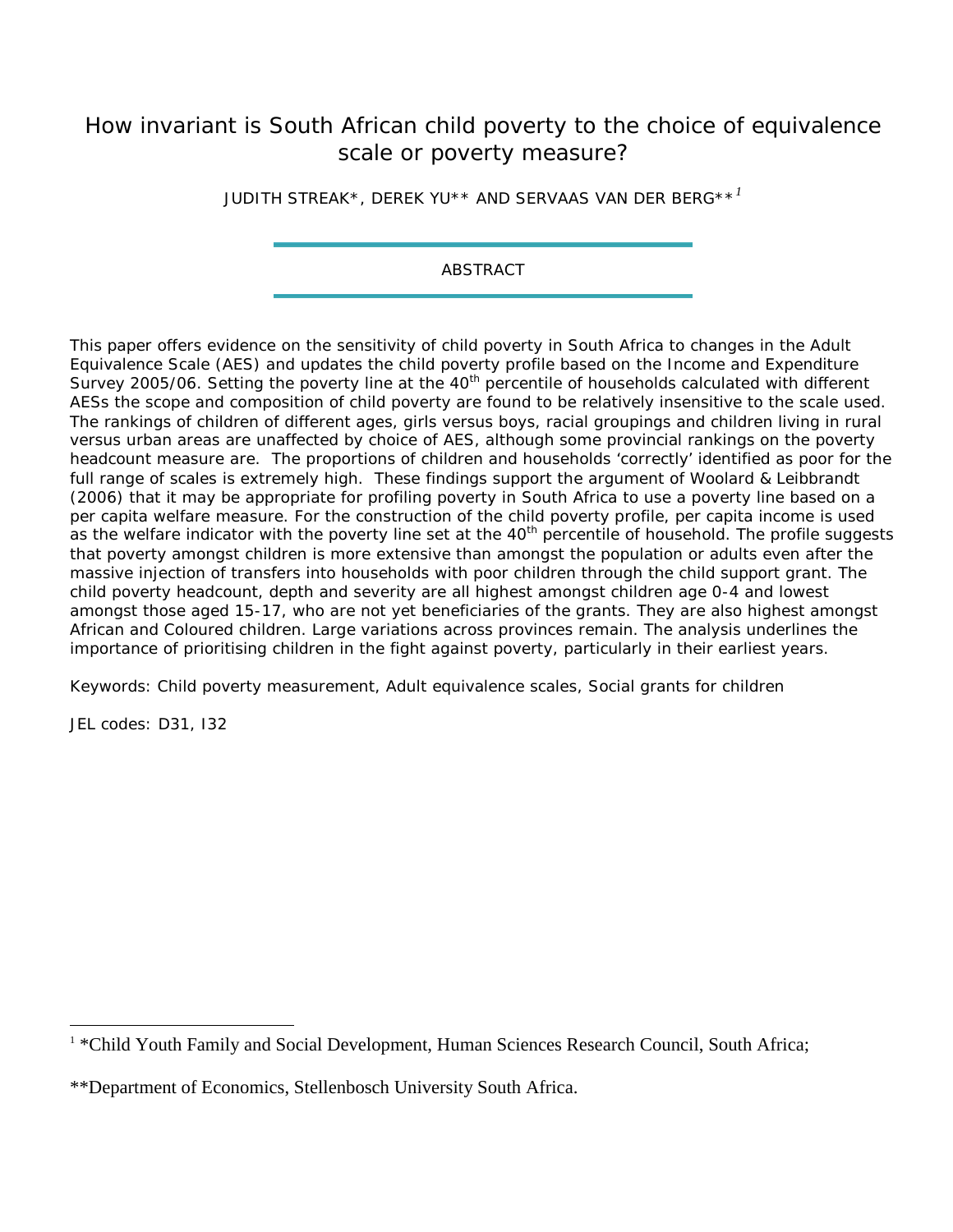## Introduction

Understanding the extent and characteristics of child poverty in South Africa and how these have been changing over time is vital for addressing it. Just over 18 million of South Africa's total population of around 47 million are children (age 0-17 years) (IES 2005). Child poverty is extensive and concentrated amongst the African and Coloured population (Streak & Coetzee 2004; Barnes *et al.* 2007). This paper adds to the evidence base on this issue. It has two objectives: first, to provide evidence on the sensitivity of the dimensions and characteristics of child poverty to alternative Adult Equivalence Scales (AESs); second, to present an updated and more comprehensive child poverty profile, based on an analysis of the Income and Expenditure Survey 2005/06 (hereafter IES2005) undertaken by Statistics South Africa between September 2005 and August 2006. Whilst IES2005 has been used to provide an updated profile of poverty in South Africa (Armstrong *et al.* 2008), it has not yet been used to profile child poverty.

The AES is a tool developed to deal with differences in household size and composition in welfare measurement. It provides an index converting nominal incomes of heterogeneous households into comparable measures of well-being (Bellừ and Liberati, 2005). It does so by adjusting for assumptions about economies of scale and the differential needs and costs deriving from household composition. Individuals are then ranked using the per adult equivalent money metric welfare measure (in this paper, income). Based on Hunter, Kennedy & Biddle (2004: 413), *i*  $E = \frac{I_H}{AE}$  $I_E = \frac{I_H}{I_E}$  where  $I_E$  is equivalent income,  $I_H$  raw household income and AE the equivalence scale used. They point out that the scale can be set equal to one, i.e. no distinction can be drawn between households based on size or composition, whereas on the other extreme the scale can be set equal to the number of persons in the household, i.e. raw household income would be converted into per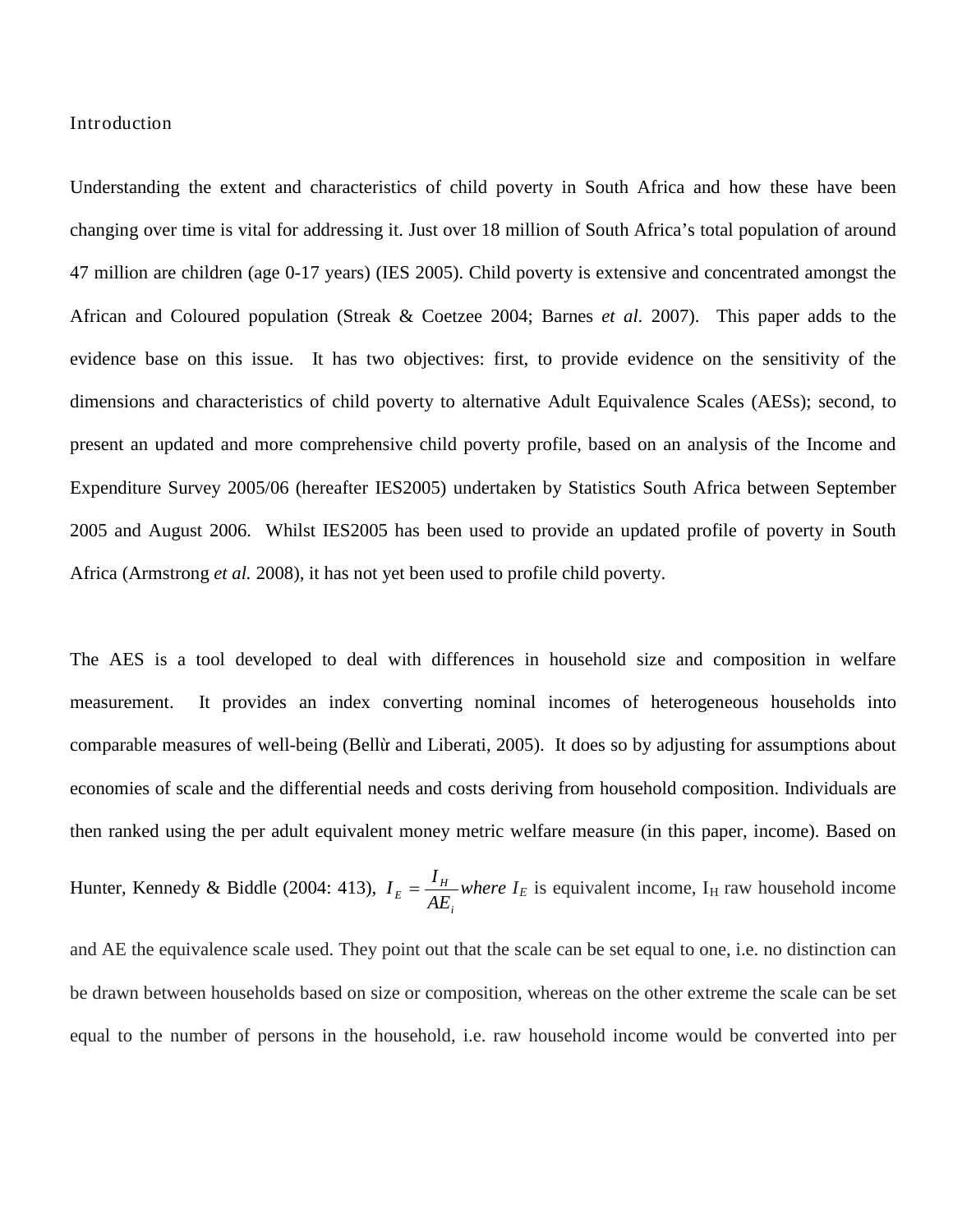capita income. Equivalence scales typically result in measures of equivalent income that lie between raw household income and per capita income.

Although most existing evidence finds that poverty profiles at the aggregate level are not highly sensitive to the AES used, there is virtually no evidence on the sensitivity of the *child poverty* profile to the AES. The South African government has recently released a proposal for a *per capita* poverty line (National Treasury & Statistics South Africa 2007; Woolard & Leibbrandt 2006). However, should the choice of AES affect ranking of poor children and provincial child poverty rates and shares, the use of the per capita method may lead to misguided targeting. This contribution is therefore particularly relevant at this time in South Africa.

This paper uses the money-metric approach to child poverty and is concerned therefore only with what Chambers (1998) labels 'poverty proper', though the authors acknowledge that there is much to be gained from supplementing monetary metric measures of poverty with direct measures to reflect non-economic aspects of poverty (Noble *et al.* 2006; Stuart *et al.* 2003; Sumner, 2004). How poverty is conceptualized, defined and measured affects the design and effectiveness of strategy to address it (Stuart *et al.* 2003; Minujin *et al.* 2007). Traditionally, poverty has been conceptualized and defined as resource deprivation, measured using money metrics. More recently, there has been a greater shift towards a broader multidimensional approach which sees poverty as resource deprivation plus various forms of non-economic deprivation (Stuart 2003; Sumner 2004). But money-metric measurement remains useful, because it tells a large part of the child poverty story.

A second limitation of the paper is the common yet problematic assumption that resources are allocated in the household in line with costs and needs as reflected in the AES (Deaton 1997). There is now much research on inequality within the household, but this issue also lies outside the scope of this paper.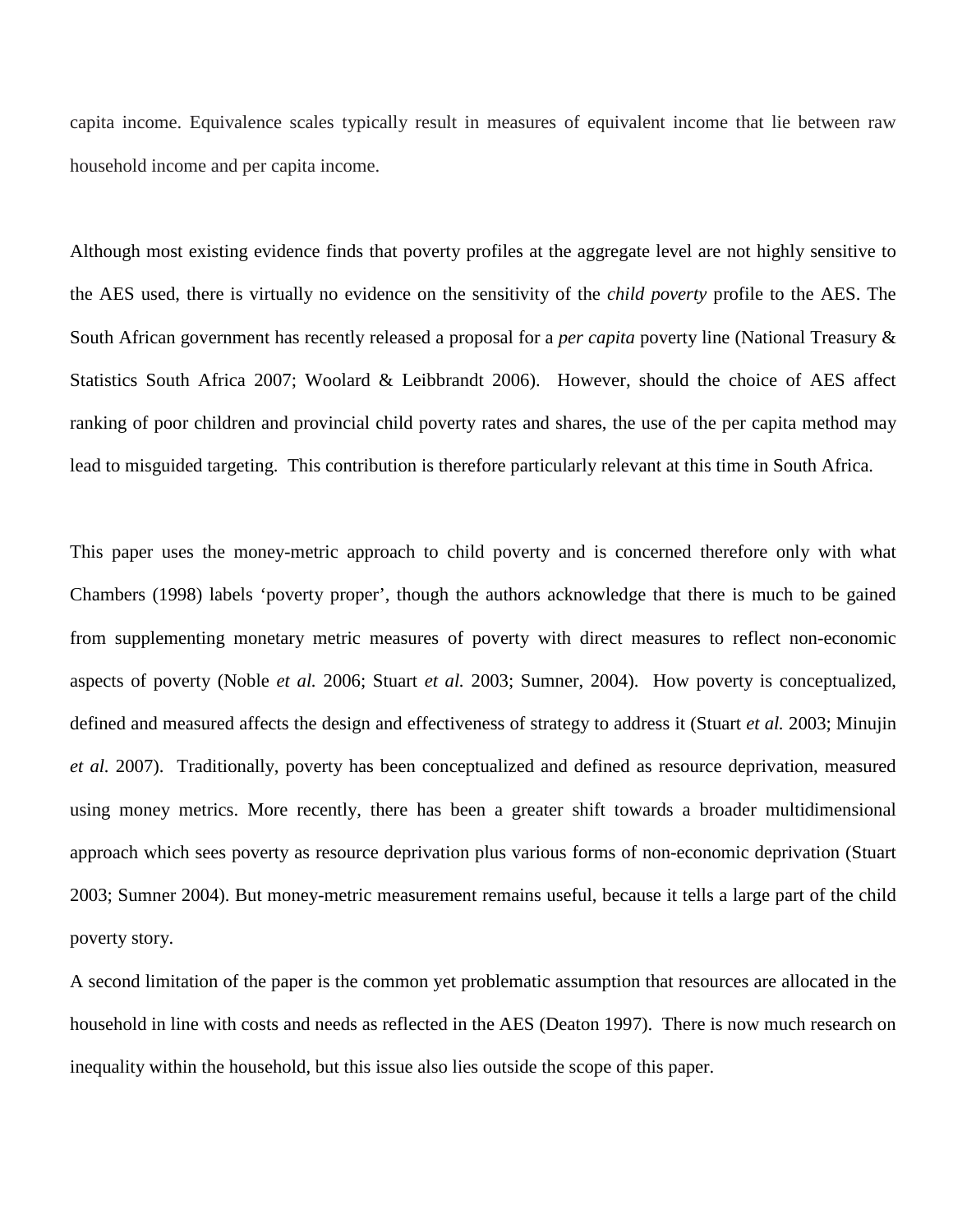The paper is structured as follows. Section 2 lays out the key methodological issues in measuring child poverty, paying particular attention to the need for and role of the AES. Section 3 describes the evidence base in South Africa to which this paper adds. Section 4 is on the data and method used, and Section 5 presents the findings. The conclusion summarises key findings and their implications for the per capita poverty line proposal.

# Methodological issues in measuring child poverty

The key methodological issues in measuring poverty can be described in three steps: (i) Identification of a monetary welfare indicator for ranking households or individuals. When the aim is to measure *child* poverty, an indicator for ranking individuals is required (Corak 2005; White & Masset 2002). (ii) Definition of a poverty line to separate the poor from the non-poor; and (iii) Selection of aggregate poverty measures for constructing a poverty profile. The three steps, each of which is contentious (Corak 2005; Woolard & Leibbrandt 2001), are described below.

# *Identifying a welfare indicator*

Most empirical work on the distribution of material welfare uses expenditure or income data from household surveys (Deaton 1997; Woolard & Leibbrandt). Income is often under-reported and may be seasonal or volatile (e.g. in agriculture and the informal sector). Expenditure is more stable over time, but underreporting is also common and expenditure data are costly and difficult to collect. Use of expenditure as the welfare indicator thus also commonly leads to under-estimation of welfare (Deaton 1997). On balance, the literature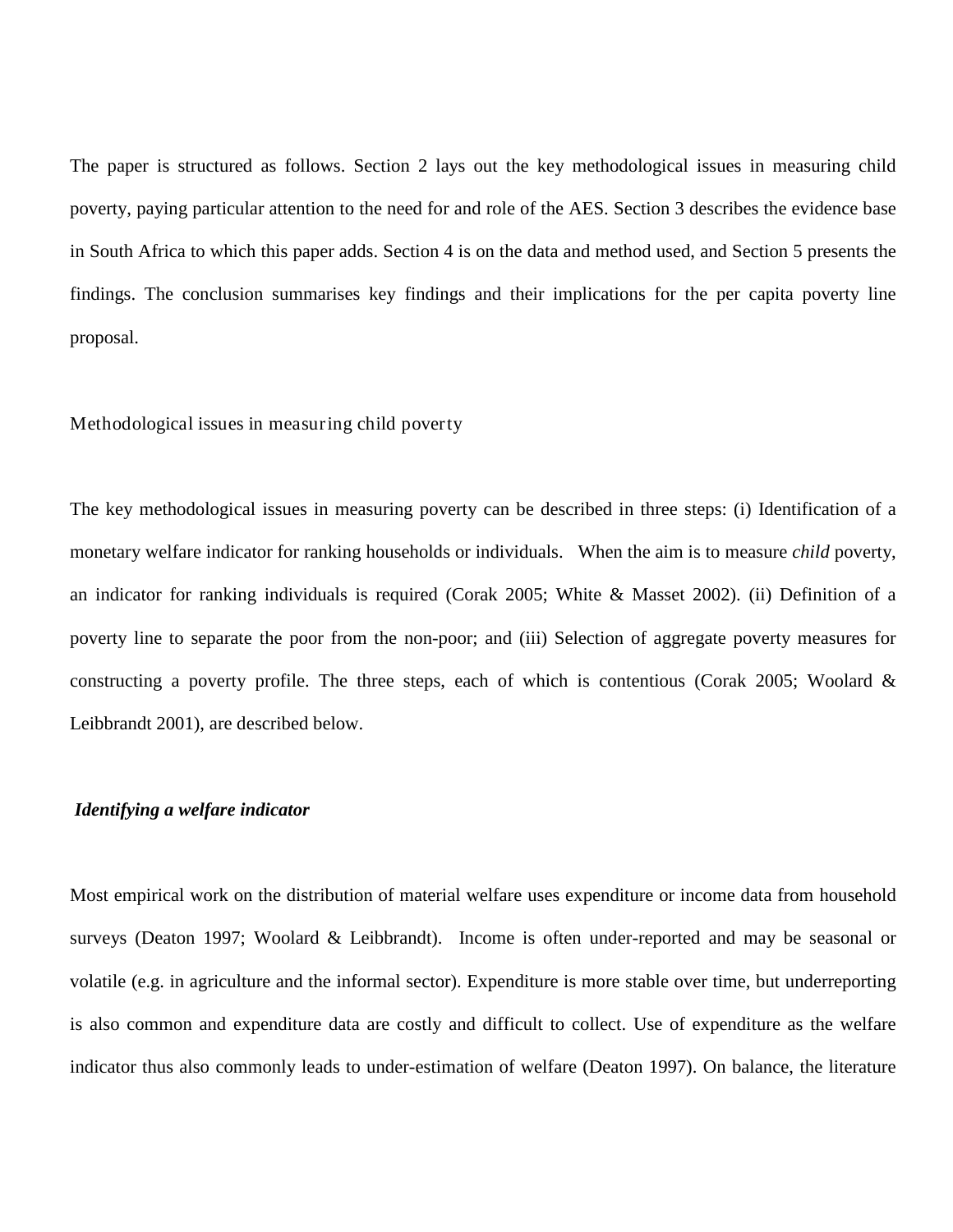suggests it is best to use expenditure data (defined in consumption terms) to measure welfare in developing countries. In this paper, however, for reasons to be discussed later, the emphasis will be on *income* data.

Once the welfare indicator has been selected, a method must be chosen for disaggregating household into individual welfare (see for example Deaton 1997; Ravallion 1992; Sen 1987), but "the passage from household data to individual welfare ... remains a perennial difficulty" (Deaton & Paxson, 1997:1). This is because, in addition to the black box of intra-household resource allocation, differences in household size and composition must be dealt with. As indicated in the introduction, the AES has been developed as a tool to deal with these two issues, allowing conversion of household welfare for households of heterogeneous size and composition into welfare measures for the individual members of the household (Bellừ & Liberati, 2005). To do this, the AES makes assumptions about economies of scale and household composition. Individuals are then ranked using the per adult equivalent money metric welfare measure.

The household size issue that the AES addresses is that larger households require additional income / expenditure than smaller households to achieve the same level of welfare, but this is not a linear relationship as is implicitly assumed when using per capita measures. Instead, larger households benefit from economies of scale with respect to consumption of some goods. For example, the costs of electricity will not be three times as high for a household with three members than for a single person (OECD, 2008). The extent to which economies of scale actually exist within households depends on the level of household 'public (non-rival) goods' in the consumption basket (Woolard, 2001). Whilst a growing body of evidence from the subjective approach to setting poverty lines suggests a very high level of economies of scale, there is no best practice method for determining the precise value of this parameter in the AES (Woolard, 2001). Lanjouw *et al (*1998)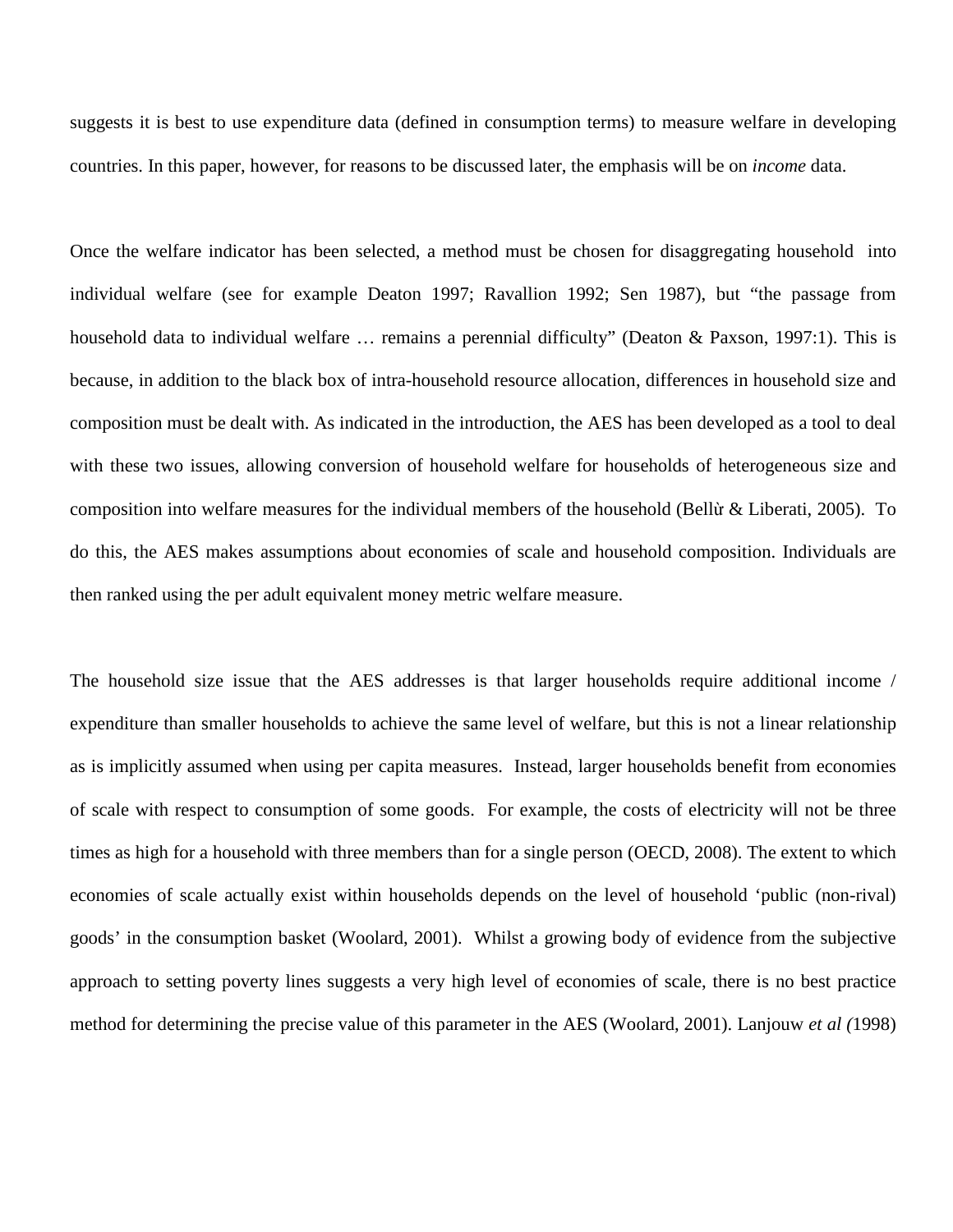is an excellent source on the construction of AES with particular reference to economies of scale. The general approach is to use a scale of the form introduced by Culter & Katz (1992):

$$
AE = (A + \alpha K)^{\beta}
$$

where:

- AE refers to adult equivalents
- A represents the number of adults
- K is the number of children
- $\alpha$  adjusts for age equivalences
- β adjusts for economies of scale

Lanjouw *et al.* (1998) point out that if household consumption is largely on food, as is the case for the poor in developing countries, there should be few economies of scale, thus β should be close to 1. As households and countries grow wealthier, the share spent on food declines and the share of household 'public goods' increase. Hence, economies of scale increase, with the implication that β will fall (Braithwaite, 2008).

The second problem the AES addresses is with respect to household composition. Children<sup>[2](#page-6-0)</sup> have smaller food needs (and hence costs) than adults. This derives from the fact that younger children eat less food and that food is a large share of household expenditure. There can be no universal, scientifically determined true value for α. The true costs vary from country to country and are probably different for children of different ages. If household consumption is largely on food, as is often the case in poor countries, the cost of a child

<span id="page-6-0"></span><sup>&</sup>lt;sup>2</sup> The definition of a *child* varies. The South African Constitution defines a child as an individual younger than 18 years. This definition is used here unless otherwise stated.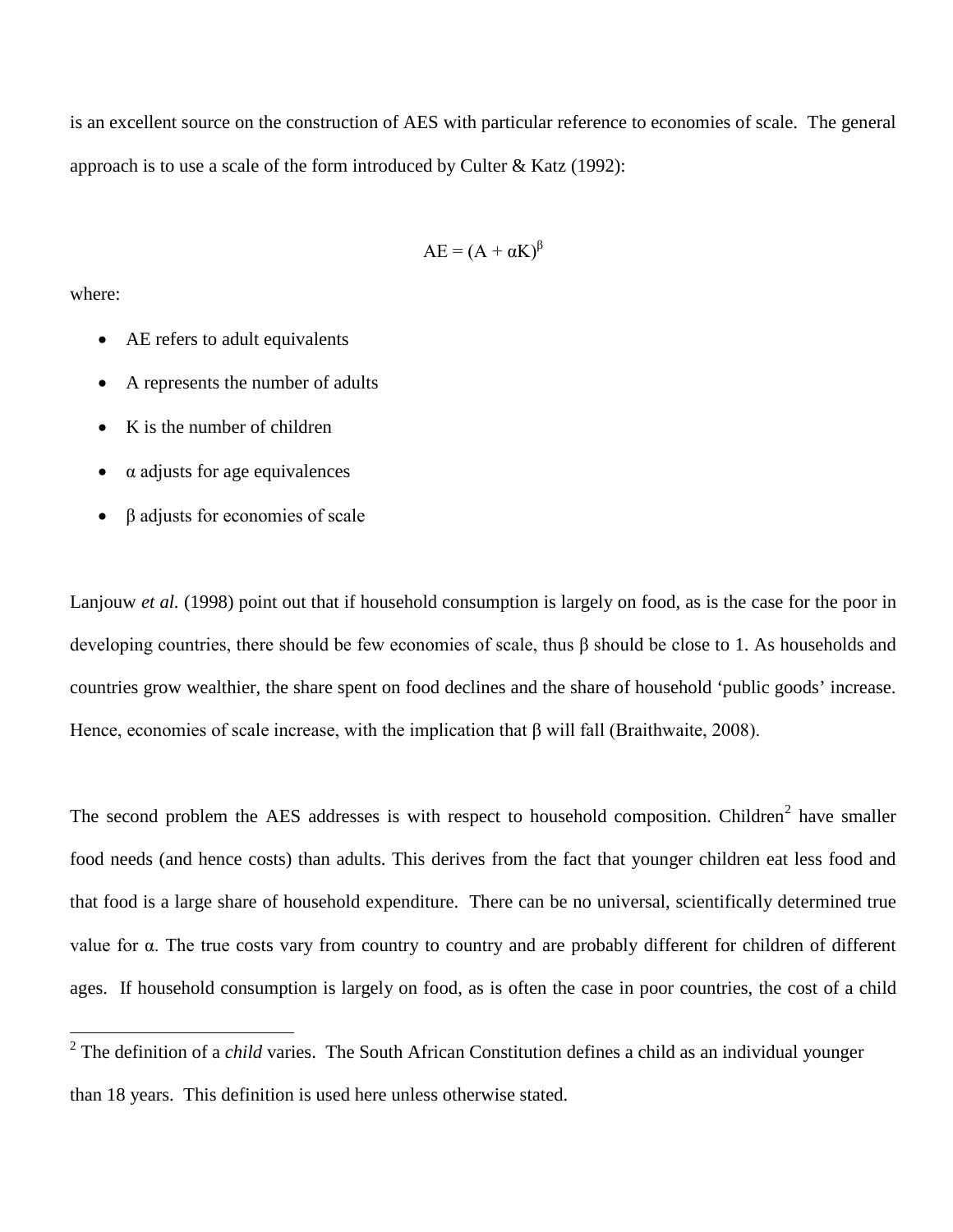will be rather less than an adult. As income rises and the food expenditure share declines,  $\alpha$  will approach one (Braithwaite, 2008). Deaton & Zaidi (2000) and Paxson & Deaton (1997) are two useful sources on the determination of AESs with particular reference to the value of α, the child cost parameter.

A common procedure used to set  $\alpha$  is comparison of the energy requirements for different groups. But children and adults consume both food and non-food items, and there is no reason to expect non-food costs to follow the same ratio. An alternative and older procedure is the Engel method. Engel observed that amongst households of similar size and composition, the budget share devoted to food declined as total consumption increased. He also observed that for households with the same total expenditure, the larger the household, the larger also the budget share devoted to food. This led to the hypothesis that households with the same budget share have the same level of welfare, regardless of the demographic make-up of the household (Woolard 2002). This finding forms the basis of the statistical method used in the Engel approach, where values of  $\alpha$ and β are calculated from household survey data on the assumption that a household's needs can be deduced from the food share in its budget.

A wide range of AESs exists, which includes normative scales devised by experts, scales estimated from consumer demand models and scales based on subjective welfare measurement (Woolard, 2001:77).<sup>[3](#page-7-0)</sup> Table 1 presents AESs commonly used at the international level. The rationale for the choice of scale is often left rather vague.

<span id="page-7-0"></span> $3$  For more on the range of AESs and their determination see Deaton & Muellbauer, (1986) and Deaton (1997).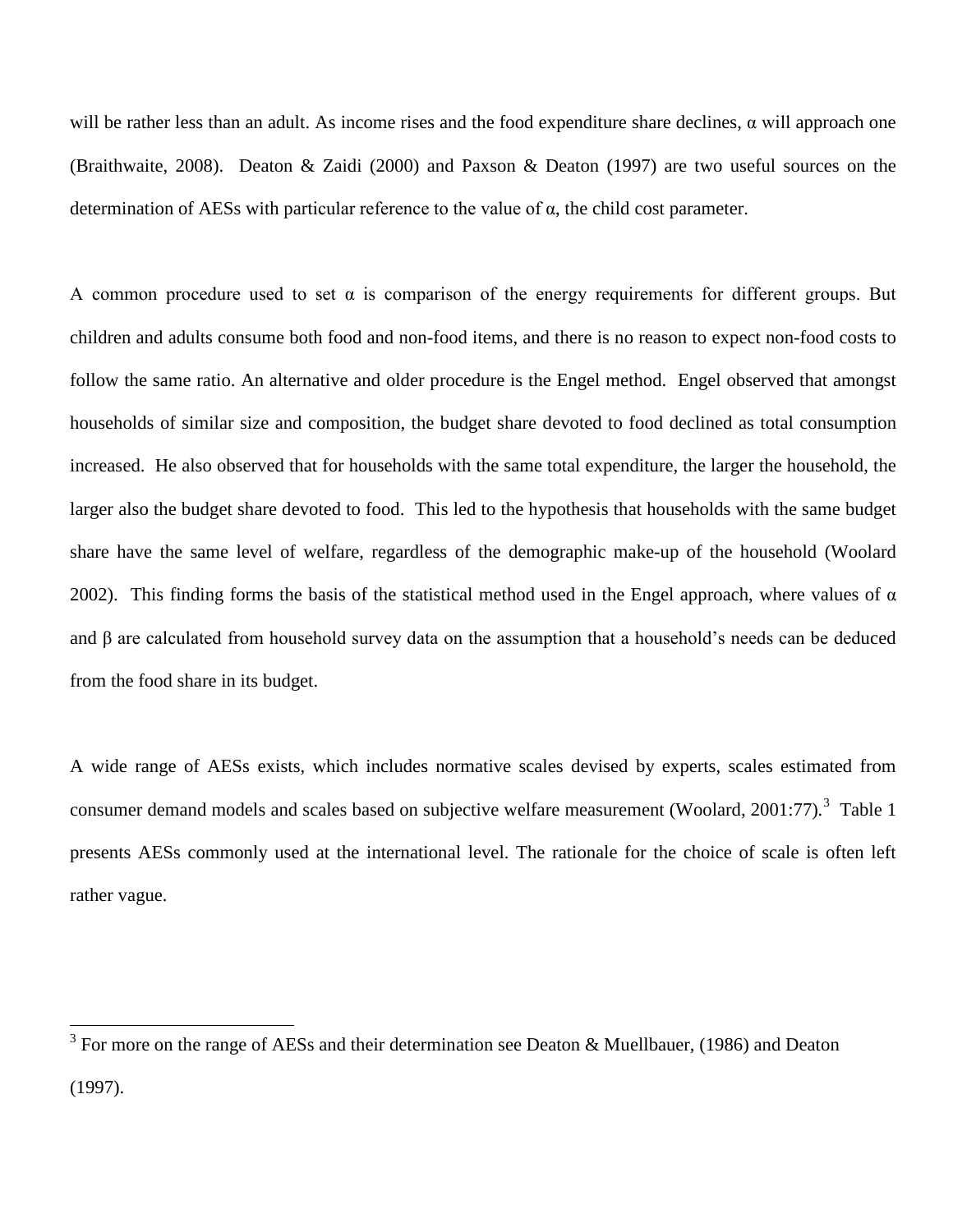| OECD original          | This scale assigns a value of 1 to the first household member, of 0.7 to each              |
|------------------------|--------------------------------------------------------------------------------------------|
|                        | additional adult and of 0.5 to each child.                                                 |
| OECD-modified          | This scale assigns a value of 1 to the first household member, of 0.5 to each              |
|                        | additional adult and of 0.3 to each child.                                                 |
| Square root scale      | This scale approximates the number of equivalent adults as the square root of              |
|                        | household size (to address economies of scale). The different needs of adults              |
|                        | versus children are not distinguished.                                                     |
| Double parameter class | This determines the adult equivalents using the equation $AE = (A + \alpha K)^{\beta}$     |
| of scales proposed by  | where                                                                                      |
| Cutler & Katz (1992)   | $AE =$ Adult equivalents                                                                   |
|                        | $A =$ Number of adults                                                                     |
|                        | $K =$ Number of children                                                                   |
|                        | $\alpha$ is a constant reflecting the resource cost of a child relative to an adult; it is |
|                        | typically set at less than 1                                                               |
|                        | $\beta$ = the overall economies of scale in a household, typically set at less than 1      |

### **Table 1: Commonly used Adult Equivalence Scales**

*Source: Braithwaite, 2008; Corak, 2005; OECD 2008; Paxson & Deaton, 1997*

The simplest scale for converting household welfare to individual welfare, and the one most commonly used, is the per capita method. This sets the number of adult equivalents equal to the number of household members, i.e. it assumes that the needs of a child cost as much to meet as those of an adult, and that there are no economies of scale (implying that household needs rise in proportion to the number of members, i.e. that there are no household 'public goods' that generate economies of scale). In the Cutler-Katz AES, this amounts to setting  $β$  and  $α$  equal to one.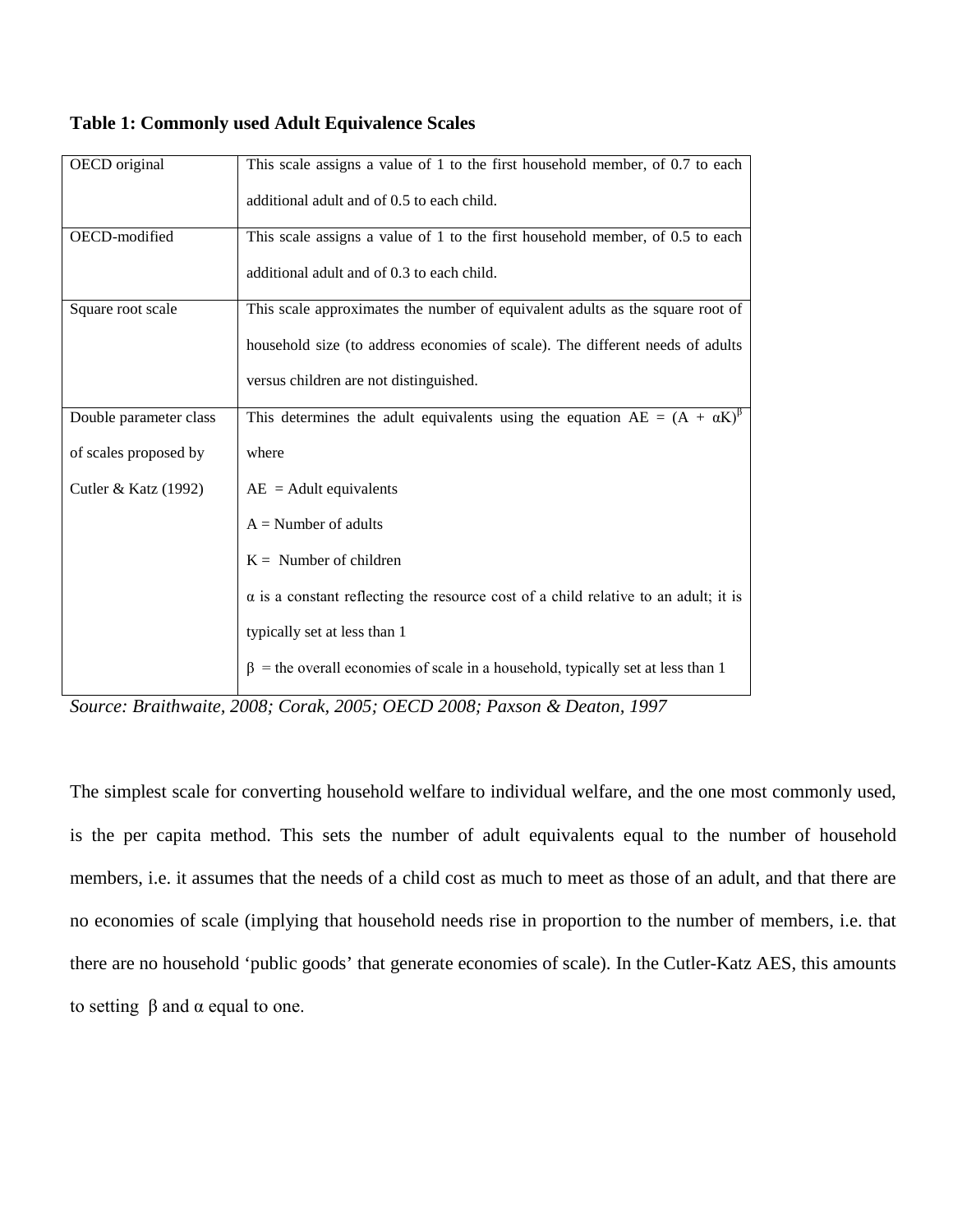Commenting on the AES literature, Deaton & Paxson (1997: ) remark that: "much of the long-standing literature on the measurement of equivalence scales from data on household expenditure … is a morass of dubious identification and internal contradiction". In the end, the choice of scale and decision about the value of the parameters for economies of scale and the child cost relative to that of an adult tend to be based less on theory and empirical evidence than on convention and assumption (Corak, 2005:11) This underlines the importance of testing sensitivity to changes in the AES. At the international level, there have been many studies investigating sensitivity of poverty to the AES. Whilst some researchers have found that the choice of scale can make quite a difference to both the level and pattern of poverty and child poverty (see White  $\&$ Masset 2002 for the case of Vietnam), others have found that results are only marginally affected (Buchmann *et al* 1988; Coulter *et al* 1992; Jenkins & Cowell 1994; Burkhauser 1996). The few South African studies are reviewed in section 3.

### *Selecting a poverty line*

There is no one true concept of absolute poverty and thus no one true absolute poverty line (Stewart *et al.* 2003). There is an element of subjectivity in the setting of the line. Commonly used approaches for setting the absolute poverty line(s) are: (i) The food calorific approach, which involves basing the line on a costing of the level of calories required per day; 2 100 calories per day is often used (Sumner 2004:7). (ii) The cost of basic needs approach, which adds a costing of other basic goods to the line based on minimum food needs (this is the approach on which South Africa's current poverty line proposal is based) (iii) Using lines set by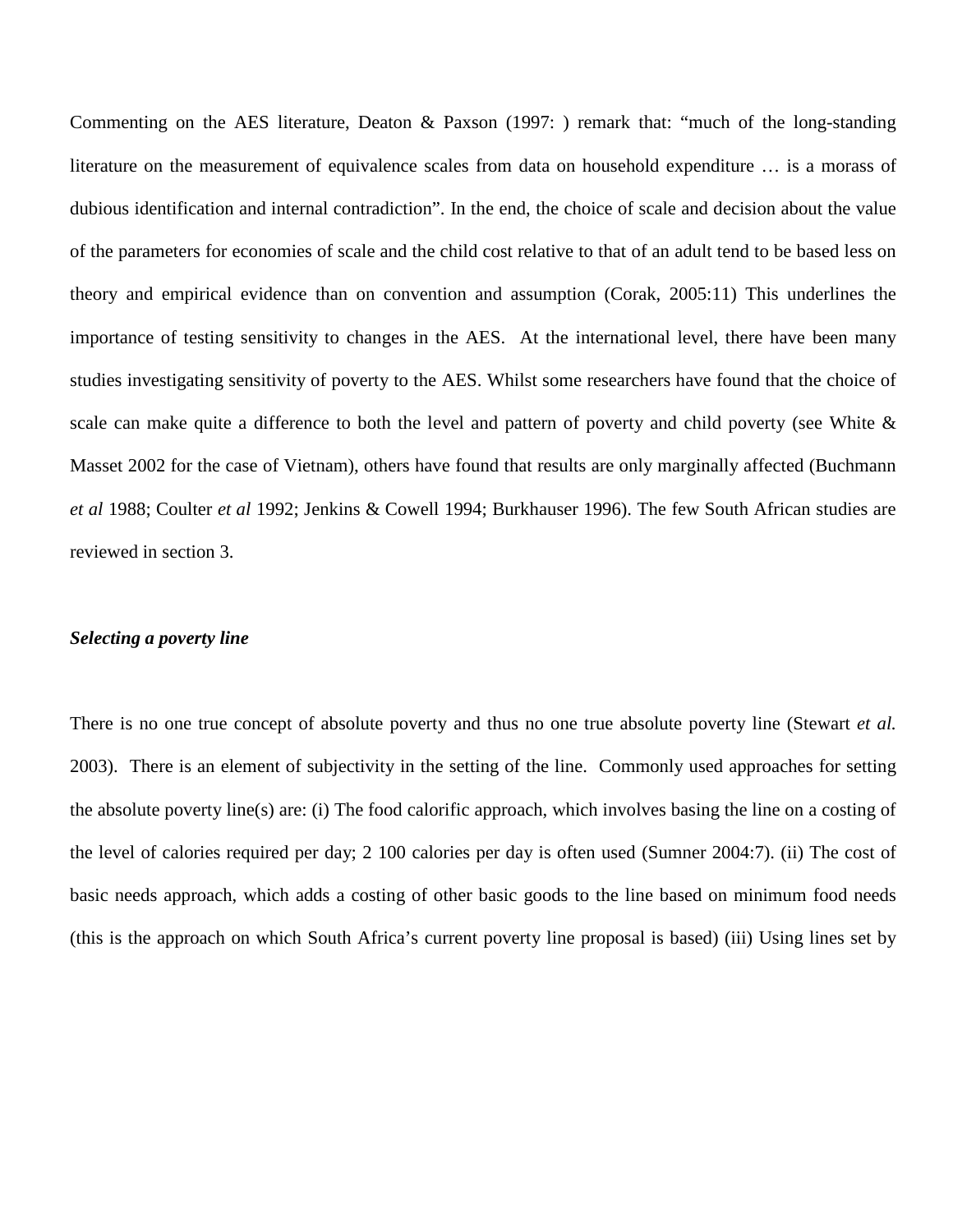government for targeting programmes, such as income support (Stewart *et al.* 2003)<sup>[4](#page-10-0)</sup>. The \$1 and \$2 dollar a day lines are commonly used for international comparisons.

A relative poverty line defines the poor in relation to a reference group, most commonly the income or expenditure position of others in society. Commonly used examples are the bottom 40% or 20% of households in the income or expenditure distribution; and 40%, 50% or 60% of the mean or median income or expenditure (Corak 2006; Stuart *et al.* 2003; Barnes *et al.* 2007). When used for comparative purposes (e.g. comparing poverty over time or across countries), it can thus also be regarded as a measure of *inequality* rather than of *poverty*. In this paper, the poverty line is set at a cut-off which places the poorest 40% of all households in poverty, once households have been ranked using the alternative measures.

When the aim is to measure changes in poverty over time, the issue of where to set the poverty line may be less important than maintaining its stability over time. If, on the other hand, the poverty line is used to profile poverty at a point it time, as it is here, where the line is set and how this affects the poverty profile becomes important. Moreover, there is then a need to check robustness of findings on rankings of different groups and geographical areas to alternative poverty lines. A method commonly used for this purpose is testing for stochastic poverty dominance, using the cumulative density function (CDF). This will be discussed in more detail later.

### *Poverty measures*

<span id="page-10-0"></span><sup>&</sup>lt;sup>4</sup> An example of this method in the South African context is Budlender's (2006) recent use of the poverty line cut off used to target the Child Support Grant income support programme (See Budlender in Monson *et al.* 2006).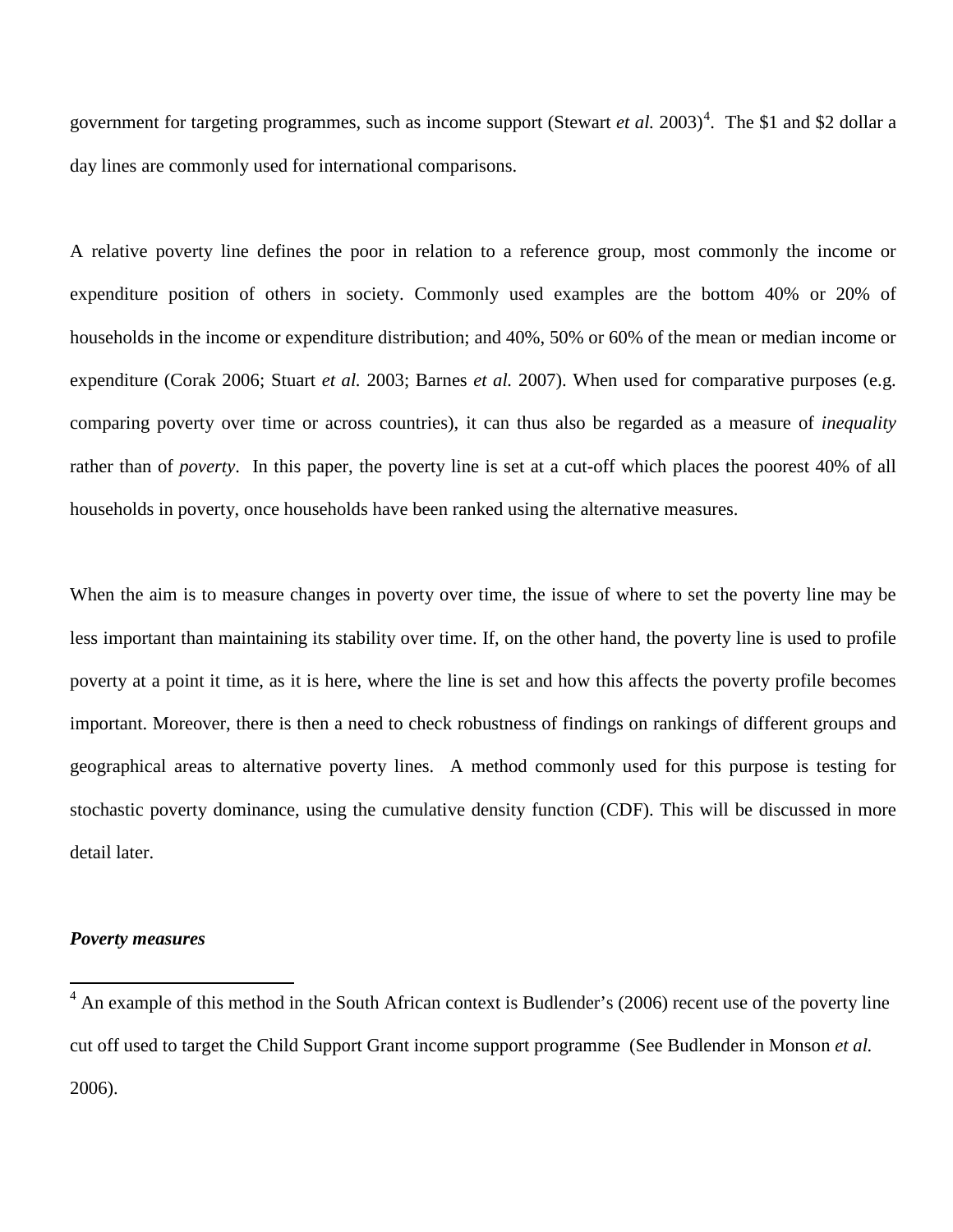Once the poverty line has been set, the Foster-Greer-Thorbecke (FGB) poverty measures can be derived from the following equation (see Foster *et al.* 1984):

$$
P_{\alpha} = {}^{1}/n \sum ({}^{z-y}{}_{i}/z)^{\alpha} \mid (y_{i} \leq z)
$$

Where:

- $P_{\alpha}$  = the measure of poverty
- $\bullet$  q = the number of poor households
- $\bullet$  n = the total number of households
- $z =$  the poverty line
- $y_i$  = the income of the i-th household

P<sub>0</sub>, the headcount index measure, sets  $\alpha = 0$  and shows the headcount poverty rate, the proportion of the population (or child population) below the poverty line.  $P_1$ , or the poverty gap index measure, sets  $\alpha = 1$ . It is a measure of the depth of poverty, based on the sum of the poverty gaps, i.e. the distance the poor lies below the poverty line. P<sub>2</sub>, the squared poverty gap index, sets  $\alpha = 2$ . This measure of severity of poverty gives a higher weight to individuals who are deeper in poverty, i.e. further below the poverty line.

Existing evidence base

# *Determination of AES*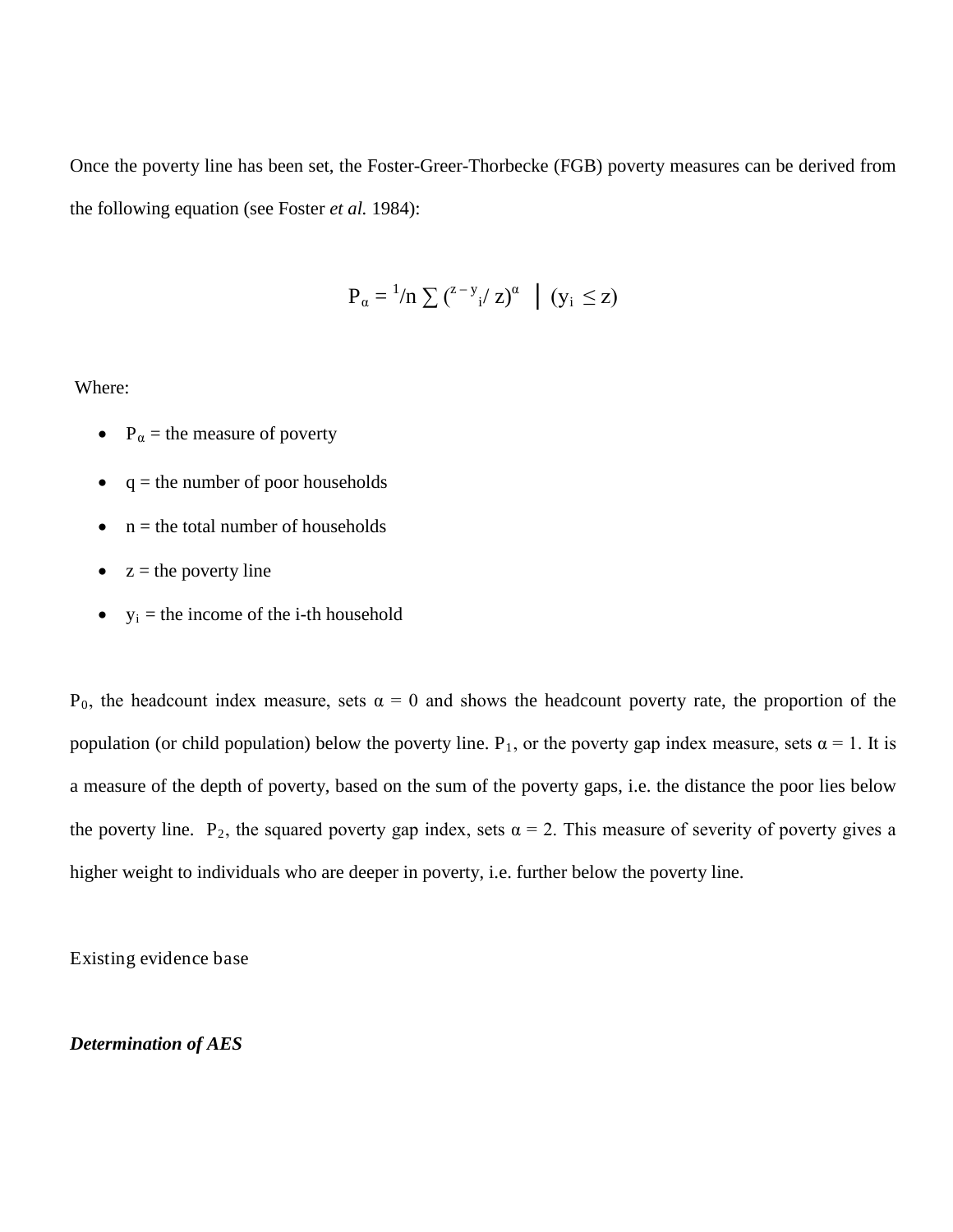There has been very little research to determine an appropriate AES for South Africa. Woolard & Leibbrandt (2006) review the limited literature. They point out that researchers have tended to follow the lead of May *et al.* (1995) and use the Culter & Katz (1992) AES form with  $\alpha = 0.5$  and  $\beta = 0.9$ . These are values that were used as *examples* by Angus Deaton in a lecture on poverty measurement in the early 1990s.

One source of "implied" AES is in the methodology of the Household Subsistence Level (HSL) that has long been used in South Africa. The HSL represents an attempt to cost basic needs. Some costs (such as rent and transport) are taken to be the same for all households, while others (such as food and clothing) are treated as varying with size and demographic composition of the household. The implicit value of  $\alpha$  emerges as 0.75 and of β as 0.86 from the HSL (Woolard & Leibbrandt, 2006).

Lancaster, Ray and Venezuela (1997) estimate AESs for eight countries, including South Africa, using the 1993 Project for Statistics on Living Standards and Development (PSLSD) data. They use Engel's procedure as well as models based on the demographically extended rank two and rank three "complete" demand systems. But their analysis includes only households containing different numbers of children but exactly two adults. This makes the sample unrepresentative of the demographic composition of South African households (Woolard & Leibbrandt 2006); only 37% of households in the PSLSD fell into this category. The scale allows for three different age groups of children and further is separately calculated by gender. The scales derived from this study suggest child costs that are quite a bit lower than Woolard's.

Woolard (2002) derives an AES for African households using the 1995 IES and Engel method. She finds the cost of a child to be high – almost the same as an adult. This result is typical in estimations using the Engel method (Deaton & Muellbauer 1986; Woolard & Leibbrandt, 2006) which has been criticised for over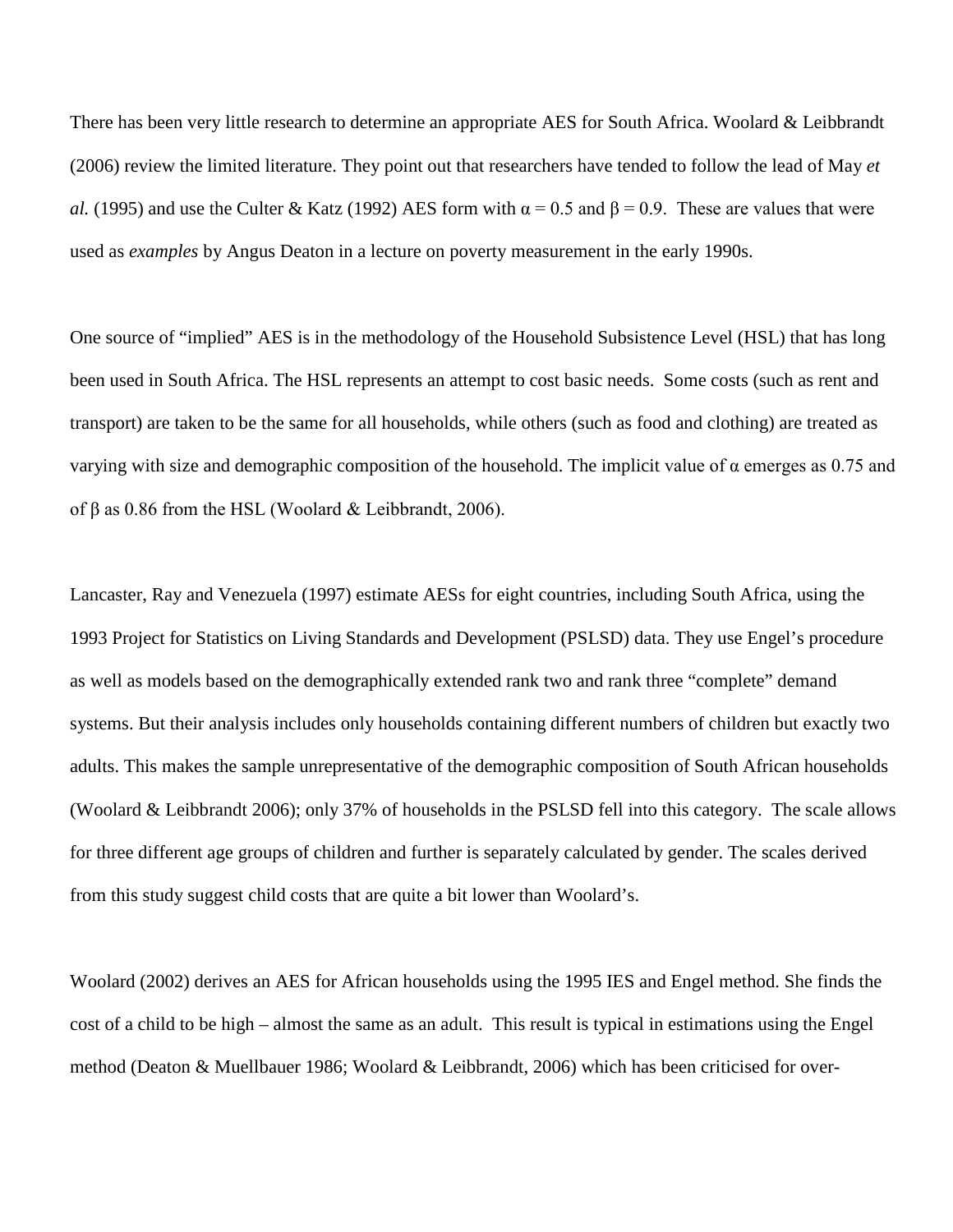estimating child costs (see for example Deaton & Muellbauer, 2006). Woolard (2002) finds quite small scale economies (estimate of  $\beta = 0.85$ ). After considering the argument that the Engel method over-estimates child costs, and informed by the HSL, she chooses an AES that sets  $\alpha = 0.75$  and  $\beta = 0.85$  for her subsequent measurement of poverty.

## *Sensitivity to AES*

Two studies (Deaton & Paxson, 1997; Woolard, 2002<sup>[5](#page-13-0)</sup>) report empirical findings on sensitivity of the poverty profile to the AES in South Africa.

Deaton & Paxson (1997) examine sensitivity of the poverty headcount for people in different age groups in a range of developing countries, one of which is South Africa, to changes in the value of the child cost and economies of scale parameters in and Cutler & Kutz-type AES. They use per adult equivalent expenditure as the welfare measure, based on the 1993 PSLSD. The age groups considered are: children (two groups, age 0-6 and age 7-15); the elderly (defined according to pension eligibility criteria as 60 and over for women and 65 and over for men); and a residual group of non-elderly adults, loosely referred to as adults. They consider nine pairs of values for  $\alpha$  and  $\beta$  with each taking the three values 1, 0.75 and 0.5. The poverty line is set at R105 per adult equivalent per month, a figure chosen to correspond with US 1\$ a day. They find that: (i) Regardless of AES, adults have the lowest fraction of the poor, followed by the elderly, then older and only then younger children. (ii) Lower poverty rates among adults are robust to assumptions about child costs and economies of scale, as is the finding that younger children are always more likely to be poor than older children. (iii) Fewer children are counted as poor the greater are economies of scales and the smaller the cost

<span id="page-13-0"></span> <sup>5</sup> Woolard & Leibbrandt (2006) also report this, but based on Woolard's (2002) analysis of the IES 1995.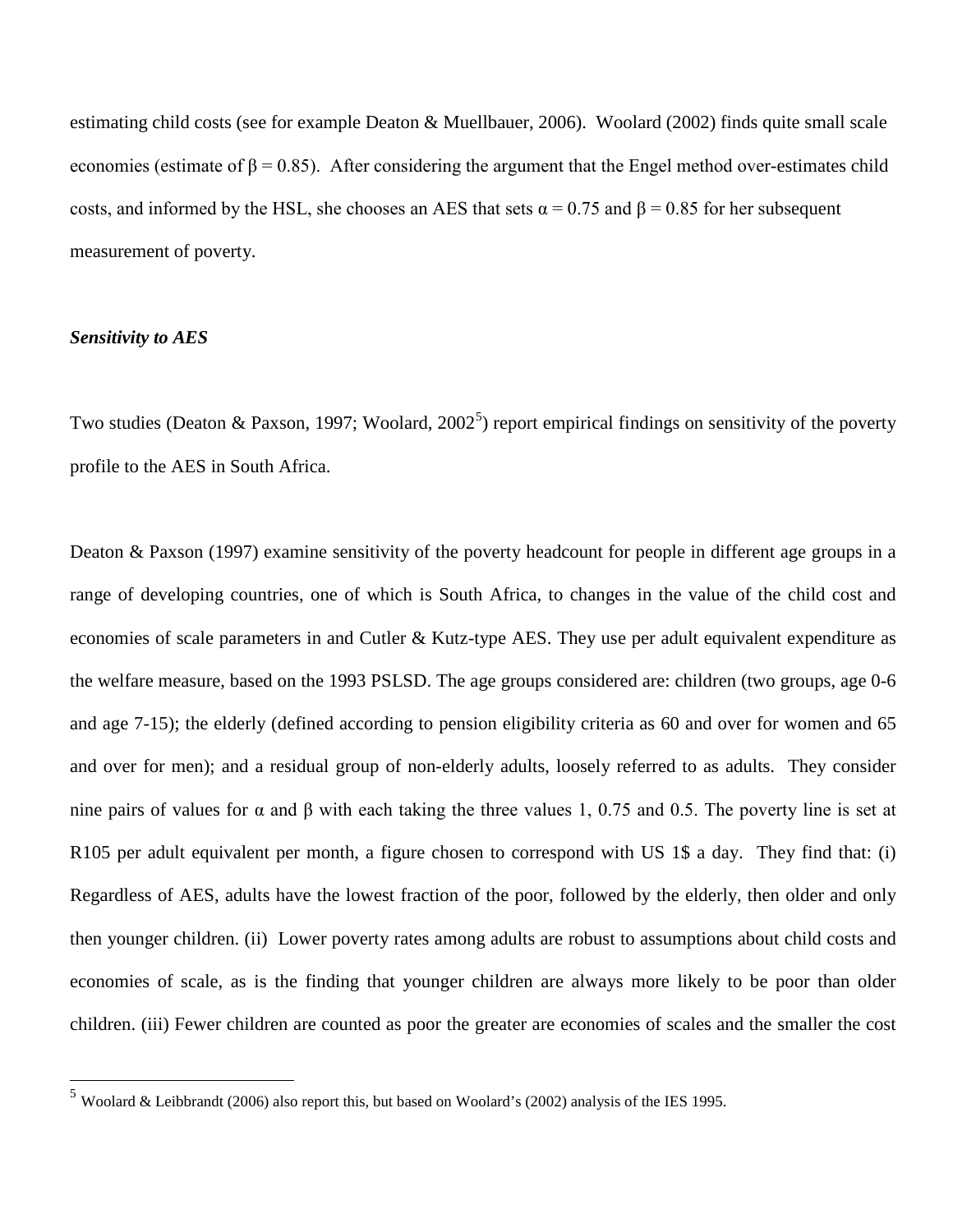of a child. (iv) The relative ranking of the elderly and children depends on the values of these two parameters. With a very high value for economies of scale and low costs of a child the elderly are the poorest group, but that switches with low economies of scale and high child costs. This finding is important, because it suggests the choice of AES may affect priorities for targeting and budget allocation.

Woolard (2002) investigates sensitivity of the poverty profile to a variety of values of  $\alpha$  and  $\beta$ :  $\alpha$  = 0.5, 0.75 and 1, and  $\beta = 0.6$ , 0.75 and 0.9, also using the Cutler and Katz (1992) form AES. She uses the 1995 IES, adult equivalent consumption as the welfare measure and sets the poverty line cut off at the  $40<sup>th</sup>$  percentile. The findings are encouraging, for "they show that the poverty profile changes very little even when quite large adjustments are made to the parameters" (Woolard 2002:85). When one considers specific age categories, the impact of the parameters is more noticeable … nevertheless the changes are not dramatic, with the percentage of poor children varying from 45.5% to 48.6%...The incidence of poverty among the elderly varies slightly more, with between 36.1% to 41.3% of the elderly being defined as poor (Woolard, 2002:85).Like Deaton & Paxson (1997), Woolard finds that fewer children are poor the lower are child costs and the larger are economies of scale, but also, and critically, that the relative ranking of poverty among the elderly and children is not affected by AES. Finally, she finds that "the choice of equivalence scale makes a small difference to the identification of poor households" (Woolard 2002:87). As she points out, this is less important than sensitivity of the composition of the poverty profile, because government is more likely to use large scale surveys to identify *vulnerable groups* than for targeting *specific households*.

The only study on sensitivity of the child poverty profile to the AES is Dieden & Gustafsson (2003). This is limited in that only the effect of changing the economies of scale parameter was investigated (the child cost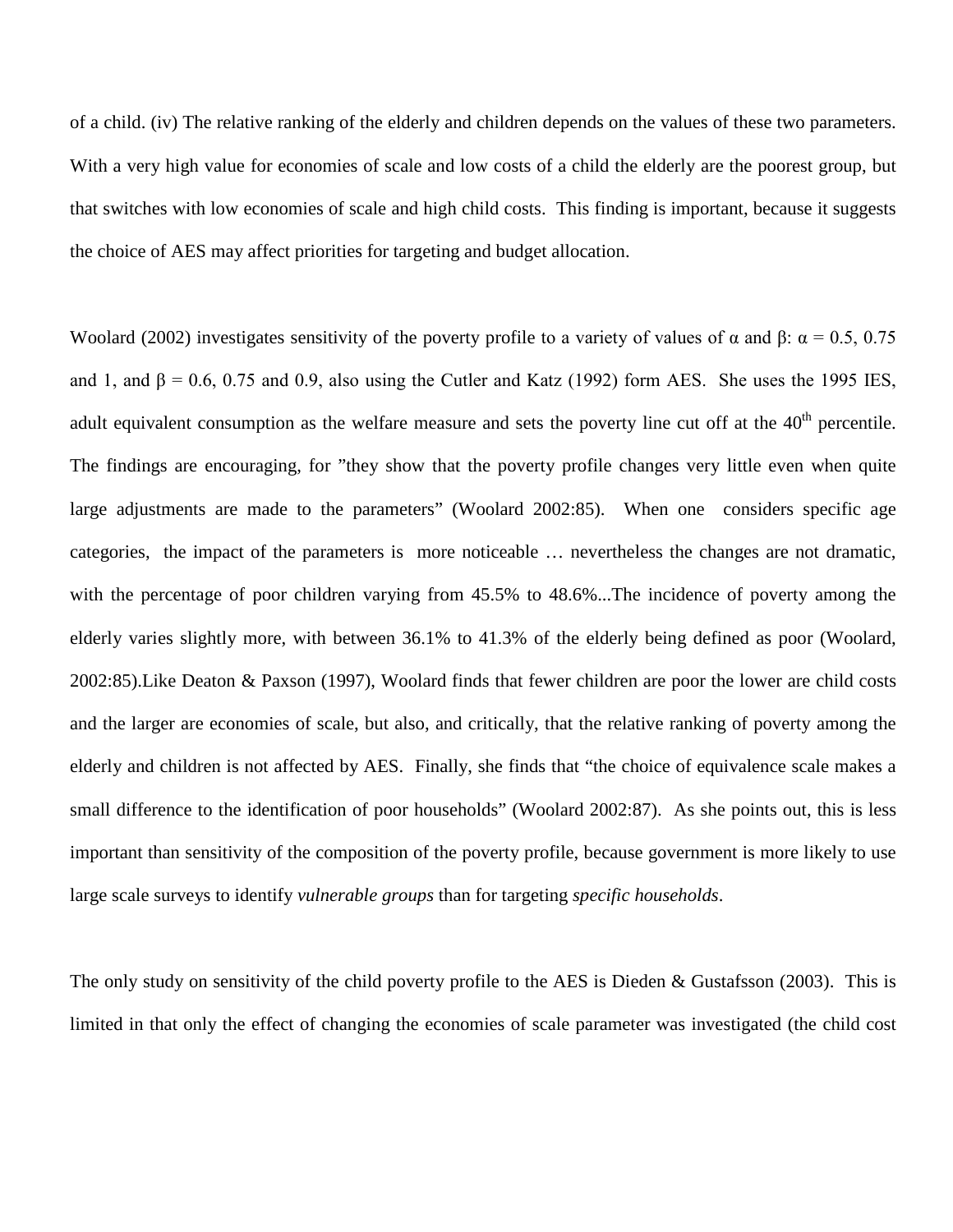parameter was kept fixed at 1). The authors illustrate, like Deaton & Paxson (1997) and Woolard (2002),that allowing for economies of scale reduces the child poverty headcount.

To sum up, there is some evidence on sensitivity of South Africa's poverty profile to the AES, and these have informed the National Treasury proposal for one or more *per capita* poverty lines to be used. There is hardly any evidence on sensitivity of the scale of child poverty and none on how the composition of child poverty is affected by the AES.

### *Studies on scale and characteristics of child poverty*

Most measurement research on poverty in South Africa since the transition to democracy in 1994 has focused on the population in general (Kanbur & Bhorat 2005; Klasen 1997; Leibbrandt *et al.* 2005; May *et al.* 1995; Meth & Dias 2004; Simkins, 2004; Woolard 2002; Woolard & Leibbrandt 2002; Van der Berg & Louw 2004; Van der Berg *et al.* 2007). However, a handful of researchers have concentrated on child poverty (NIEP, 1996; Haarmann, 1999; Woolard 2002 in Streak 2002a &2002b; Dieden & Gustafsson, 2003; Woolard in Streak 2004; Budlender 2006 in Monson *et al.* 2006; Barnes *et al.* 2007). The trend towards using multidimensional poverty measurement is reflected in the South African literature, although the money-metric approach still dominates. A particular child specific contribution to note is the recent development of a South African Index of Multiple Deprivation for Children (see Barnes *et al. 2007*) that uses data from Census 2001 and the multi-dimensional model of child poverty proposed by Noble *et al.* (2006).

Table 2 presents the eight published measurement studies on child poverty. It shows the data and measurement method used and each study's findings for the poverty headcount measure at national level. It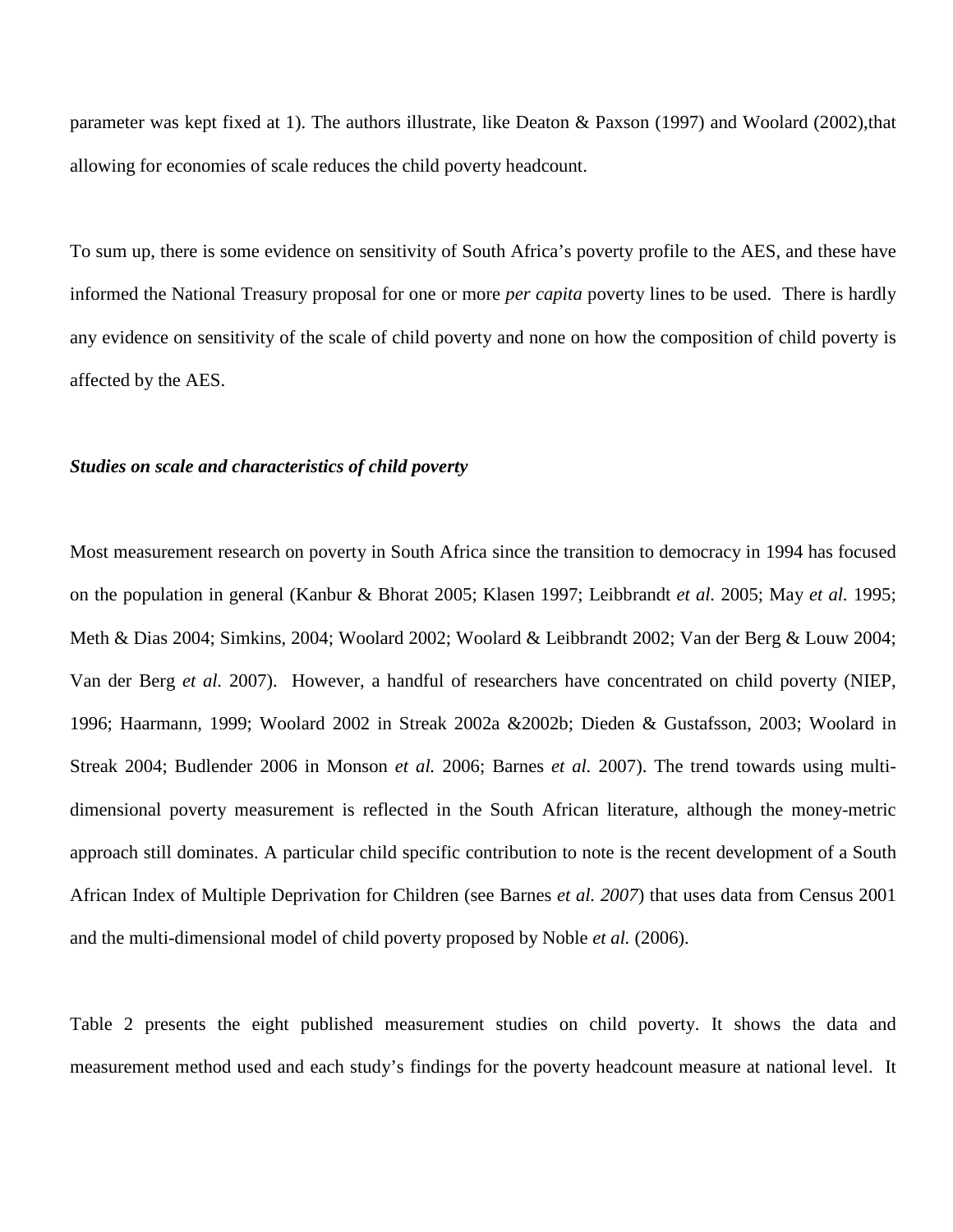reports only on the method and findings for money-metric measurement even though some of the studies include non-monetary measures. The poverty headcount findings vary substantially across studies depending on the welfare measure and data used and where the poverty line is set.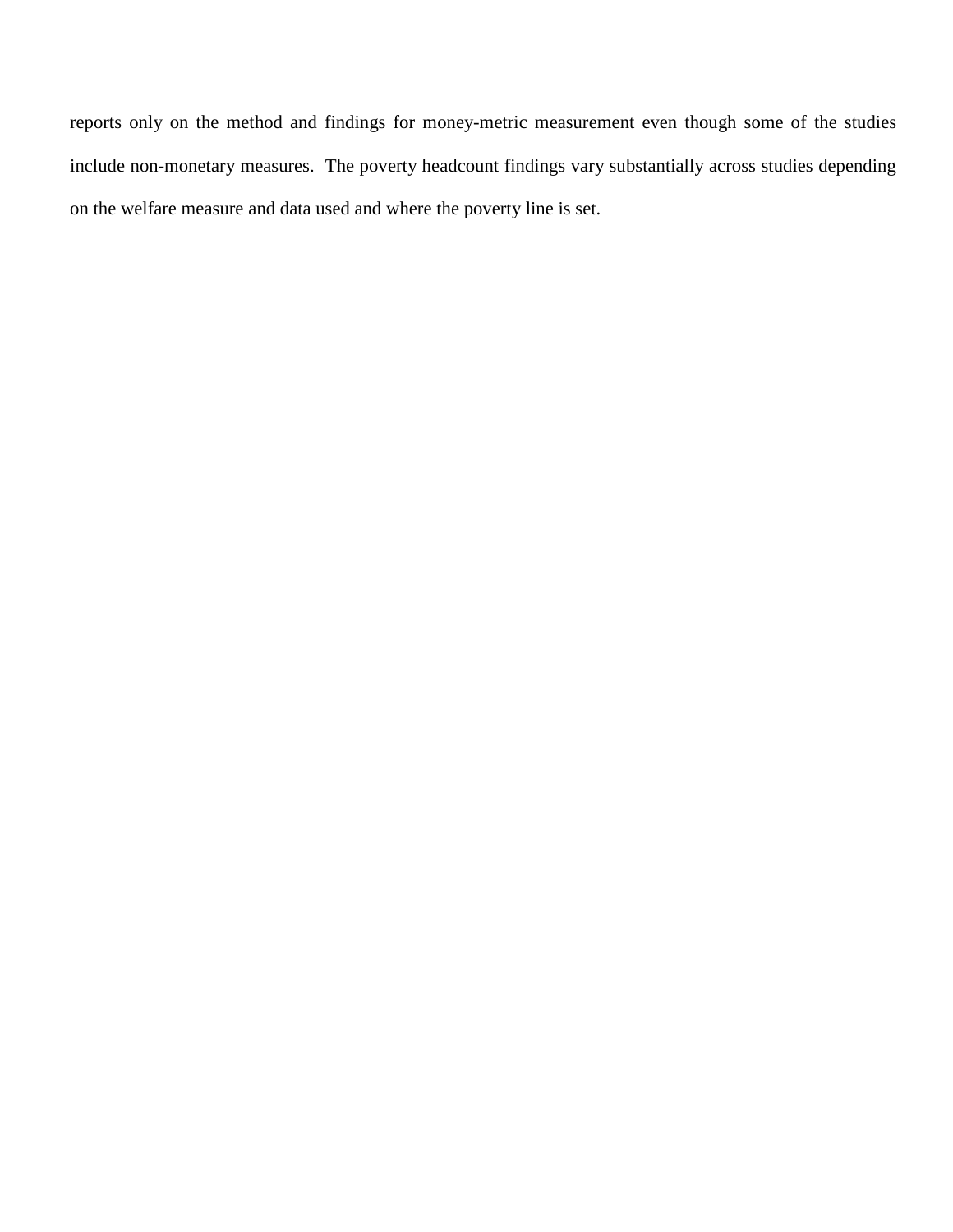# **Table 2: Measurement studies on child poverty in South Africa 1994-2008**

|    | Study                  | Data used                   | Welfare indicator and                   | Poverty line and headcount $(P_0)$           |
|----|------------------------|-----------------------------|-----------------------------------------|----------------------------------------------|
|    |                        |                             | <b>AES</b>                              |                                              |
| 1. | National Institute of  | 1993 Project for Statistics | Welfare indicator: Adult                | Line: 40% of adult equivalent                |
|    | Economic Policy (NIEP) | on Living Standards and     | equivalent income                       | income.                                      |
|    | 1996                   | Development (PSLSD)         |                                         |                                              |
|    |                        |                             | Scale: Study says simple                | Headcount: 60% for children age 0-           |
|    |                        |                             | World Bank informed                     | 4.                                           |
|    |                        |                             | scale – old OECD?                       |                                              |
| 2. | Haarrmann, D. 1999     | 1993 PSLSD                  | <b>Welfare indicator: Adult</b>         | Line: Less than 40% of per adult             |
|    |                        |                             | equivalent expenditure                  | equivalent expenditure                       |
|    |                        |                             |                                         |                                              |
|    |                        |                             |                                         |                                              |
|    |                        |                             | <b>AES:</b> AE = $(A + 1K)^{0.9}$       | Headcount: 69%                               |
| 3. | Woolard 2002 cited in  | Data sets used:             | Welfare indicator:                      | Lines: Less than 40% of per adult            |
|    | Streak 2002a           | 1999 OHS                    | Per adult equivalent                    | equivalent income                            |
|    |                        |                             | income                                  |                                              |
|    |                        |                             |                                         | Headcounts:                                  |
|    |                        |                             | AES: AE = $(A + 0.6 \text{ K})^{0.9}$ . | 59.2% for children age 0-17 and              |
|    |                        |                             |                                         | 59.3% fir children age 0-6.                  |
| 4. | Woolard, 2002 cited in | Two data sets used          | Welfare indicator: Per                  | Lines: (i) R200 per capita per month         |
|    | Streak 2002b           | (i) 1995 OHS                | capita income                           | in 1999 rand; (ii) R400 per capita per       |
|    |                        | (ii) 1999 OHS               |                                         | month in 1999 rand.                          |
|    |                        |                             |                                         |                                              |
|    |                        |                             |                                         | Headcounts:                                  |
|    |                        |                             |                                         | 1995 data: 38.9% with lower poverty          |
|    |                        |                             |                                         | line and 64.7% with higher line.             |
|    |                        |                             |                                         | 1999 data 58.1% with lower line and          |
|    |                        |                             |                                         | 75.8 % with higher line.                     |
| 5. | Dieden & Gustafsson    | 1995 OHS and linked IES     | Welfare indicator: Per                  | <b>Lines:</b> (i) $$1$ a day. (ii) $50\%$ of |
|    | 2003                   |                             | capita income                           | median.                                      |
|    |                        |                             |                                         |                                              |
|    |                        |                             |                                         | Headcounts: (i) Using 1\$ a day 28.4         |
|    |                        |                             |                                         | % of children age 0-14; (ii) Using           |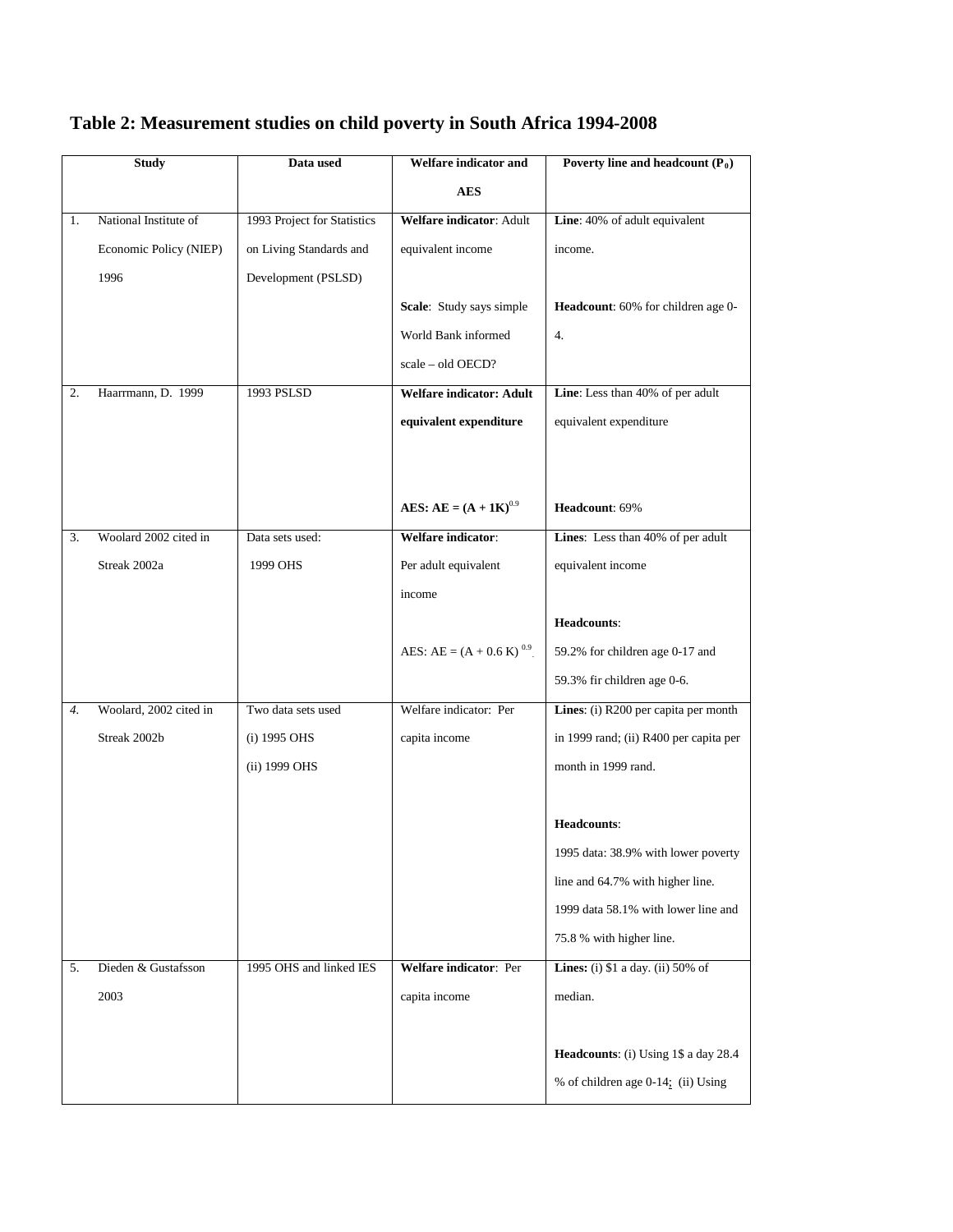|    |                          |              |                               | 50% of median 49.2% of children       |
|----|--------------------------|--------------|-------------------------------|---------------------------------------|
|    |                          |              |                               | age 0-14.                             |
| 6. | Woolard 2004 reported in | 2000 IES     | <b>Welfare indicator: Per</b> | Lines: (i) R215 per capita per month  |
|    | Streak & Coetzee (eds)   |              | capita income                 | in 2000 rand and (ii) R430 per capita |
|    | 2004                     |              |                               | per month in 2000 rand.               |
|    |                          |              |                               |                                       |
|    |                          |              |                               | Headcounts: (i) Low line, 54.3 % of   |
|    |                          |              |                               | children age 0-17; (ii) Higher line   |
|    |                          |              |                               | 74.8 % of children age 0-17.          |
| 7. | Budlender, 2006 reported | 2005 GHS     | Welfare indicators: (i)       | Line: Household income or             |
|    | in Monson et al 2006     |              | Household expenditure;        | expenditure less than R1200 per       |
|    |                          |              | (ii) Household income         | month.                                |
|    |                          |              |                               |                                       |
|    |                          |              |                               | Headcounts: Expenditure measure       |
|    |                          |              |                               | 66% of children age 0-17; (ii)        |
|    |                          |              |                               | Income measure 60% of children age    |
|    |                          |              |                               | $0-17$ poor.                          |
| 8. | Barnes et al. 2007       | 2001 Census. | <b>Welfare indicator:</b>     | Line: Less than 40% of mean annual    |
|    |                          |              | Adult equivalent income.      | adult equivalent income.              |
|    |                          |              |                               |                                       |
|    |                          |              | AES: OECD original            | Headcount: 82%.                       |

*Source: Compiled from sources listed in column 1*

Characteristics of child poverty identified by existing studies are: (i) Concentration of child poverty amongst the African and to a slightly lesser extent the Coloured population (Dieden & Gustafsson 2003; NIEP 1996; Budlender in Monson *et al.* 1996). (ii) Higher child poverty rates in rural than in urban areas (Dieden & Gustafsson 2003; NIEP 1996) (iii) Higher child poverty in households without wage income (Budlender in Monson *et al.* 2006; Dieden & Gustafsson 2003). (iv) A high correlation between child poverty and low level of education of the household head (Dieden & Gustafsson 2003); (v) Over-representation of households headed by women in the poor child population (Dieden & Gustafsson 2003). (vi) Large variation across the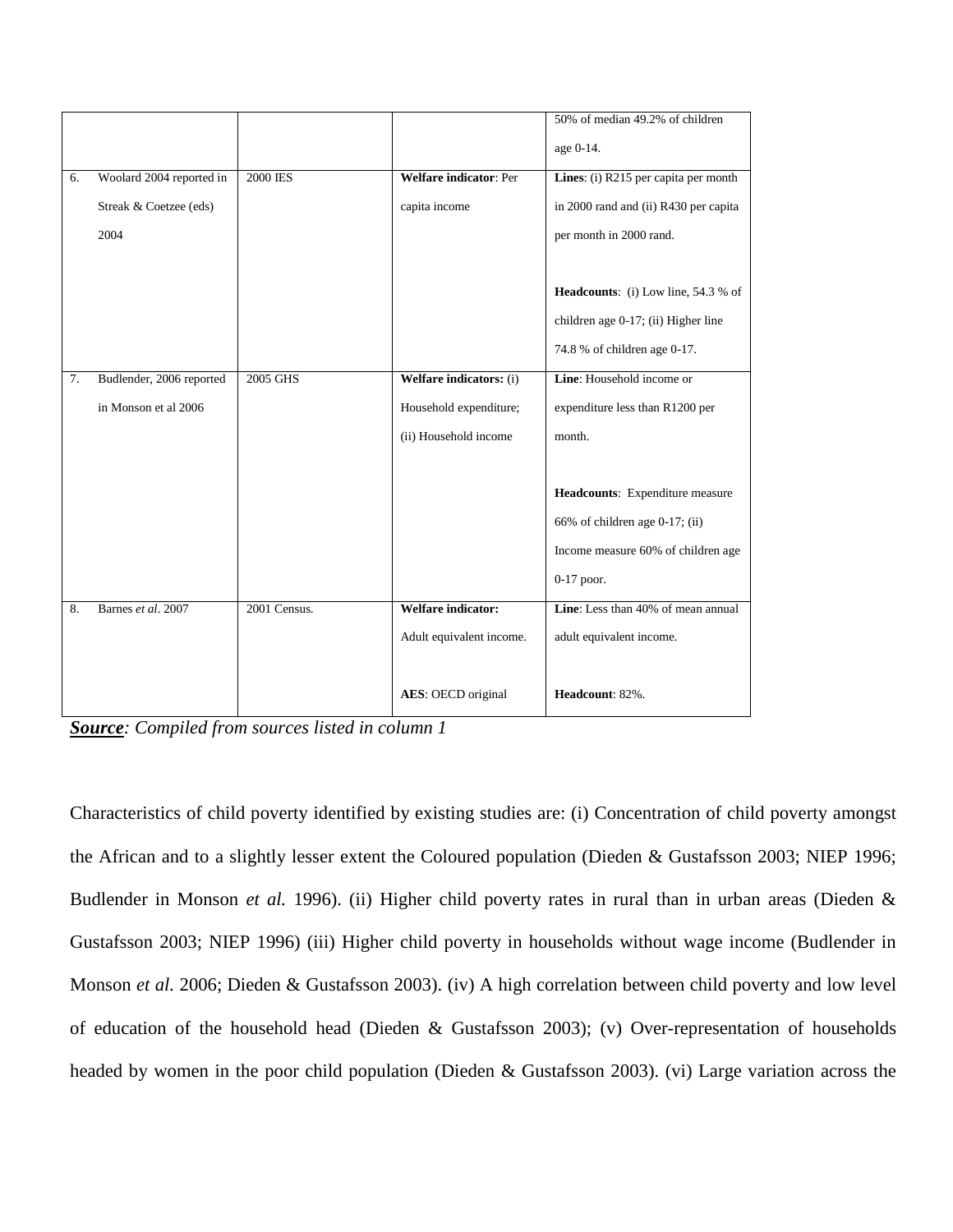nine provinces, with particularly high incidence of child poverty in KwaZulu-Natal, Eastern Cape and Limpopo (Woolard 2002 in Streak 2002a&b; Dieden & Gustafson 2003; Woolard 2003 in Streak 2004; Budlender 2006 in Monson *et al.* 2006).

These characteristics associated with child poverty need to be understood in the context of the socio-economic legacy left by apartheid. Under this strategy economic and social policies discriminated against Africans, coloureds and Indians. Human capital development was concentrated amongst the white population and the system of migrant labour fractured household structures among Africans (Republic of South Africa, 1996). By the time of the transition, these policies as well as two decades of declining per capita income and structural unemployment left extremely high income inequality.

Gaps in the existing measurement research on child poverty in South Africa include the absence of money measurement of the depth and severity of poverty, and limited consideration of age and gender differences. These are gaps this paper begins to fill. Others, not addressed in this contribution, area dearth of research on how child poverty has changed over time<sup>[6](#page-19-0)</sup> and limited measurement of correlation between money-metric and other measures of child poverty (Dawes *et al*. 2007; Barnes *et al.* 2007).

Whilst there has been little careful *measurement* work on multi-dimensional child poverty, qualitative research (see for example Berry *et al* 2003; Ewing 2004) has revealed that children suffering material deprivation commonly experience deprivation across a range of other domains, including health, education

<span id="page-19-0"></span><sup>&</sup>lt;sup>6</sup> The only evidence in this regard is that from Woolard's comparison of the child poverty headcount in the 1995 and 1999 OHS (see Streak 2002b). She found, as indicated in Table 2 above, that child poverty increased between 1995 and 1999. However, Streak and Woolard caution that this finding should be read with caution because of the concern about extensive underreporting of income in the 1999 OHS.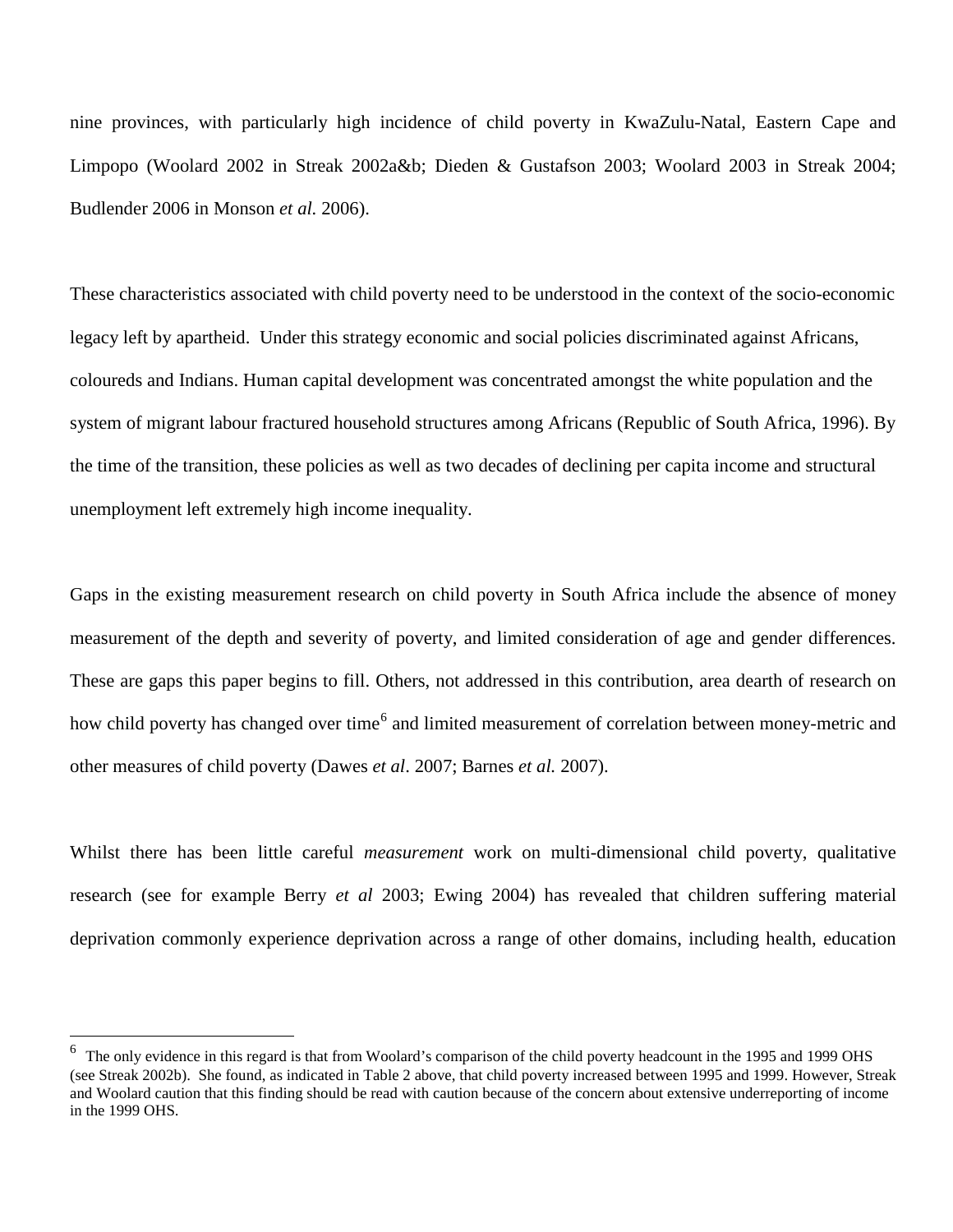and psycho-social. Moreover, poor children commonly also experience greater difficulty in accessing health, education and basic services, and a poorer quality of such services.

### Data and method

### *IES 2005 and profile of children in South Africa*

IES 2005, undertaken by Statistics South Africa between September 2005 and August 2006, gathered data on the income sources and expenditure patterns of a nationally representative sample of 21 144 households (Armstrong *et al* 2008). This type of survey is usually conducted every five years. Because of problems of comparability, it is not advisable to compare the IES surveys of 1995, 2000 and 2005 ( Yu 2008; Van der Berg *et al.* 2008). However, as a crude indication of the trend, measured child poverty when calculated using the IESs<sup>[7](#page-20-0)</sup> had declined by about 5 percentage points between 2000 and 2005, both when using the poverty line suggested by StatsSA of R3 860 per capita in 2000 Rand terms, or the line separating the poorest 40 per cent of households based on per capita income from the rest, i.e. R4 560 in 2000 terms or R6 542 in 2007 terms.<sup>[8](#page-20-1)</sup> The StatsSA poverty line gives a headcount child poverty rate that is about 6 percentage points lower than the one reported here. But because of the comparability issues, there remains a gap in our knowledge of the trend in child poverty, although a consensus is emerging that aggregate poverty has been on the decline after 2000, and that the expansion of the grant system, including the child support grants, has contributed to this in a major way (Van der Berg, 2007). $9$ 

<span id="page-20-0"></span> $7$  And considering differences in dealing with imputed rent between the surveys.

<span id="page-20-1"></span><sup>&</sup>lt;sup>8</sup> In 2007, the exchange rate of the Rand fluctuated around an average value of R7.05 to the US dollar.

<span id="page-20-2"></span><sup>9</sup> One non-money metric indicator available from the General Household Survey, the proportion of households who reported that children have gone hungry in the past year, has shown a consistent decline every year since measurement began in 2002, and this proportion has now dropped from 31% in 2002 to 16% in 2006. (Van der Berg *et al*, 2007: 25)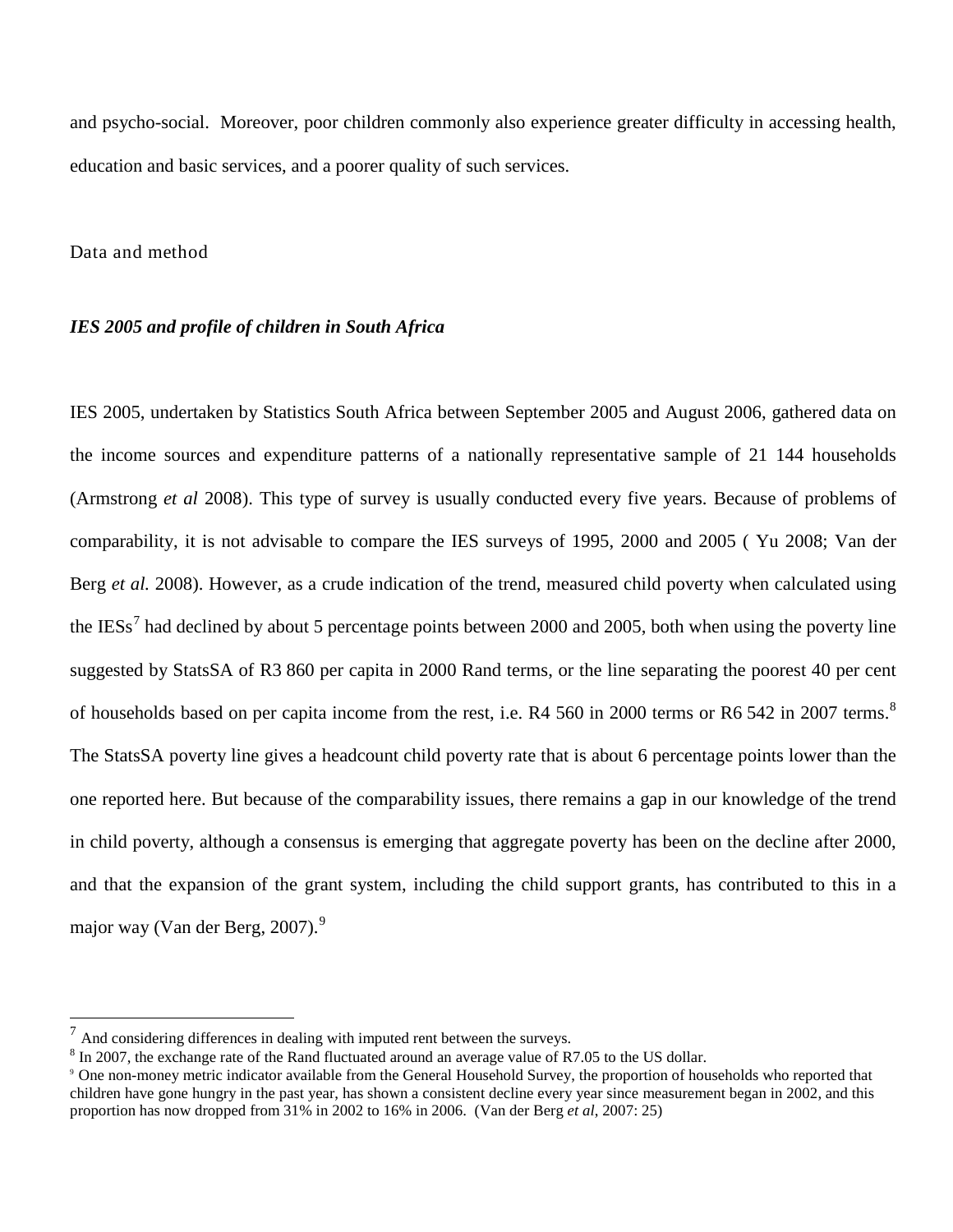The rest of the analysis is confined to investigating child poverty in 2005 only. Because it is not possible to use a consistent poverty line across different adult equivalence scales, the methodology used will determine a poverty line for each scale such that it separates the poorest 40% of households using that particular scale from the rest of the population. In the final part of the paper (Section 5), where the analysis turns to a profile of child poverty, the poverty line used places the poorest 40% of households in per capita income terms below the poverty line.

Table 3 presents a profile of children in South Africa generated by the IES 2005.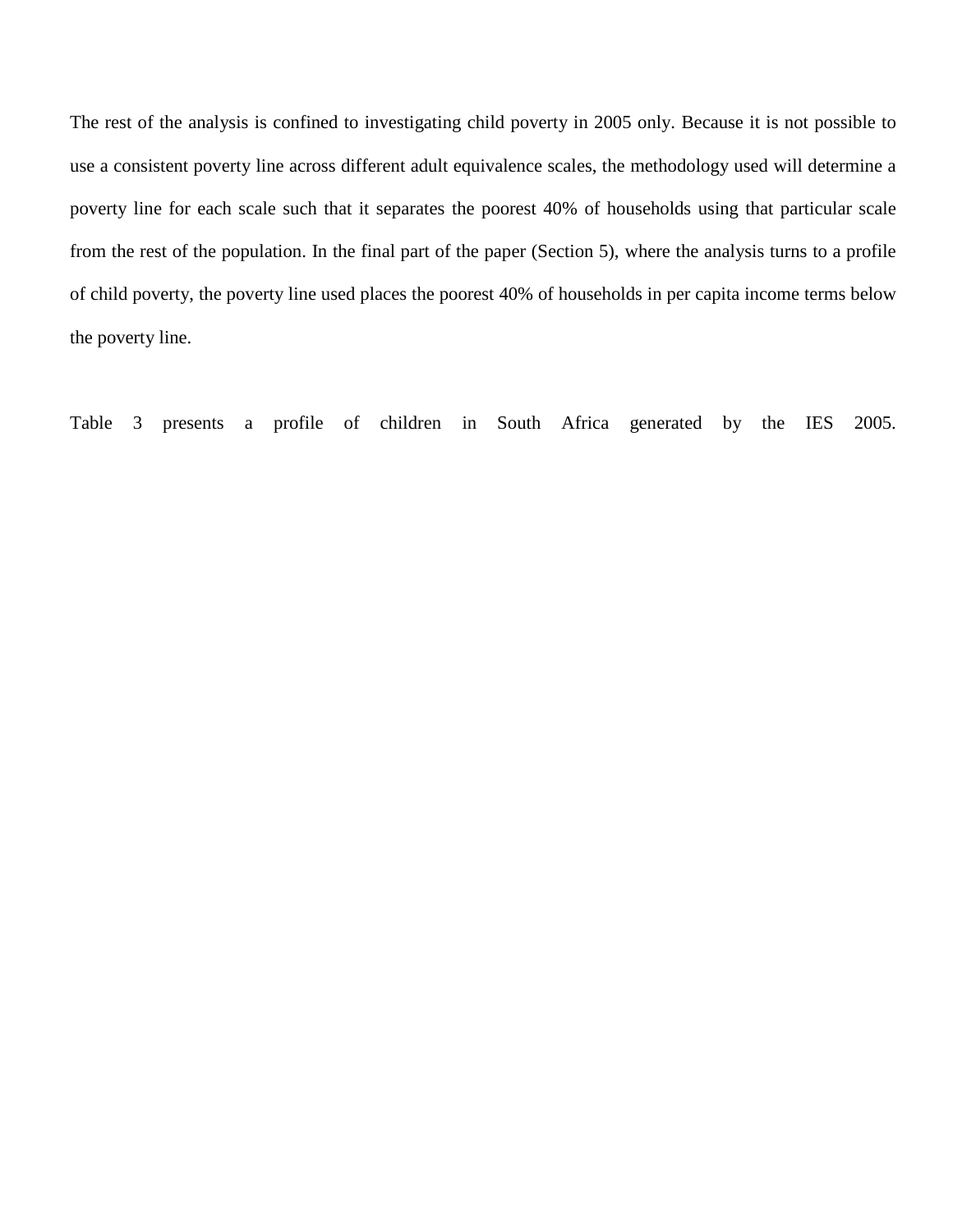|                          | Number of children            | % of child population |  |  |  |  |  |  |  |  |
|--------------------------|-------------------------------|-----------------------|--|--|--|--|--|--|--|--|
|                          | By age                        |                       |  |  |  |  |  |  |  |  |
| $0 - 4$                  | 4 639 196                     | 25.7                  |  |  |  |  |  |  |  |  |
| $5 - 14$                 | 10 169 722                    | 56.3                  |  |  |  |  |  |  |  |  |
| $15-17$                  | 3 240 767                     | 18.0                  |  |  |  |  |  |  |  |  |
| $0 - 17$                 | 18 049 685                    | 100%                  |  |  |  |  |  |  |  |  |
| By racial classification |                               |                       |  |  |  |  |  |  |  |  |
| African                  | 15 311 484                    | 84.9                  |  |  |  |  |  |  |  |  |
| Coloured                 | 1 509 472                     | 8.4                   |  |  |  |  |  |  |  |  |
| Asian                    | 314 615                       | 1.7                   |  |  |  |  |  |  |  |  |
| White                    | 904 066                       | 5.0                   |  |  |  |  |  |  |  |  |
|                          | By gender                     |                       |  |  |  |  |  |  |  |  |
| Girls                    | 8 898 180                     | 49.4                  |  |  |  |  |  |  |  |  |
| <b>Boys</b>              | 9 123 879                     | $\overline{50.6}$     |  |  |  |  |  |  |  |  |
|                          | By rural urban location       |                       |  |  |  |  |  |  |  |  |
| Rural                    | 8 908 757                     | 49.4                  |  |  |  |  |  |  |  |  |
| Urban                    | 9 140 928                     | 50.6                  |  |  |  |  |  |  |  |  |
|                          | <b>By provincial location</b> |                       |  |  |  |  |  |  |  |  |
| <b>WC</b>                | 1 551 966                     | 8.6                   |  |  |  |  |  |  |  |  |
| $\rm EC$                 | 3 0 5 1 8 4 5                 | 16.9                  |  |  |  |  |  |  |  |  |
| NC                       | 339 319                       | 1.9                   |  |  |  |  |  |  |  |  |
| FS                       | 1 090 066                     | 6.0                   |  |  |  |  |  |  |  |  |
| <b>KZN</b>               | 3 967 119                     | 22.0                  |  |  |  |  |  |  |  |  |
| <b>NW</b>                | 1 456 484                     | 8.1                   |  |  |  |  |  |  |  |  |
| GAU                      | 2 747 345                     | 15.2                  |  |  |  |  |  |  |  |  |
| <b>MPU</b>               | 1 277 726                     | 7.1                   |  |  |  |  |  |  |  |  |
| ${\rm LIM}$              | 2 5 6 7 8 1 5                 | 14.2                  |  |  |  |  |  |  |  |  |

# **Table 3: Profile of children in South Africa generated by IES 2005**

*Source: Own calculations using IES 2005 data*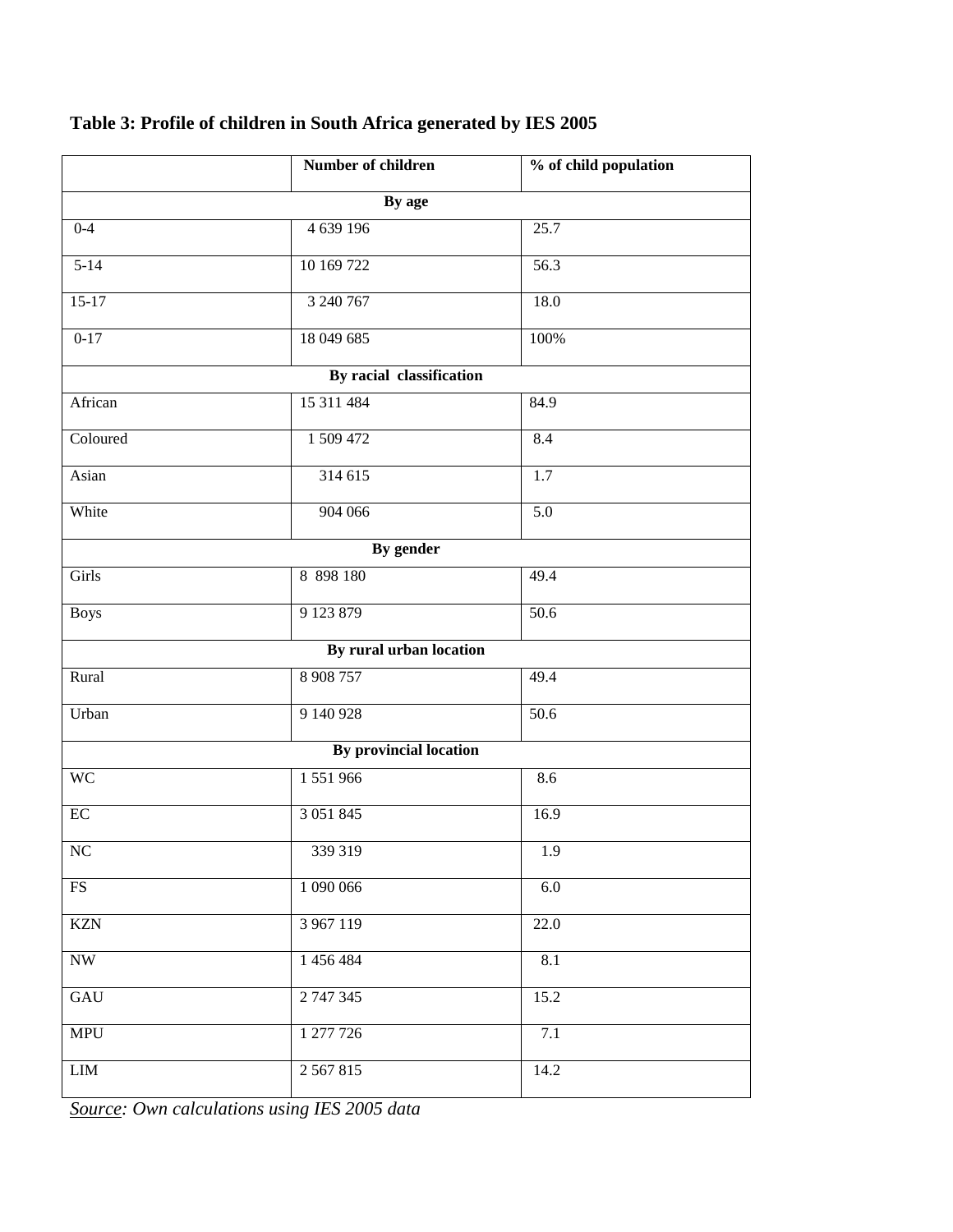# *Testing the sensitivity of poverty measures to the equivalence scale used*

Income was used as the welfare indicator, given that food expenditure is known to be under-reported in IES 2005 (Armstrong *et al.* 2008).<sup>[10](#page-23-0)</sup> Moreover, IES 2005 uses the same measures to collect the income data as in the previous two IES surveys, whilst that used to collect the expenditure data is not. Setting the poverty line at the 40<sup>th</sup> percentile of households by each per capita welfare indicator (income, expenditure and consumption) encouragingly shows similar *patterns* of headcount poverty for individuals of all ages and of children (see Figure 1). However, compared to income poverty, only 78.1% of individuals in poor households by the income measure were "correctly" identified as poor when utilising the consumption measure, 78.8% with the expenditure measure: This is a surprisingly low correspondence between households identified as poor by the income measure compared to the other measures.

<span id="page-23-0"></span> $10$  Two survey methods were used in combination to gather expenditure data: The diary method required respondents to record their expenditures on food and personal care items for four weeks in the form of a diary, while the recall method entailed capturing through a questionnaire their total expenditures on other items during the eleven or twelve months prior to the survey. As with the IES 1995 and 2000, only the recall method was used to capture income data using the main survey questionnaire. Reported income is the sum of regular and irregular income for a period of twelve months each. Statistical Release No. P0100 from Statistics South Africa (2008) contains more details on the design and implementation of the survey.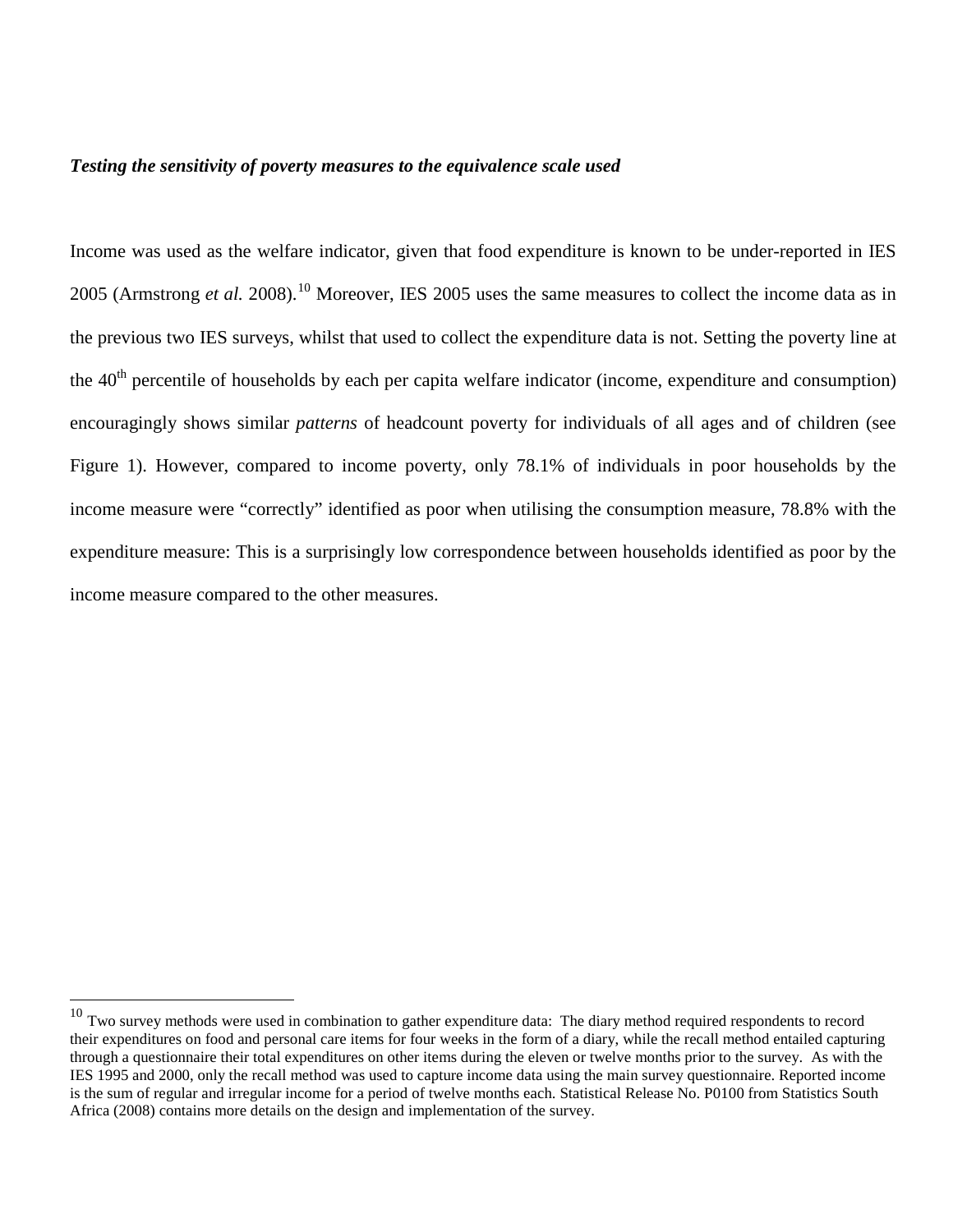

*Source: Own calculations using IES 2005 data*.

For the empirical testing, the scales used for the test were the old and new OECD scales (see Table 1 above), and the following Cutler-Katz type scales:

- $AE = (A + 1K)^{1}$  (the per capita scale);
- $AE = (A + 0.5K)^{1}$
- $AE = (A + 0.6K)^{1}$
- $AE = (A + 0.75K)^{1}$
- $AE = (A + 0.75K)^{0.85}$  (the scale used by Woolard 2002)
- AE =  $(A + 0.5K)^{0.9}$  (the scale used by May et al. 1995)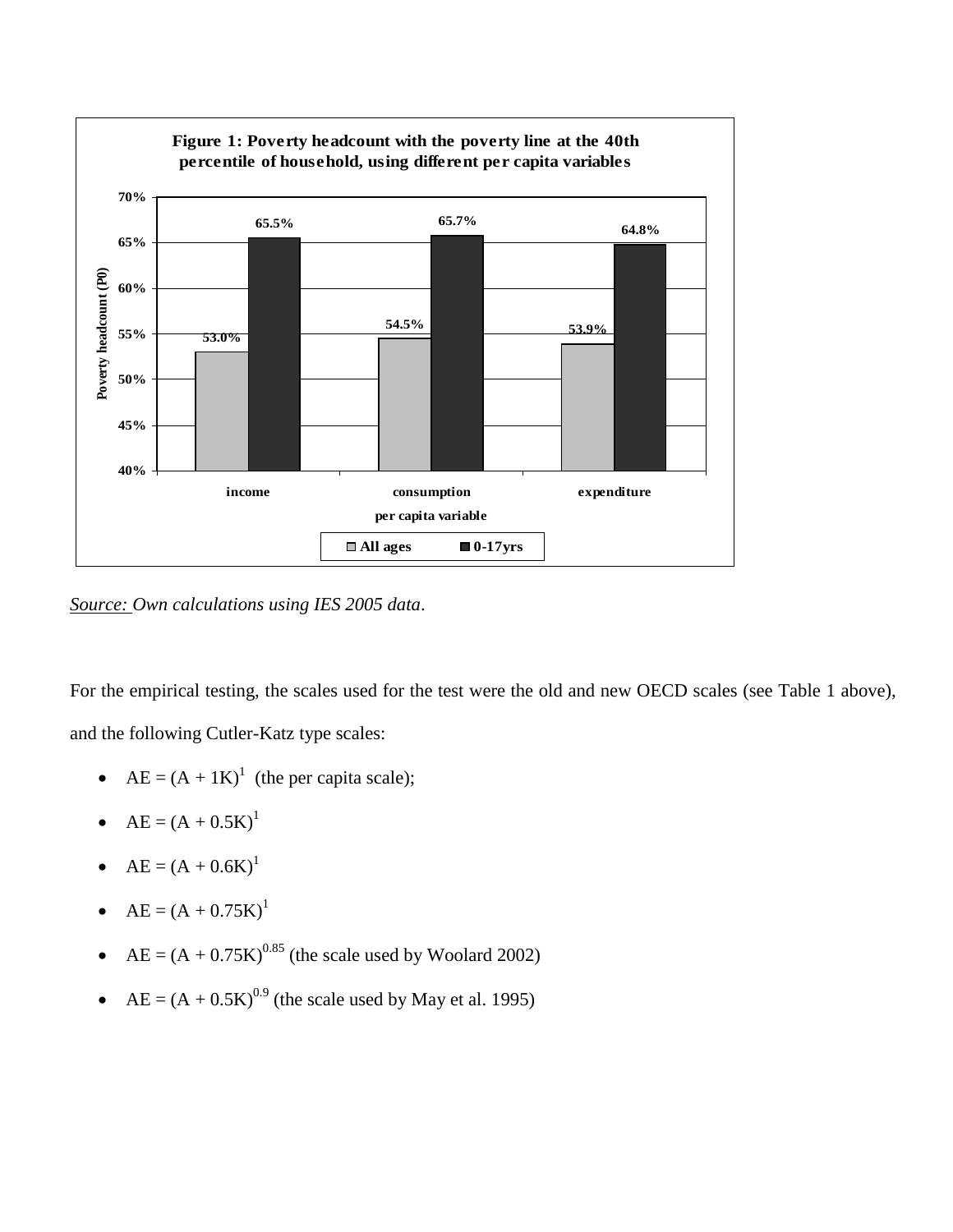The first part of testing the sensitivity of child poverty involved correlating the measures derived by using different adult equivalence scales. In all cases, the correlation coefficient was above 0.99, indicating that any one of the derived measures can be well predicted by any one of the others. That, however, does not preclude the possibility that there may be important rank switching between households, with the result that some children in poor households by one measure would not be in the poorest households by another measure. Table 4 sets out the proportion of children 0-17 years of age who have been identified as belonging to the poorest 40% of households by one measure (shown in the rows) that are also 'correctly' identified as poor (among the poorest 40% of households) by another measure (shown in the columns). As can be seen from this table, there is generally great consistency across the measures, with many of them showing at least 95% 'correct' identification in comparison with most other measures. The major exceptions are the two OECD measures, which is not surprising given that OECD countries have very different conditions from the typical household structure and costs of a developing country population. In particular, households in these economies can be expected to have greater economies of scale, given that food makes up a smaller share of household budgets and non-food items, including household 'public goods' where economies of scale may operate, a smaller share. Also, the low child cost in these OECD scales are far removed from the empirical findings for developing countries. That the OECD scales show the least consistency with the per capita measure is also evident in Figure 2, which shows how well other measures fare at 'correctly' identifying children who are in poor households as being poor by these other measures.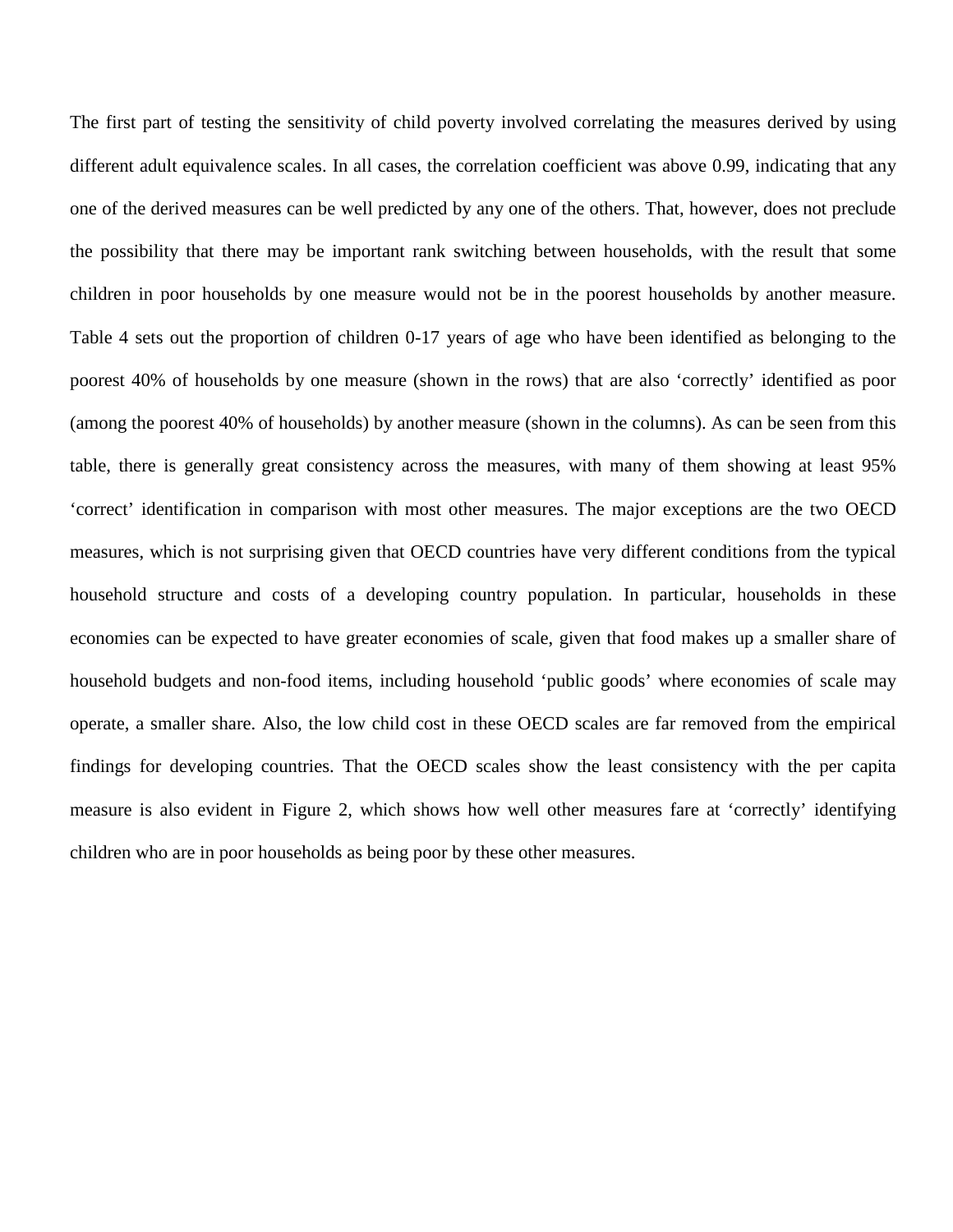**Table 4: Proportion of children in the poorest 40% of households using the referent measure also identified as poor by the comparison measure**

|                       | <b>Comparison measure</b> |                  |                |                   |                   |                  |        |              |  |  |
|-----------------------|---------------------------|------------------|----------------|-------------------|-------------------|------------------|--------|--------------|--|--|
| <b>Reference</b>      | $\alpha=1$ ,              | $\alpha = 0.5$ , | $\alpha=0.6$ , | $\alpha = 0.75$ , | $\alpha = 0.75$ , | $\alpha = 0.5$ , | OECD1  | <b>OECD2</b> |  |  |
| measure               | $\theta = 1$              | $\theta = 1$     | $\theta = 1$   | $\theta = 1$      | $0=0.85$          | $\theta = 0.9$   |        |              |  |  |
| $A=1, \theta=1$       |                           | 93.32%           | 94.98%         | 97.12%            | 93.91%            | 91.60%           | 93.92% | 88.87%       |  |  |
| $A=0.5, \theta=1$     | 99.61%                    |                  | 99.88%         | 99.76%            | 97.56%            | 97.51%           | 98.23% | 94.06%       |  |  |
| $A=0.6, \theta=1$     | 99.73%                    | 98.25%           |                | 99.88%            | 97.41%            | 96.22%           | 97.92% | 92.93%       |  |  |
| $A=0.75, \theta=1$    | 99.83%                    | 96.07%           | 97.78%         |                   | 96.18%            | 94.20%           | 96.37% | 91.18%       |  |  |
| $A=0.75, \theta=0.85$ | 99.90%                    | 97.24%           | 98.70%         | 99.55%            |                   | 96.95%           | 99.28% | 94.64%       |  |  |
| $A=0.5, \theta=0.9$   | 99.83%                    | 99.56%           | 99.86%         | 99.88%            | 99.31%            |                  | 99.58% | 96.31%       |  |  |
| <b>OECD: Old</b>      | 99.95%                    | 97.94%           | 99.24%         | 99.77%            | 99.31%            | 97.24%           |        | 94.63%       |  |  |
| <b>OECD: Modified</b> | 99.77%                    | 98.93%           | 99.36%         | 99.59%            | 99.86%            | 99.22%           | 99.83% |              |  |  |

*Source: Own calculations using IES 2005 data*.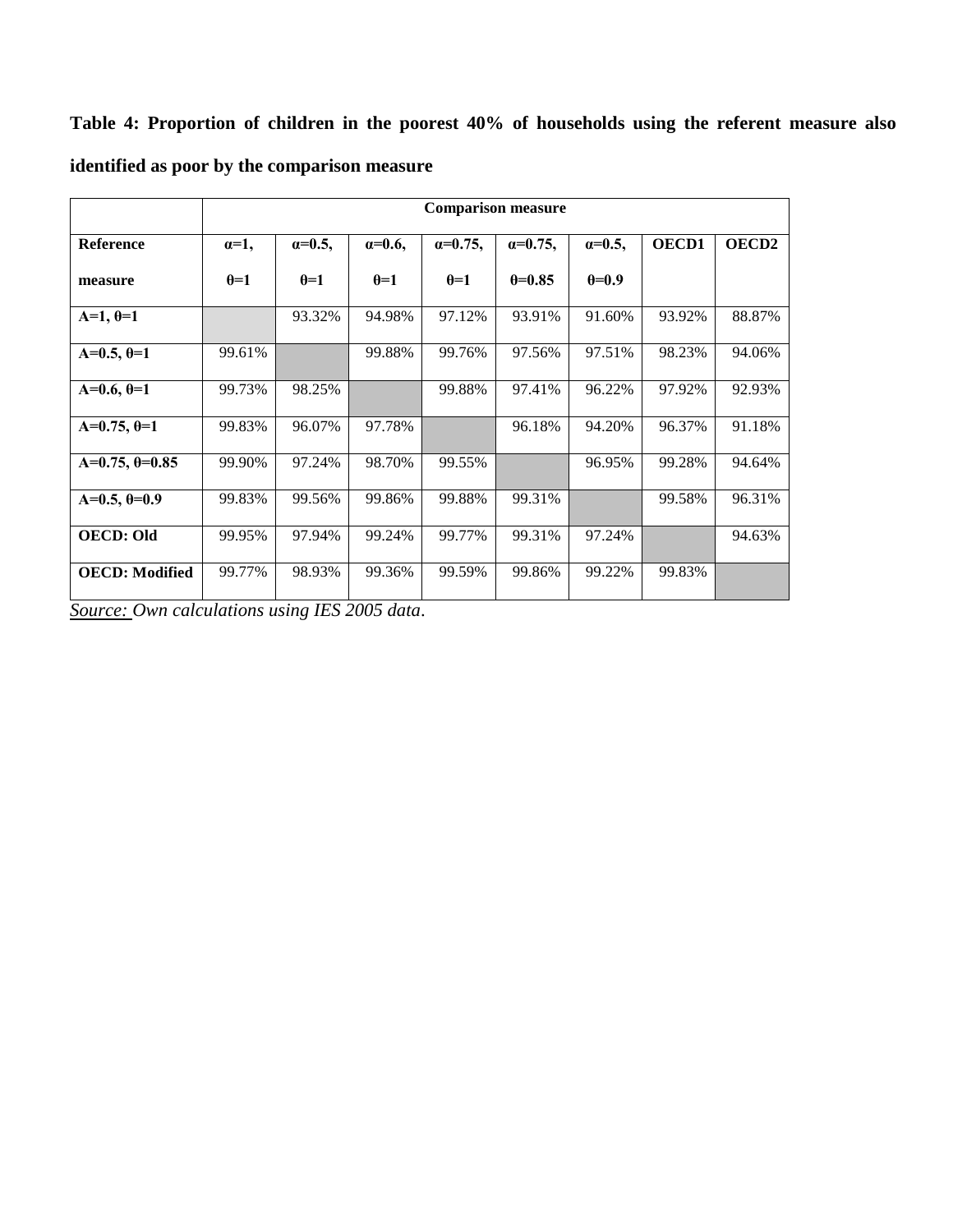**Figure 2: Percentage of children identified as poor under the per capita method also being identified as poor using other adult equivalent scales**



*Source: Own calculations using IES 2005 data*.

The next step was to consider the composition of child poverty by comparing poverty headcount rankings for children from different racial groups, girls versus boys, children in rural versus urban areas, children in three different age cohorts (0-4, 5-14 and 15-17), and children across different provinces.

I

A child poverty profile based on the simple per capita income welfare measure was then tested using CDFs. The poverty line cut off at the  $40<sup>th</sup>$  percentile with a per capita welfare measure translates into a poverty line of R4 560 per capita per annum (R380 per capita per month) in 2000 Rand (R6 542 per capita per annum or R545 per capita per month in 2007 rand values). The poverty profile presented below needs to be viewed bearing in mind the post 1994 government's commitment to assisting poor children and advancing child rights (Coetzee & Streak, 2004; Dawes *et al* 2007). This is reflected for example in the comprehensive justiciable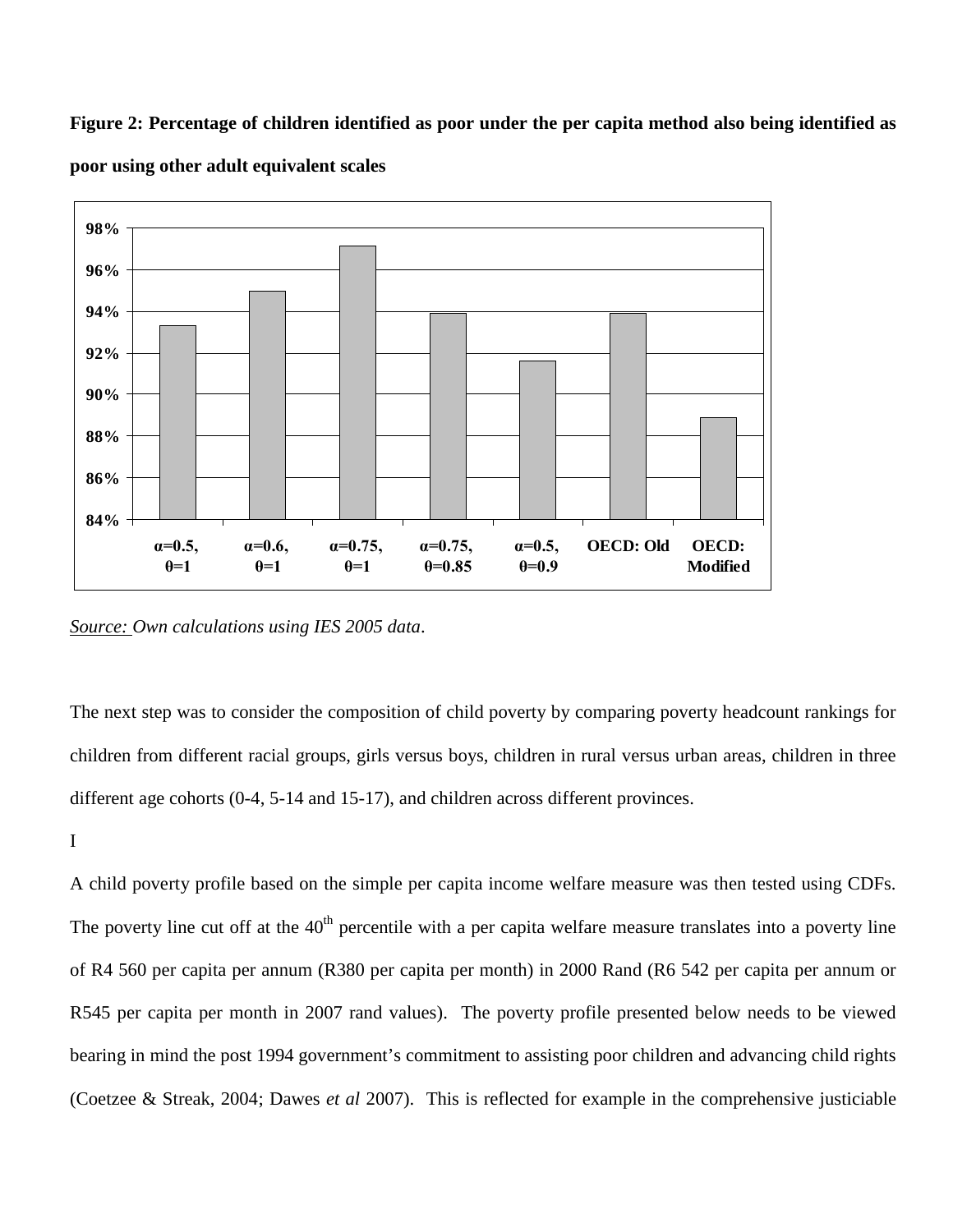set of child specific rights afforded children in the Constitution, the law reform process to incorporate these rights, and the design and implementation of a range of programmes to support vulnerable children and their families. The most noteworthy programme in this regard is the child income support programme, known as the Child Support Grant (CSG), which was initiated on 1 April 1998. This pays a monthly grant to caregivers of children who pass a means test. When the grant was introduced its value was R100. In May 2008 it was R210 per month. It is set to rise to R220 by the end of 2008. Initially only children under seven were eligible for the grant. In 2003, the age of eligibility was raised to children less than 9 years, in 2004 to children less than 11 years, in 2005 to children under age 14 years and 2008 to children under 15 years. The CSG programme has become one of the largest child income support programmes in the world in both budget and beneficiary number terms. By May 2008 there were over 8 million child beneficiaries (Skweyiya, 2008).

Assuming an average household size of four members, the poverty line used for our analysis is very similar to the recently updated R2 200 household income monthly threshold set for determining CSG eligibility. Assuming five members it is rather above (about R100 more than) the CSG income means test.

### Findings

### *Sensitivity of child poverty to the AES*

The findings on sensitivity of the child poverty headcount, depth and severity measures to the AES are presented in Table 5. They show, as expected, that the child poverty headcount is highest when the per capita scale is used (65.5%) and lowest when the old OECD scale is used (58.3%). The differences are relatively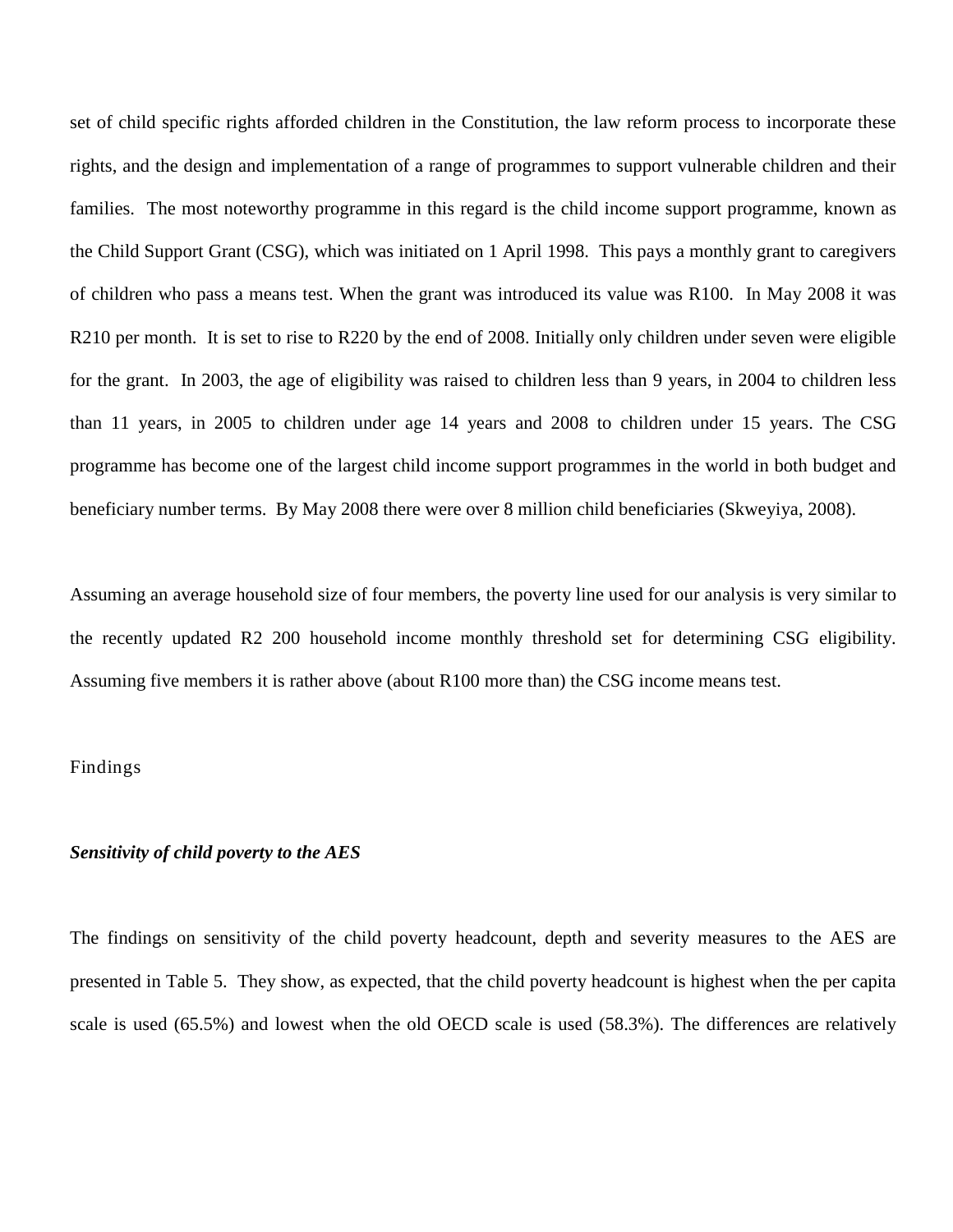small, though, with the range only 7.2 percentage points. Though the range contracts with the measures when the child poverty depth index and the poverty severity index are used, it expands in *relative* terms.

| Table 5: Child poverty headcount, depth and severity using a variety of equivalence scales with overall |
|---------------------------------------------------------------------------------------------------------|
| poverty rate fixed at 40% of households                                                                 |

| <b>Scale used</b>                           | Poverty line (per adult equivalent)             | P <sub>0</sub> Child poverty | $P_1$ Child poverty | $P_2$ Child poverty |  |  |  |  |  |  |  |
|---------------------------------------------|-------------------------------------------------|------------------------------|---------------------|---------------------|--|--|--|--|--|--|--|
|                                             | as derived from the 40 <sup>th</sup> percentile | headcount rate%              | depth index         | severity index      |  |  |  |  |  |  |  |
|                                             | of households, R2000 prices per                 |                              |                     |                     |  |  |  |  |  |  |  |
|                                             | annum                                           |                              |                     |                     |  |  |  |  |  |  |  |
| <b>Cutler &amp; Katz version of the AES</b> |                                                 |                              |                     |                     |  |  |  |  |  |  |  |
| $\alpha = 1$ $\beta = 1$                    | 4560                                            | 65.5                         | 0.33                | 0.20                |  |  |  |  |  |  |  |
| $\alpha = 0.5 \ \beta = 1$                  | 5520                                            | 61.3                         | 0.29                | 0.16                |  |  |  |  |  |  |  |
| $\alpha = 0.6 \ \beta = 1$                  | 5266                                            | 62.4                         | 0.29                | 0.17                |  |  |  |  |  |  |  |
| $\alpha = 0.75 \ \beta = 1$                 | 4953                                            | 63.7                         | 0.31                | 0.18                |  |  |  |  |  |  |  |
| $\alpha = 0.75 \ \beta = 0.85$              | 5881                                            | 61.5                         | 0.28                | 0.16                |  |  |  |  |  |  |  |
| $\alpha = 0.5 \ \beta = 0.9$                | 6116                                            | 60.1                         | 0.27                | 0.15                |  |  |  |  |  |  |  |
| <b>OECD</b> form of AES                     |                                                 |                              |                     |                     |  |  |  |  |  |  |  |
| Old                                         | 6190                                            | 61.5                         | 0.29                | 0.16                |  |  |  |  |  |  |  |
| Modified                                    | 7563                                            | 58.3                         | 0.25                | 0.14                |  |  |  |  |  |  |  |

*Source: Own calculations using IES 2005 data*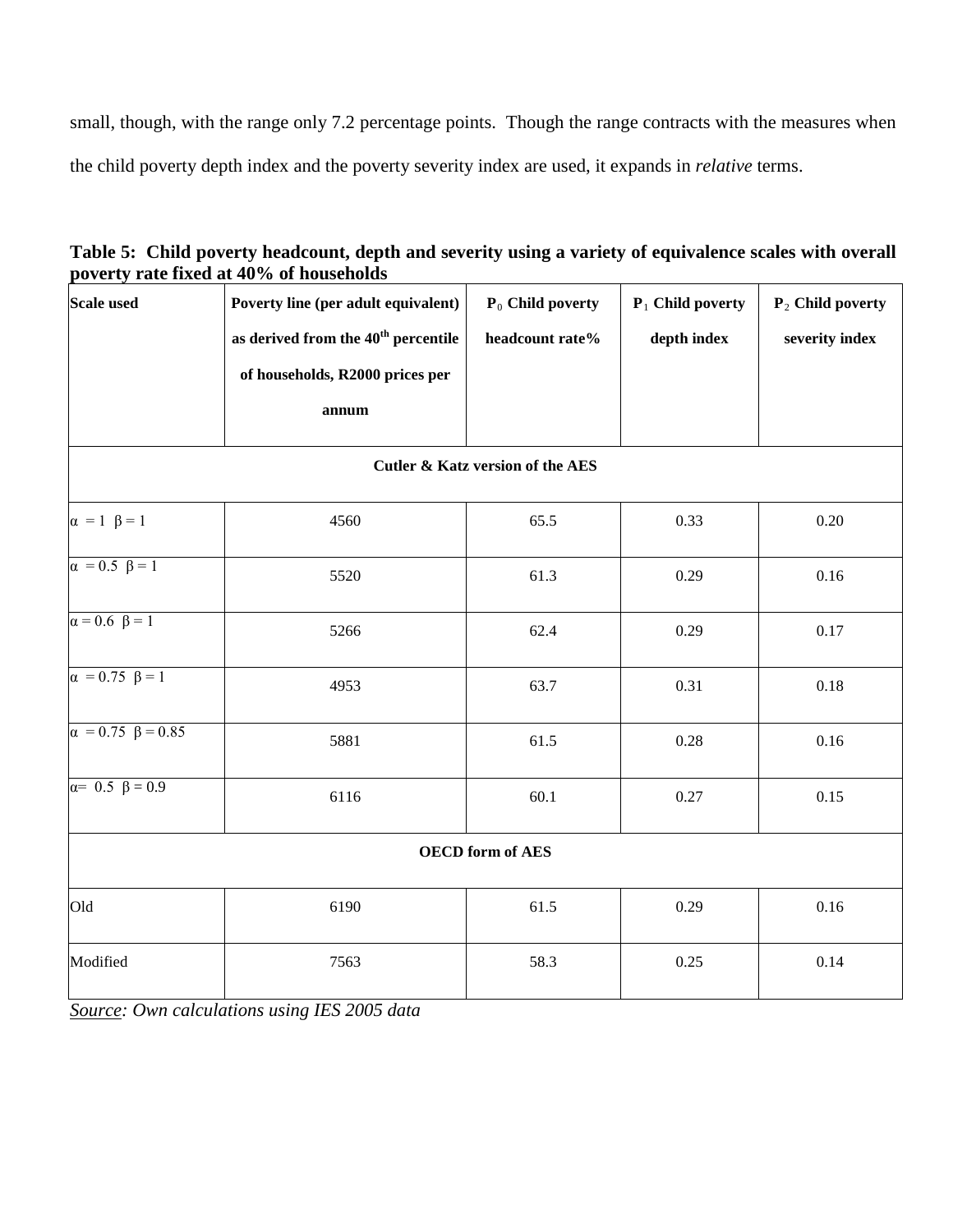Table 6 presents the child poverty headcount findings for children in rural versus urban areas, girls versus boys and children in different racial groups. The ranking of the groups was found to be unaffected by the scale used. Regardless of AES, the poverty headcount is:

- higher amongst children in urban than rural areas
- marginally higher amongst girls than boys (the small differences is unsurprising, as this is purely based on the welfare level of the *household* children belong to and does not consider possible inequality of resource flows within households)
- highest amongst African children, followed by Coloured, then Asian and then White children.

| <b>Scale used</b>                    | Urban | Rural | <b>Girls</b> | <b>Boys</b> | African | Coloured | <b>Asian</b> | White |  |  |  |
|--------------------------------------|-------|-------|--------------|-------------|---------|----------|--------------|-------|--|--|--|
| <b>Cutler &amp; Katz form of AES</b> |       |       |              |             |         |          |              |       |  |  |  |
| $\alpha=1$ $\beta=1$                 | 48.6  | 82.8  | 49.3         | 50.7        | 72.5    | 41.3     | 24.2         | 2.0   |  |  |  |
| $\alpha = 0.5 \ \beta = 1$           | 44.9  | 78.2  | 49.2         | 50.8        | 68.2    | 36.5     | 20.4         | 1.9   |  |  |  |
| $\alpha = 0.6 \ \beta = 1$           | 45.7  | 79.4  | 49.1         | 50.9        | 69.3    | 37.8     | 20.4         | 1.9   |  |  |  |
| $\alpha = 0.75 \ \beta = 1$          | 46.7  | 81.1  | 49.2         | 50.8        | 70.7    | 39.1     | 21.7         | 1.9   |  |  |  |
| $\alpha = 0.75 \ \beta = 0.85$       | 44.3  | 79.3  | 49.1         | 50.9        | 68.5    | 35.7     | 19.7         | 1.9   |  |  |  |
| $\alpha = 0.5 \ \beta = 0.9$         | 43.5  | 77.1  | 49.0         | 51.0        | 67.0    | 33.7     | 20.4         | 1.9   |  |  |  |
| <b>OECD</b> form of AES              |       |       |              |             |         |          |              |       |  |  |  |
| Old                                  | 44.5  | 79.0  | 49.1         | 50.9        | 68.5    | 35.1     | 19.7         | 1.9   |  |  |  |
| Modified                             | 41.7  | 75.4  | 49.0         | 51.0        | 65.1    | 31.9     | 19.6         | 1.9   |  |  |  |

**Table 6: Child poverty headcount among selected groups, using a variety of equivalence scales with overall poverty rate fixed at 40% of households**

*Source: Own calculations using IES 2005 data*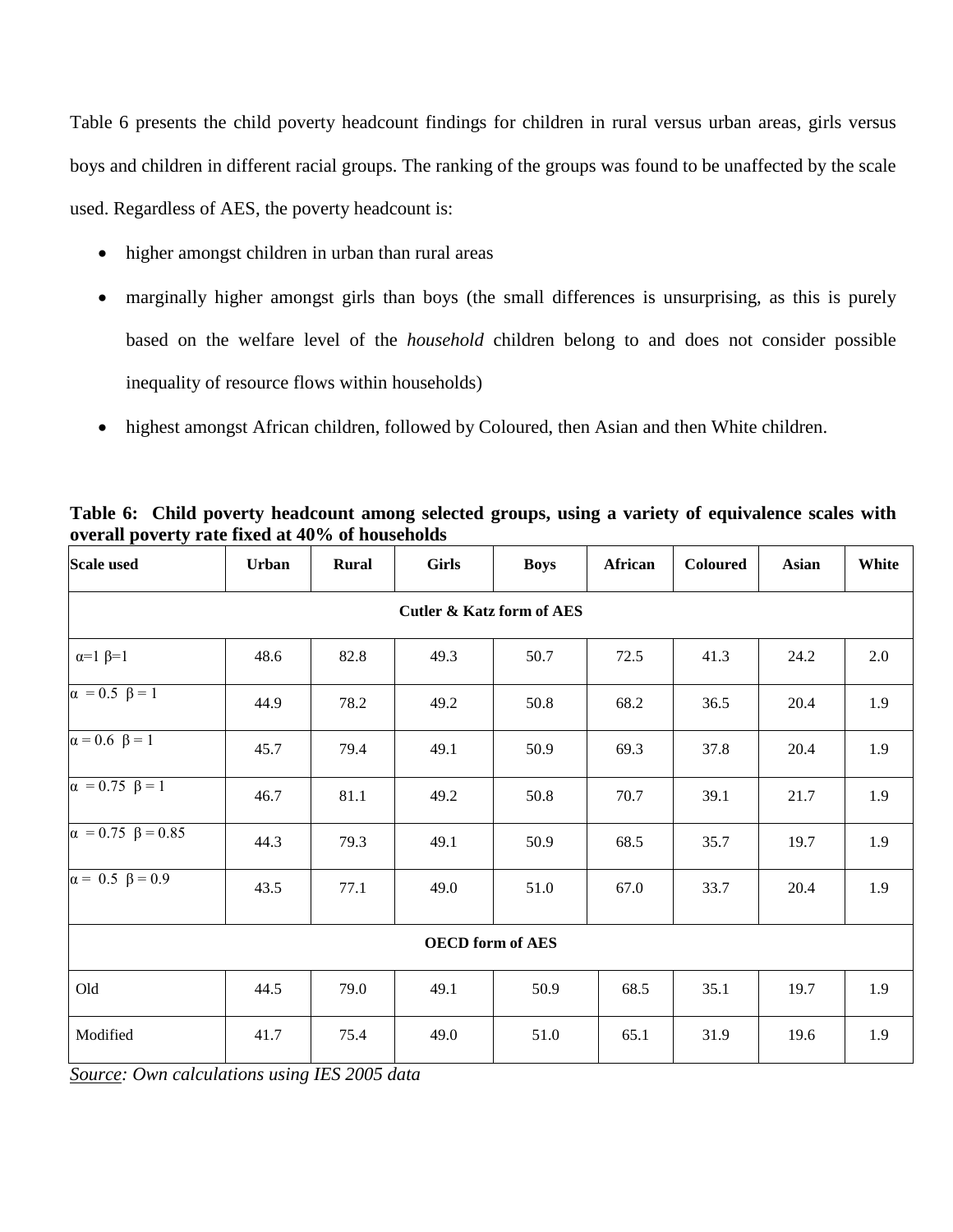Table 7 presents the poverty headcount findings for the AESs by age classification. There are marginal differences across AES in the *level* of the poverty headcount, but more importantly, irrespective of the AES chosen, the poverty headcount is highest amongst children age 0-4, followed by those aged 5-14 and only then those aged 15-17.

**Table 7: Poverty headcount among children of different ages using different equivalence scales with overall poverty rate fixed at 40% of households**

| <b>Scale used</b>              | 0-4 years | 5-14 years | 15-17 years |  |  |  |  |  |
|--------------------------------|-----------|------------|-------------|--|--|--|--|--|
| Cutler & Katz form of AES      |           |            |             |  |  |  |  |  |
| $\alpha = 1$ $\beta = 1$       | 66.1      | 65.7       | 63.8        |  |  |  |  |  |
| $\alpha = 0.5 \ \beta = 1$     | 62.7      | 61.3       | 59.3        |  |  |  |  |  |
| $\alpha = 0.6 \ \beta = 1$     | 63.6      | 62.4       | 60.5        |  |  |  |  |  |
| $\alpha = 0.75 \ \beta = 1$    | 64.7      | 63.8       | 61.9        |  |  |  |  |  |
| $\alpha = 0.75 \ \beta = 0.85$ | 62.3      | 61.7       | 60.0        |  |  |  |  |  |
| $\alpha = 0.5 \ \beta = 0.9$   | 61.3      | 60.1       | 58.2        |  |  |  |  |  |
| <b>OECD</b> form of AES        |           |            |             |  |  |  |  |  |
| Old                            | 62.3      | 61.7       | 60.0        |  |  |  |  |  |
| Modified                       | 59.3      | 58.5       | 56.4        |  |  |  |  |  |

*Source: Own calculations using IES 2005 data*

Table 8 shows that some of the rankings of poverty headcounts for the nine provinces were sensitive to the AES. Specifically, the worst poverty incidence using the headcount measure based on income is found in either Eastern Cape or Limpopo, depending on which adult equivalence measure is used.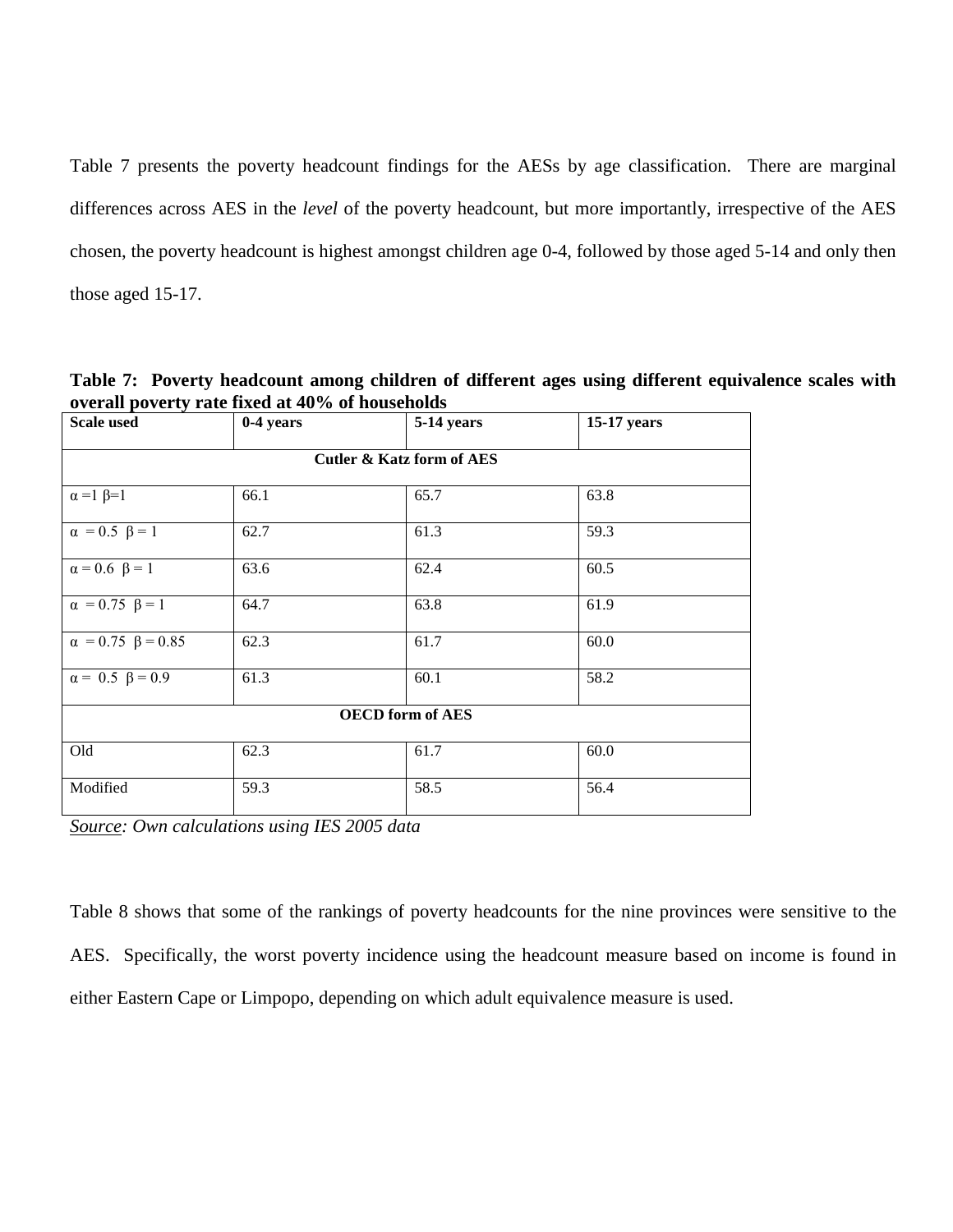|                                | WC   | EC   | <b>NC</b> | <b>FS</b> | <b>KZN</b>                           | <b>NW</b> | G    | <b>MPA</b> | L    |
|--------------------------------|------|------|-----------|-----------|--------------------------------------|-----------|------|------------|------|
|                                |      |      |           |           | <b>Cutler &amp; Katz form of AES</b> |           |      |            |      |
| $\alpha=1$ $\beta=1$           | 37.9 | 77.9 | 69.1      | 63.6      | 75.0                                 | 66.2      | 41.3 | 66.4       | 78.0 |
| $\alpha = 0.5 \ \beta = 1$     | 33.7 | 73.9 | 65.0      | 57.5      | 71.2                                 | 63.8      | 37.5 | 63.0       | 72.4 |
| $\alpha = 0.6 \ \beta = 1$     | 35.2 | 74.8 | 66.2      | 58.4      | 72.0                                 | 64.2      | 38.2 | 63.6       | 74.3 |
| $\alpha = 0.75 \ \beta = 1$    | 36.0 | 76.5 | 68.5      | 61.2      | 73.3                                 | 65.0      | 38.9 | 64.4       | 76.3 |
| $\alpha = 0.75 \ \beta = 0.85$ | 33.3 | 75.0 | 65.0      | 58.3      | 70.5                                 | 64.2      | 36.6 | 62.4       | 74.5 |
| $\alpha = 0.5 \ \beta = 0.9$   | 31.7 | 72.9 | 63.5      | 56.2      | 69.8                                 | 62.5      | 36.3 | 61.3       | 71.6 |
| <b>OECD</b> form of AES        |      |      |           |           |                                      |           |      |            |      |
| Old                            | 32.8 | 74.7 | 64.8      | 57.7      | 70.7                                 | 64.1      | 37.6 | 62.6       | 73.9 |
| Modified                       | 30.0 | 71.2 | 60.0      | 54.5      | 67.2                                 | 61.9      | 35.0 | 59.4       | 70.1 |

**Table 8: Provincial poverty headcount using different AESs with overall poverty rate fixed at 40% of households**

*Note: Provincial names for these abbreviations can be found in Table 10*

*Source: Own calculations using IES 2005 data*

Programmes directed at addressing child poverty are funded out of revenue collected at national level but implemented at provincial level hence there is a need for data on relative shares of poor children to inform the distribution of the budget across provinces. As Table 9 shows, the ranking of provinces according to shares of poor children as measured by the poverty headcount was not sensitive to choice of AES; given large differentials in the size of provinces, this is not surprising. But perhaps more surprising was how little the share of poverty changes across the different scales: It does not appear to matter much which scale is used.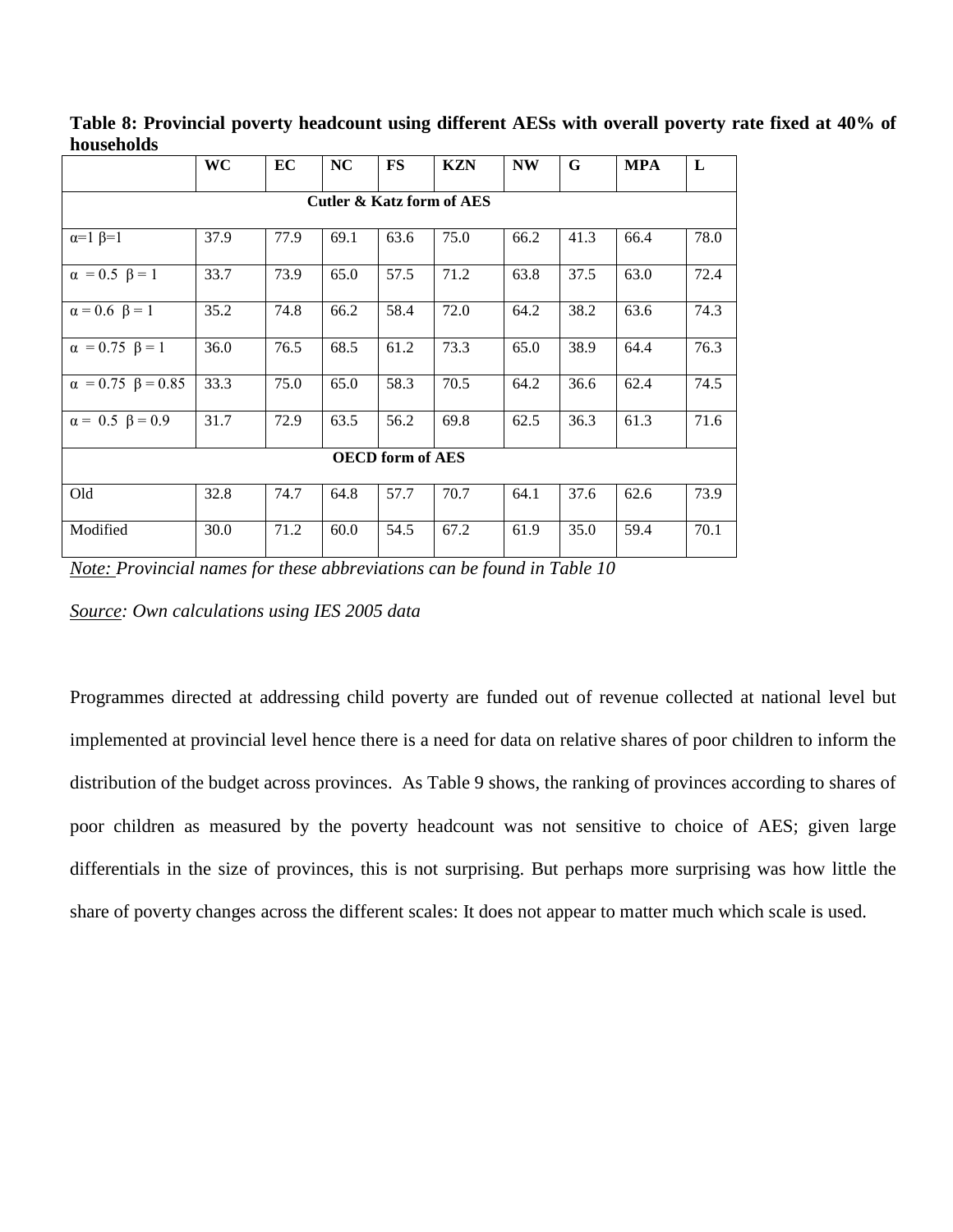|                           | WC  | EC   | <b>NC</b> | FS  | <b>KZN</b>                           | <b>NW</b> | G   | <b>MPA</b> | L    |
|---------------------------|-----|------|-----------|-----|--------------------------------------|-----------|-----|------------|------|
|                           |     |      |           |     | <b>Cutler &amp; Katz form of AES</b> |           |     |            |      |
| $A=1$ $\beta=1$           | 5.0 | 20.1 | 2.0       | 5.9 | 25.2                                 | 8.1       | 9.6 | 7.2        | 16.9 |
| $A = 0.5 \ \beta = 1$     | 4.7 | 20.4 | 2.0       | 5.7 | 25.5                                 | 8.4       | 9.3 | 7.3        | 16.8 |
| $A = 0.6 \ \beta = 1$     | 4.9 | 20.3 | 2.0       | 5.7 | 25.4                                 | 8.3       | 9.4 | 7.2        | 17.0 |
| $A = 0.75 \ \beta = 1$    | 4.7 | 20.3 | 2.0       | 5.8 | 25.3                                 | 8.2       | 9.3 | 7.1        | 17.0 |
| $A = 0.75 \ \beta = 0.85$ | 4.6 | 20.6 | 2.0       | 5.7 | 25.2                                 | 8.4       | 9.1 | 7.2        | 17.2 |
| $A = 0.5 \ \beta = 0.9$   | 4.5 | 20.5 | 2.0       | 5.7 | 25.5                                 | 8.5       | 9.3 | 7.2        | 17.0 |
| <b>OECD</b> form of AES   |     |      |           |     |                                      |           |     |            |      |
| Old                       | 4.6 | 20.5 | 2.0       | 5.7 | 25.3                                 | 8.4       | 9.3 | 7.2        | 17.1 |
| Modified                  | 4.4 | 20.6 | 1.9       | 5.7 | 25.3                                 | 8.5       | 9.2 | 7.2        | 17.1 |

**Table 9: Provincial poverty shares using different AESs with overall poverty rate fixed at 40% of households** 

*Note: Provincial names for these abbreviations can be found in Table 10*

*Source: Own calculations using IES 2005 data*

In sum, our analysis suggests that whilst the choice of AES does marginally affect the poverty headcount, it does not have much impact on the composition of child poverty. It also does not affect the ranking of poverty for children of different ages, racial groups, gender or of those living in urban versus rural areas and only in one important case does it affect the ranking of poverty across provinces.

# *Child poverty profile*

Our findings on the insensitivity of the child poverty profile to the choice of AES support the argument of Woolard & Leibbrandt (2006) that one may as well use the simple *per capita* method for profiling poverty in South Africa and testing its robustness to movement in the poverty line. In this section this strategy is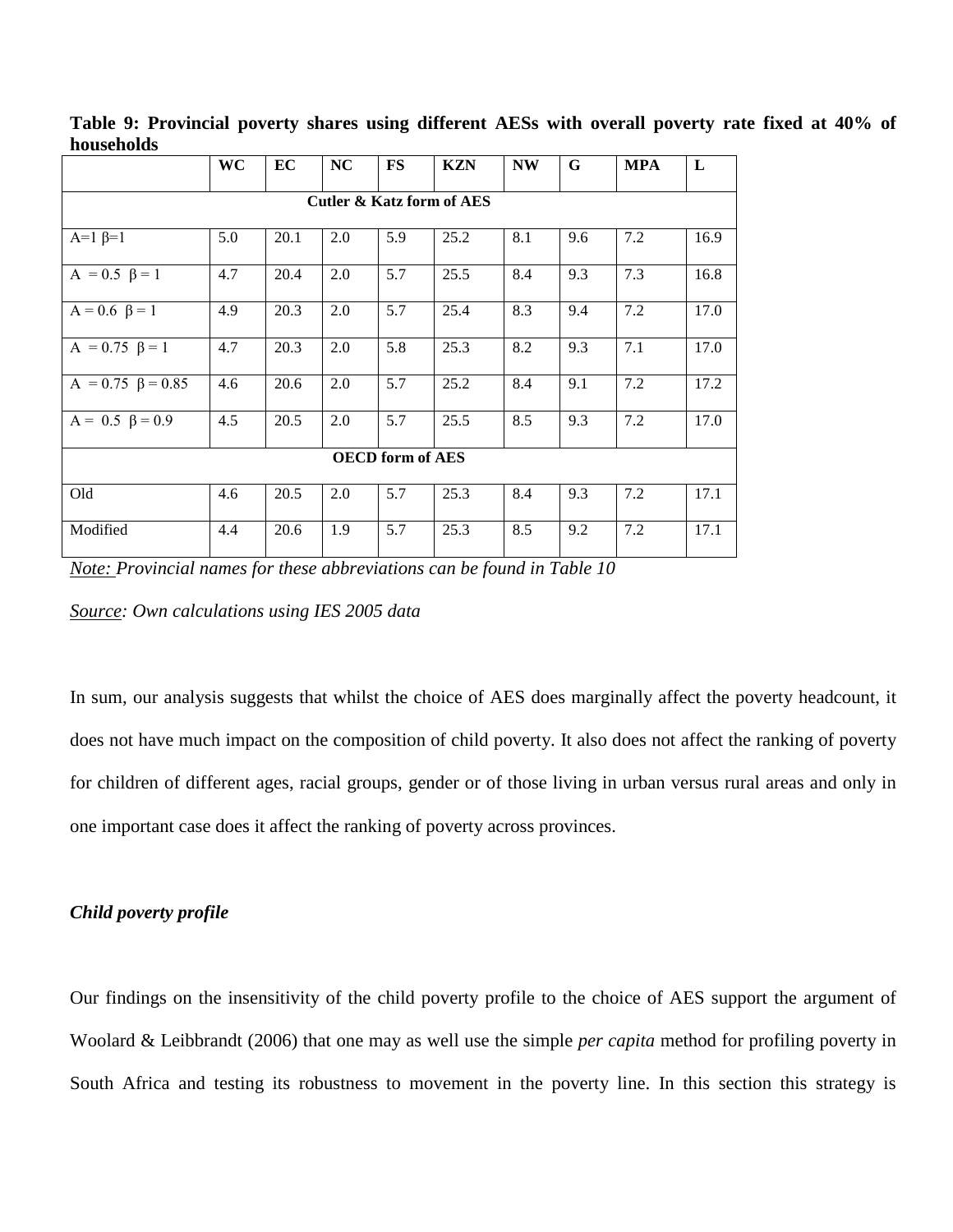followed, with the poverty line set at the  $40<sup>th</sup>$  percentile of household per capita income in IES 2005, which amounted to a R4 560 per capita in 2000 Rand values.

Table 10 presents a snapshot profile of child poverty in South Africa based on the per capita income welfare measure and IES 2005, with the poverty line cut off at this 40<sup>th</sup> percentile of households. As poor households tend to be larger, the poverty headcount for the population as a whole is 52.9%, if this poverty line is used. But poorer households tend to contain a disproportionate number of children: 65.5% of children are amongst the poor (this translates into [11](#page-34-0).8 million poor children)<sup>11</sup> versus only 45.2% of the adult population. Child poverty is much worse than poverty amongst the adult population (18 years or above), as is also shown in Table 10: On aggregate, only 45.1% of the adult population lie below the poverty line, as against 65.5% of children. Moreover, these differences between adult and child poverty also apply for the depth and severity of poverty: In fact, the proportional differentials are larger, indicating that the children's share of the poverty headcount would tend to rise as lower poverty lines are used.

With respect to age, Table 10 illustrates that the poverty headcount and poverty shares based on the headcount are highest amongst the youngest age cohort, followed by children age 5-14 and 15-17, as are the depth and severity. The profile confirms the racial dimension of child poverty, highlighted in previous studies. The child poverty rate is found to be much higher amongst African children than other racial groups, though it is also very high amongst coloured children. African children comprise 93% of poor children and Coloured children 5.3%. The poverty depth and severity measures are also far higher for African and Coloured children

<span id="page-34-0"></span><sup>&</sup>lt;sup>11</sup> This level, though somewhat arbitrary considering the equally arbitrary choice of poverty line, can be seen in the context of findings based on earlier data sets that used similar poverty cut offs. The NIEP (1996) measurement study, based on the PSLSD 1993, and which used the old OECD AES, found the poverty headcount amongst children aged 0-4 years to be 60%. Woolard  $(2002)$ , using the OHS 1999, a welfare indicator of per adult equivalent income and a Cutler & Katz (1992) type AES with the child cost parameter set at 0.6 and economies of scale parameter at 0.9 found it to be 59.2% amongst children age 0-17 and 59.3% amongst children age 0-6. Thus is appears that the poverty findings here are not all that different from those in previous studies, whereas there is somewhat less child poverty if the suggested StatsSA poverty line is used.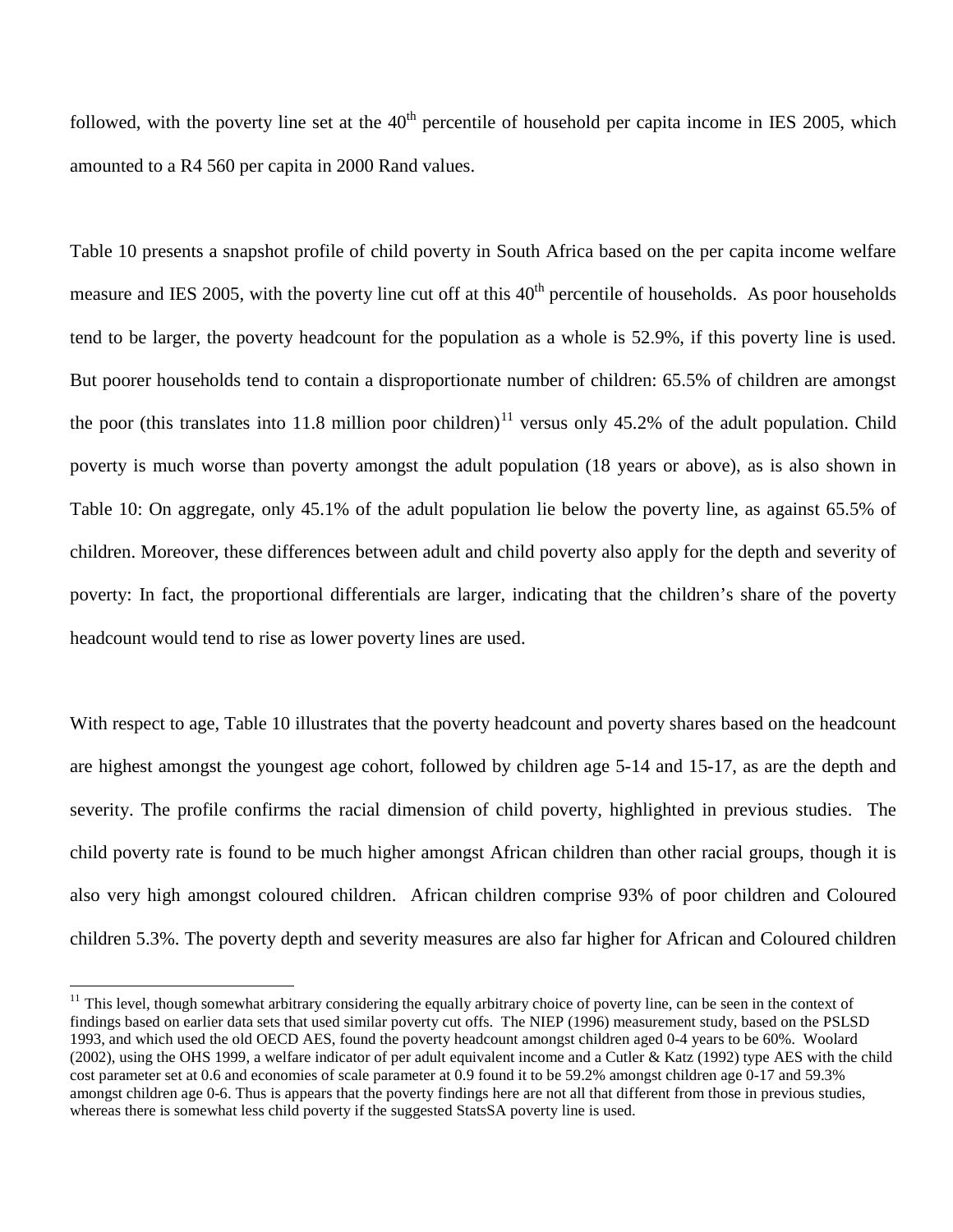than for other groups. With respect to gender, the IES 2005 reveals little difference in the measures across boys and girls. But child poverty is still more prevalent, deeper and more severe in rural areas – nearly two thirds of children identified as poor live in rural areas. Its rural face is the most prominent feature of child poverty in South Africa, and this especially applies when the depth and severity of poverty are considered: the rural poor are further below this poverty line than the urban poor, and the share of the rural child poverty headcount thus rises as the poverty line is set lower.

With respect to the provincial dimension of child poverty in South Africa, the key findings are as follows:

- There is large variation across provinces in the child poverty headcount rate, depth and severity measures.
- While the headcount poverty *rate* is highest in Limpopo when using the per capita income measure and the 40<sup>th</sup> percentile of households poverty line, the poverty *share* is much higher in more populous provinces that also experience much poverty, particularly Kwazulu-Natal and the Eastern Cape, which together contain 46% of poor children.
- The rankings for the poverty severity measure are slightly different from those on the depth and headcount measures, indicating that stochastic poverty dominance does not always hold (an issue returned to later). KwaZulu-Natal has the highest poverty severity (whilst it has the second highest depth of poverty and the third highest poverty headcount). Whereas Limpopo is ranked third in terms of the severity and depth measures, the province is first on the poverty headcount measure. Northwest emerges as having a lower severity of child poverty relative to the poverty headcount and depth measures.
- Western Cape is the best performer for all three of the FGT measures it has the lowest child poverty headcount rate, lowest depth of child poverty and lowest child poverty severity. .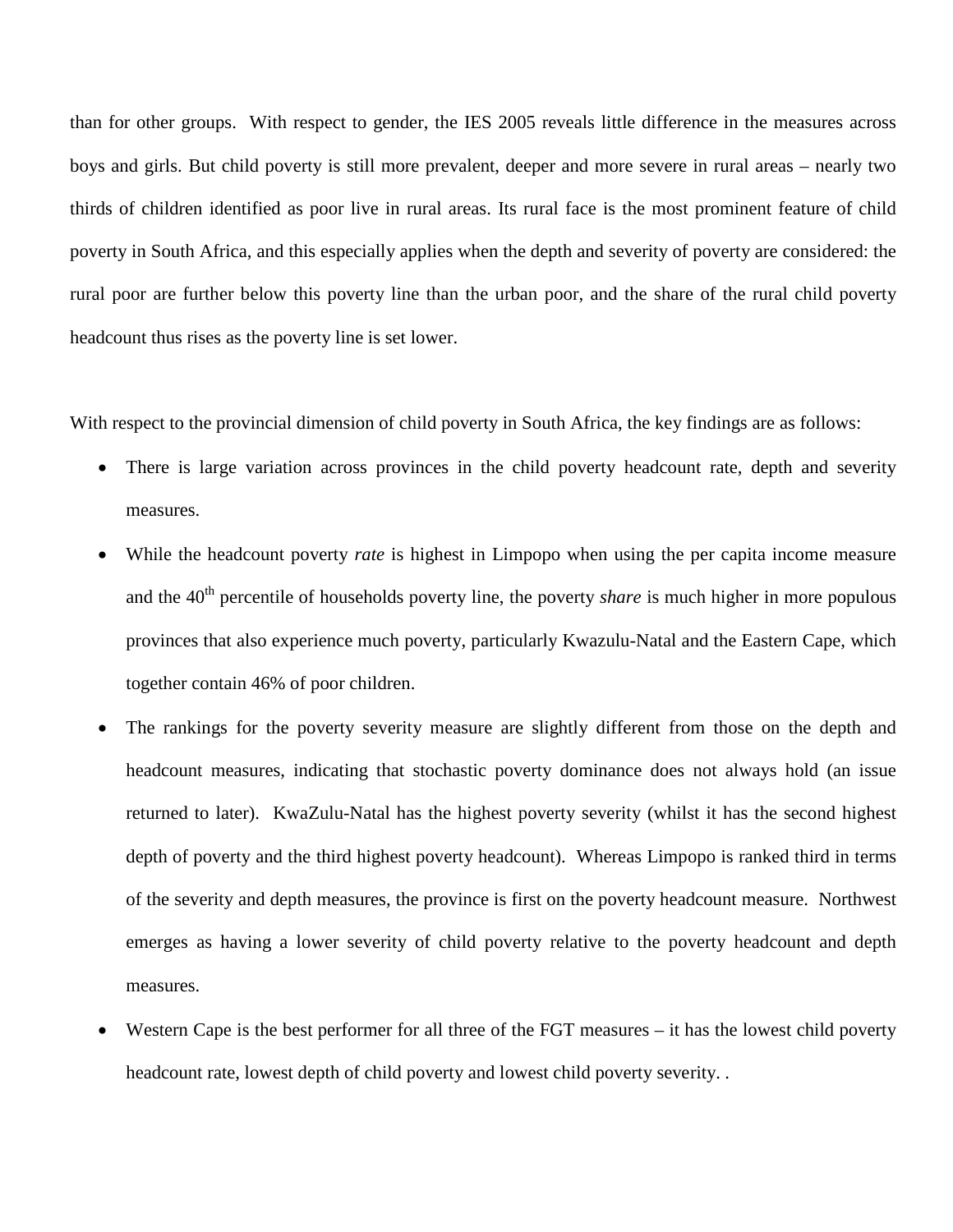| Table 10: Poverty profile for children and adults using income per capita as the welfare measure and |  |  |
|------------------------------------------------------------------------------------------------------|--|--|
| with the poverty line set at the $40th$ percentile of households                                     |  |  |

|                             | Child poverty (0-17 years) |                  |                        |                |                | <b>Adult poverty</b> |                |                |  |  |  |  |
|-----------------------------|----------------------------|------------------|------------------------|----------------|----------------|----------------------|----------------|----------------|--|--|--|--|
|                             | $P_0$                      |                  |                        | $P_1$          | P <sub>2</sub> | $P_0$                | $P_1$          | $P_2$          |  |  |  |  |
|                             |                            |                  | Poverty headcount rate | <b>Poverty</b> | <b>Poverty</b> | <b>Poverty</b>       | <b>Poverty</b> | <b>Poverty</b> |  |  |  |  |
|                             |                            |                  |                        | depth          | severity       | head-                | depth          | severity       |  |  |  |  |
|                             |                            |                  |                        | measure        | measure        | count                | measure        | measure        |  |  |  |  |
|                             |                            |                  |                        |                |                | rate                 |                |                |  |  |  |  |
|                             | Rate                       | <b>Share</b>     | <b>Number</b>          |                |                | Rate                 |                |                |  |  |  |  |
|                             | $(\%)$                     | (%)              |                        |                |                | (%)                  |                |                |  |  |  |  |
| Age                         |                            |                  |                        |                |                |                      |                |                |  |  |  |  |
| $0 - 4$                     | 66.1                       | 26.0             | 3 066 509              | 0.336          | 0.213          |                      |                |                |  |  |  |  |
| $5 - 14$                    | 65.7                       | 56.5             | 6 681 507              | 0.343          | 0.202          |                      |                |                |  |  |  |  |
| $15-17$                     | 63.8                       | 17.5             | 2 067 609              | 0.332          | 0.203          |                      |                |                |  |  |  |  |
| 0-17 (all children)         | 65.5                       | 100.0            | 11 822 544             | 0.328          | 0.205          |                      |                |                |  |  |  |  |
| $18+$ (all adults)          |                            |                  |                        |                |                | 45.2                 | 0.213          | 0.126          |  |  |  |  |
| <b>Racial group</b>         |                            |                  |                        |                |                |                      |                |                |  |  |  |  |
| African                     | 72.5                       | 93.9             | 11 100 826             | 0.375          | 0.232          | 54.4                 | 0.261          | 0.156          |  |  |  |  |
|                             |                            |                  |                        |                |                |                      |                |                |  |  |  |  |
| Coloured                    | 41.3                       | 5.3              | 623 412                | 0.167          | 0.093          | $\overline{30.1}$    | 0.110          | 0.057          |  |  |  |  |
| Asian                       | 24.2                       | 0.7              | 76 137                 | 0.093          | 0.052          | 13.7                 | 0.049          | 0.027          |  |  |  |  |
| White                       | $2.0\,$                    | $\overline{0.2}$ | 18 08 1                | 0.012          | 0.008          | $\overline{1.2}$     | 0.006          | 0.004          |  |  |  |  |
| Gender                      |                            |                  |                        |                |                |                      |                |                |  |  |  |  |
| Girls                       | 65.4                       | 49.1             | 5 819 410              | 0.336          | 0.204          | 39.7                 | 0.238          | 0.142          |  |  |  |  |
| <b>Boys</b>                 | 65.6                       | 50.9             | 5 985 265              | 0.332          | 0.206          | 49.9                 | 0.184          | 0.109          |  |  |  |  |
| <b>Urban/Rural location</b> |                            |                  |                        |                |                |                      |                |                |  |  |  |  |
| Rural                       | 82.8                       | 63.3             | 7 376 451              | 0.446          | 0.280          | 69.0                 | 0.344          | 0.209          |  |  |  |  |
| Urban                       | 48.6                       | 36.7             | 4 4 4 2 4 9 1          | 0.226          | 0.133          | 31.7                 | 0.139          | 0.080          |  |  |  |  |
| <b>Province</b>             |                            |                  |                        |                |                |                      |                |                |  |  |  |  |
|                             |                            |                  |                        |                |                |                      |                |                |  |  |  |  |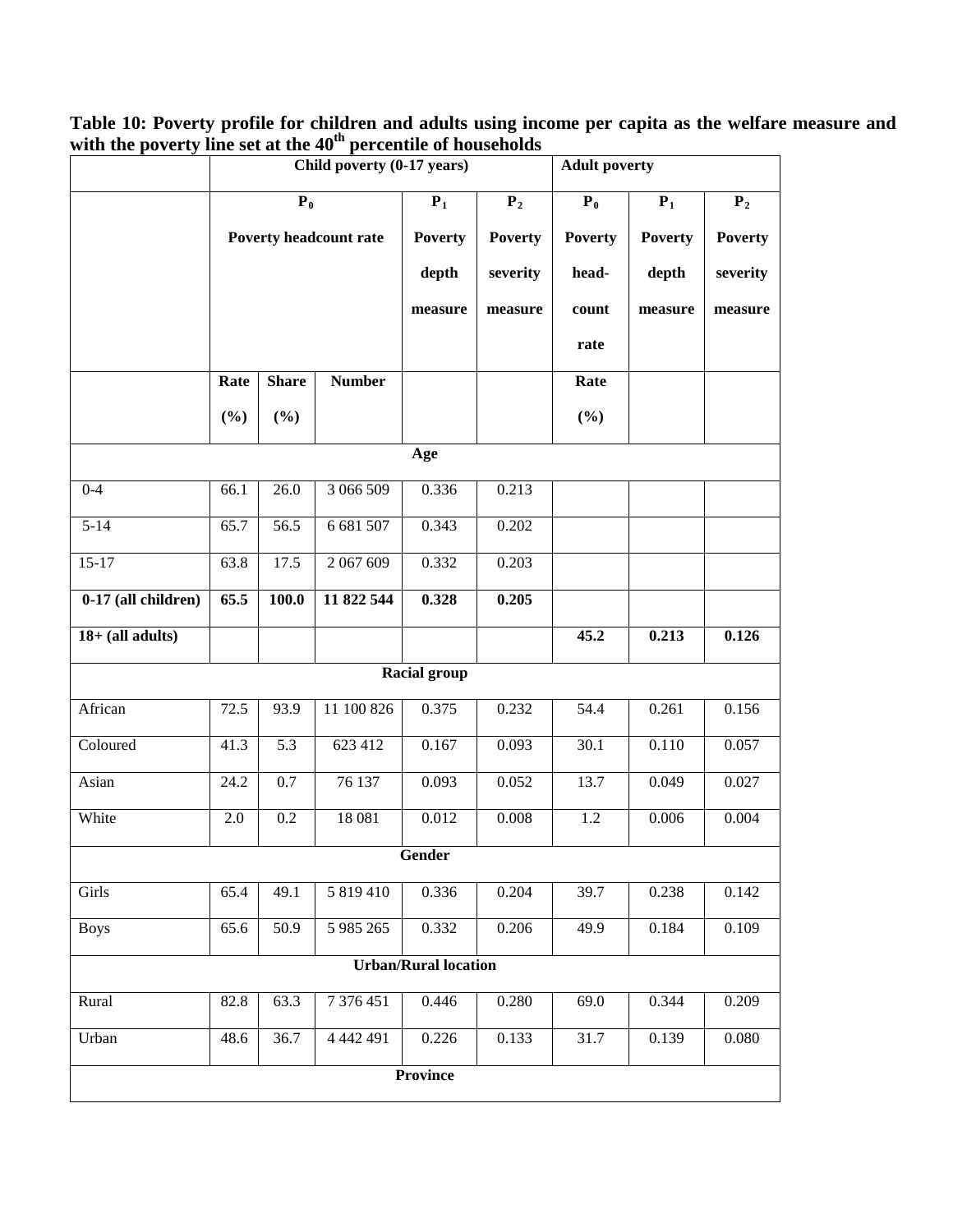| Western Cape      | 37.9 | 5.0  | 587 580   | 0.153 | 0.085 | 25.1 | 0.094 | 0.048 |
|-------------------|------|------|-----------|-------|-------|------|-------|-------|
| Eastern Cape      | 77.9 | 20.1 | 2 378 696 | 0.415 | 0.258 | 59.8 | 0.292 | 0.174 |
| Northern Cape     | 69.1 | 2.0  | 235 269   | 0.333 | 0.195 | 48.5 | 0.219 | 0.126 |
| <b>Free State</b> | 63.6 | 5.9  | 695 166   | 0.294 | 0.171 | 44.2 | 0.193 | 0.110 |
| Kwazulu-Natal     | 75.0 | 25.2 | 2 975 734 | 0.413 | 0.266 | 53.8 | 0.279 | 0.175 |
| <b>Northwest</b>  | 66.2 | 8.1  | 962 355   | 0.345 | 0.216 | 49.3 | 0.239 | 0.143 |
| Gauteng           | 41.3 | 9.6  | 1 138 511 | 0.186 | 0.110 | 26.0 | 0.111 | 0.065 |
| Mpumalanga        | 66.4 | 7.2  | 846 494   | 0.322 | 0.187 | 48.6 | 0.218 | 0.123 |
| Limpopo           | 78.0 | 16.9 | 2 002 739 | 0.400 | 0.242 | 65.6 | 0.313 | 0.183 |

*Source: Own calculations using IES 2005 data*

Testing the robustness of the child poverty profile to selection of the poverty line found the age, race, gender, and urban/rural dimensions to be robust. In the poverty-relevant range, there was clear first order dominance in each of these cases, implying that the rankings of poverty were invariant to the poverty line chosen and to whether the poverty measure used was  $P_0$ ,  $P_1$  or  $P_2$ . The results for the provincial rankings were slightly more complex and hence the provincial CDFs or poverty incidence curves are shown in Figure 3 below. The CDF arranges the population from poorest to richest using the chosen poverty measure and expresses those below any possible poverty line as a percentage of the total population (Deaton, 1997), i.e. it shows the headcount ratio of poverty at different alternative poverty lines. It is thus also known as a poverty incidence curve. Regardless of where the poverty line is drawn, Western Cape and Gauteng have the lowest child poverty headcount rates. However, up to an income level of approximately R6 000 per capita per annum, Western Cape has the lowest headcount, but thereafter there is a switch. Excepting at very low poverty lines, three provinces – KwaZulu-Natal, Limpopo and Eastern Cape – have the highest poverty headcounts. There is also a shift in the rankings of the weakest performers as alternative poverty lines are set: At very low poverty lines – of less than R2 000 per annum per capita – KwaZulu-Natal has the highest poverty headcount,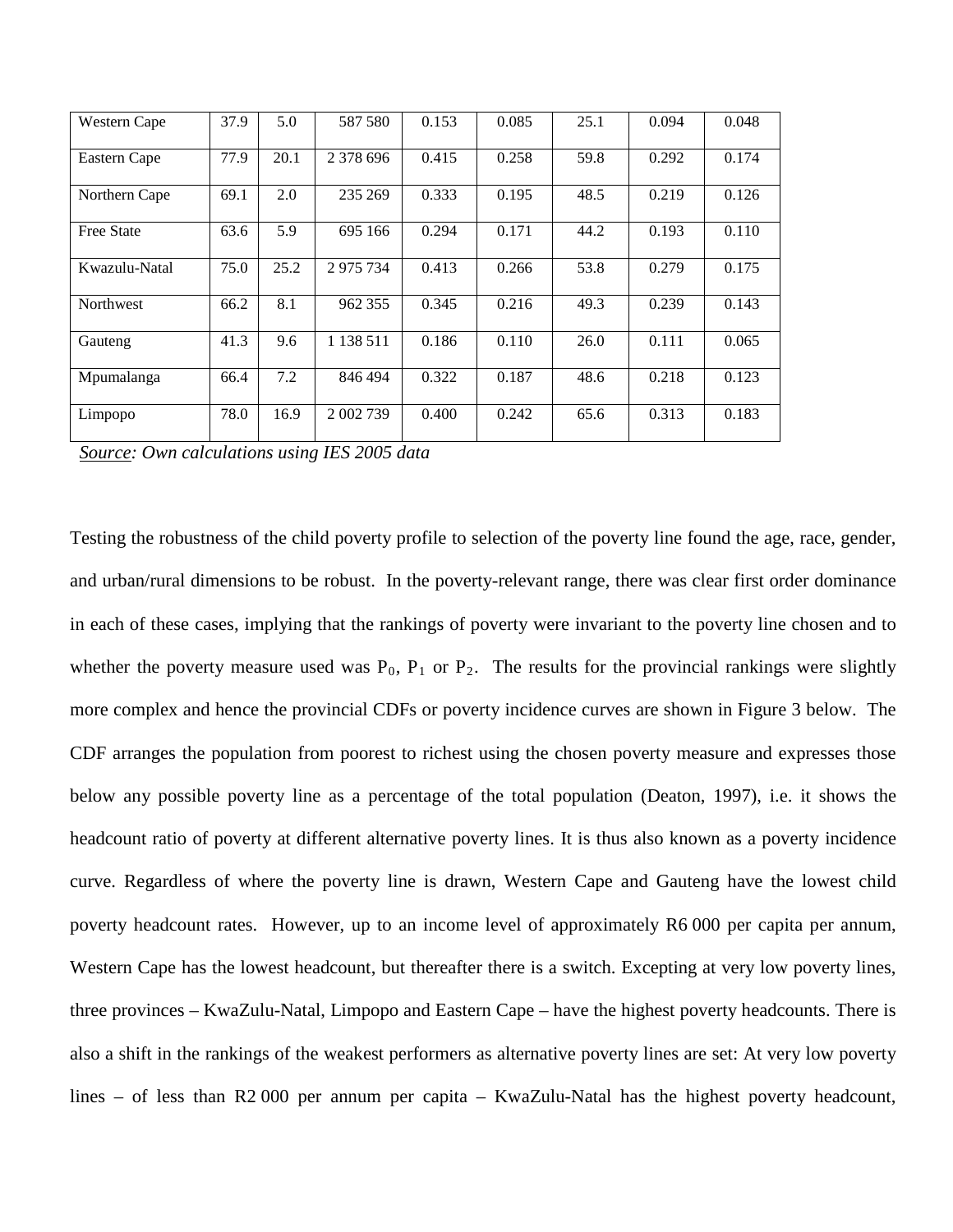followed by Eastern Cape, then Limpopo. From about R2 000, Eastern Cape becomes the worst performer. In the poverty line range between  $R4\,000$  and  $R5\,000$  – around our poverty line cut off (at  $R4\,560$ ) – it becomes difficult to see which of Eastern Cape or Limpopo has most headcount poverty. At higher poverty lines Limpopo clearly is the worst performer.





Where one CDF consistently lies above another, there is first order stochastic poverty dominance. This implies that the ranking of poverty between two such provinces remains unchanged whatever poverty line is used, and also whichever of the three FGT poverty measures  $(P_0, P_1 \text{ or } P_2)$  is selected for analysis. The crossing of the lines that is observed implies that the ranking of child poverty is affected by both the poverty line chosen, and by whether the poverty measure used is the headcount, depth or severity of child poverty. That confirms the results from Table 10: At the chosen poverty line (the 40<sup>th</sup> percentile of households),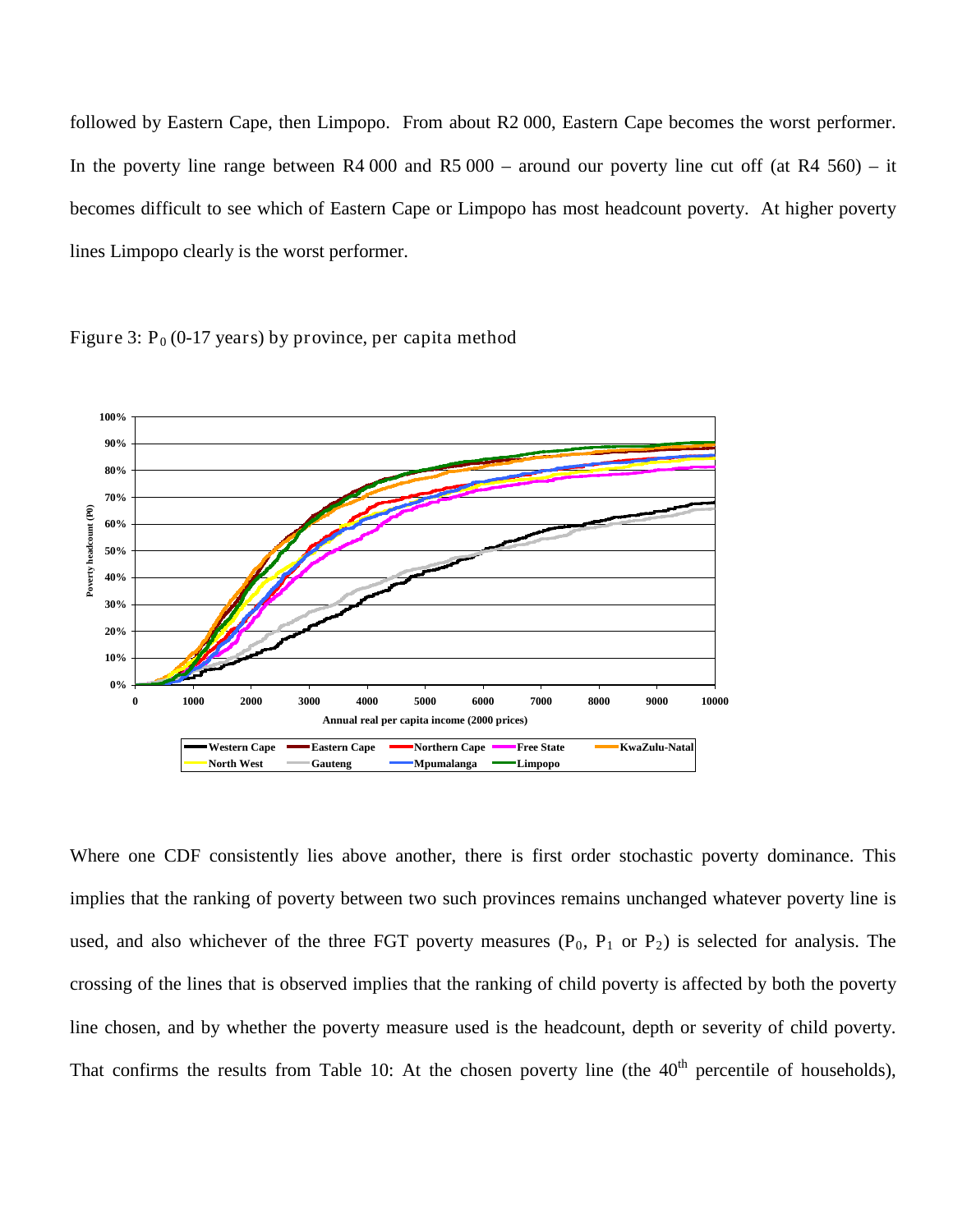headcount child poverty is worst in Limpopo followed by Eastern Cape and only then Kwazulu-Natal; but the depth of child poverty is greatest in Eastern Cape, followed by Kwazulu-Natal and then Limpopo; and the severity of child poverty is highest in Kwazulu-Natal, followed by Eastern Cape and with Limpopo only in the third position. Thus, it matters which measure is used, and this analysis also implies that the choice of the poverty line itself is important for ranking poverty: At very low poverty lines, the severity of child poverty that KwaZulu-Natal experiences will be reflected even in the headcount index, but if poverty lines are set high, there is a danger of under-estimating Kwazulu-Natal's child poverty share when focusing on the headcount rate.

## Conclusion

The first objective of this paper was to offer evidence on the sensitivity of South Africa's child poverty profile to changes in the AES. Income was used as the welfare indicator and the poverty line consistently held at the 40<sup>th</sup> percentile of households calculated with different AESs. The results were encouraging: the magnitude and composition of child poverty was found to be relatively insensitive to the scale used. Like previous South African studies (Deaton & Paxson 1997; Woolard 2002), reducing the value of the child cost parameter in the AES and allowing for economies of scale were found to reduce the child poverty headcount, but only marginally. The rankings of children of different ages, girls versus boys, racial groupings and children living in rural versus urban areas was unaffected by choice of AES, although the ranking of some of the provinces on the poverty headcount measure *was* found to be sensitive to the scale used. The analysis revealed that the proportions of children and households correctly identified as poor for the full range of scales using alternative scales as referent and other scales for comparison was extremely high. The findings on the insensitivity of the child poverty profile to the AES support the contention of Woolard & Leibbrandt (2006)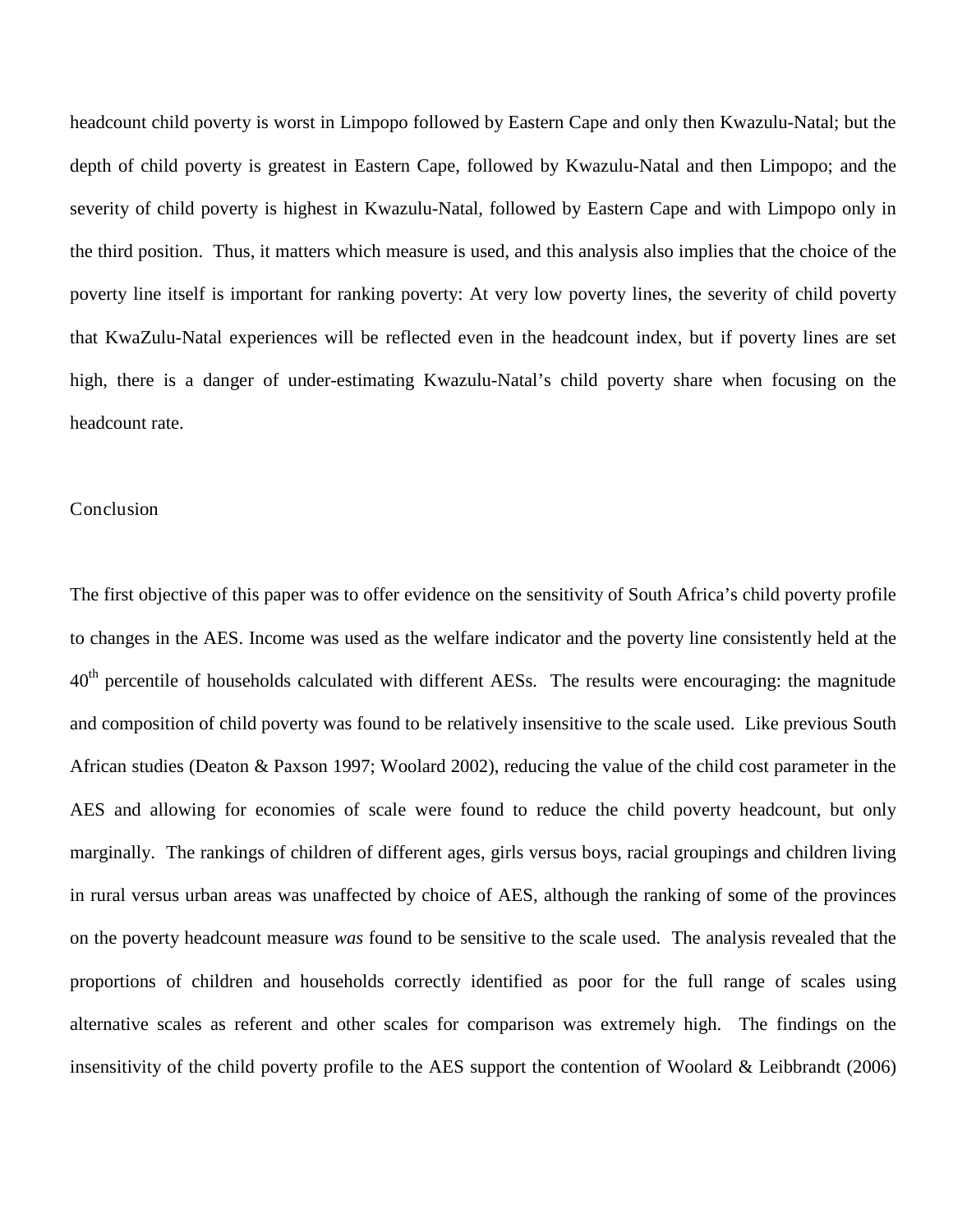that it may be appropriate to use a poverty line based on a *per capita* welfare measure for profiling poverty and child poverty in South Africa. This stands in contrast to the findings of Hunter *et al*. (2004:419), who find that equivalence scales matter greatly in the Australian case, and particularly that such scales have major implications for the composition of poverty between indigenous and other groups.

The second objective was to present an updated and more comprehensive profile of child poverty in South Africa. Per capita income was used as the welfare indicator for this purpose, with the poverty line cut off again set at the  $40<sup>th</sup>$  percentile of households (R4 650 per annum per capita in 2000 prices). This poverty line is in some sense arbitrary and therefore offers little 'objective' information on the extent of poverty. The profile suggests that child poverty (at 66.5%) remains more extensive than poverty of the population as a whole (52.9%) and poverty amongst adults (45.2%), confirming that children are more often to be found in poorer households. Moreover, despite the massive injection of transfers into households with poor children through the introduction and expansion of child support grants, poverty amongst children is still substantial.

The profile confirms that large variations across provinces in provincial child poverty headcounts remain. The poverty headcount rate in Limpopo (78.0%), the province with the highest rate, was nearly twice that in the Western Cape, which had the lowest rate (37.9%). KwaZulu-Natal (25.3%), followed by Eastern Cape (20.5%) and then Limpopo (17.1%) were found, as in other studies, to contain the majority of poor children. The lack of first order stochastic child poverty dominance amongst provinces implies that the ranking of poverty amongst provinces is sensitive to the choice of poverty line and the choice between the three FGT poverty measures. Eastern Cape, Western Cape and KwaZulu-Natal consistently were the poorest provinces in terms of child poverty, but the ranking of child poverty amongst them changed for different poverty lines or alternative child poverty measures. Thus, if the poverty line is set at lower levels, Kwazulu-Natal has the most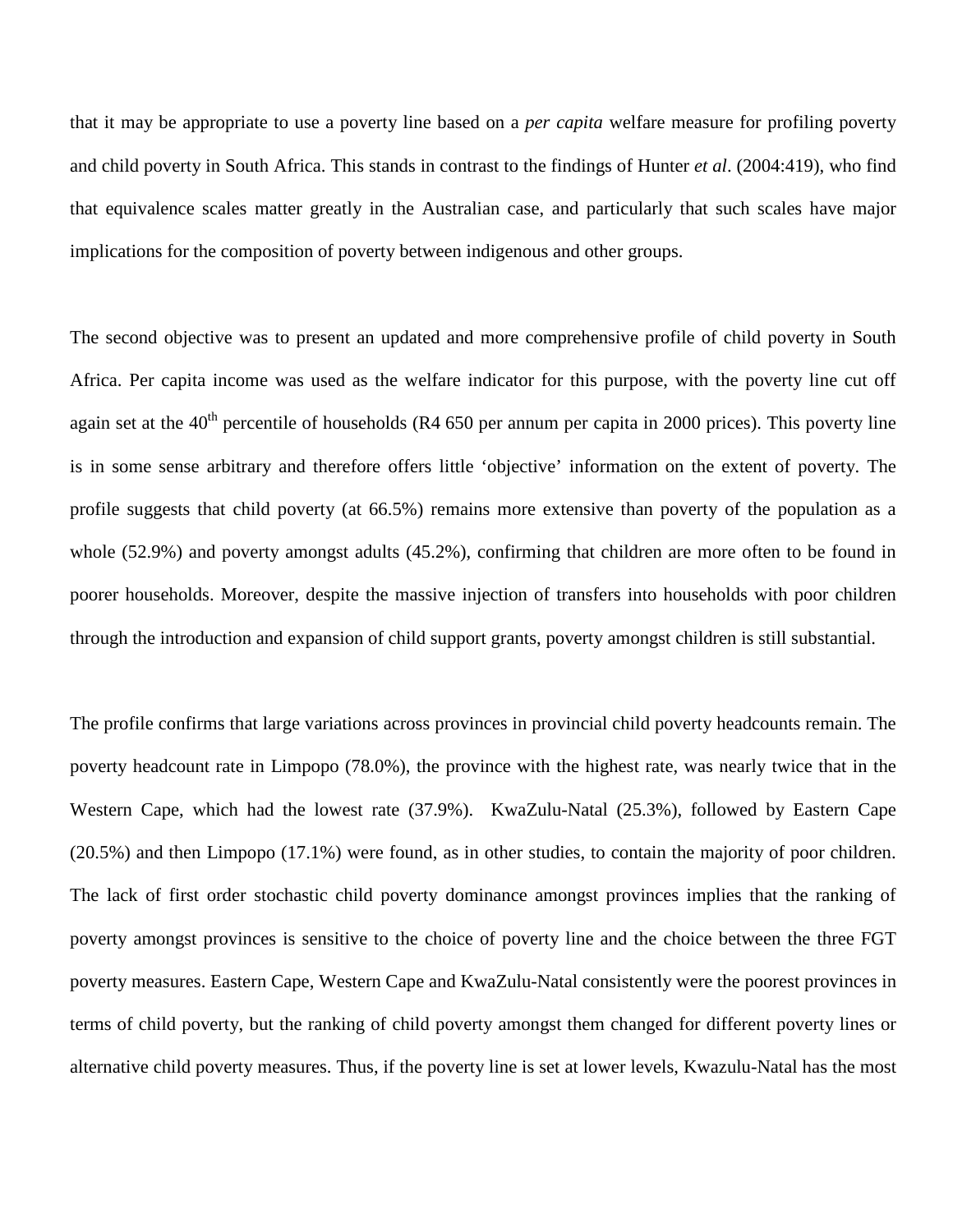headcount poverty; not surprisingly, it also then has the highest poverty severity index. Poor children are worst off in this province. Moreover, it is also one of the largest provinces, thus it has a large share (25.3%) of child poverty.

The child poverty headcount was found to be much higher in rural (82.8%) than urban areas (48.6%), as were the depth and severity of child poverty. Rural children comprise nearly two thirds of poor children. A larger proportion of poor children than poor adults reside in rural areas. The child poverty headcount, depth and severity were all found to be far higher amongst the African and Coloured child population.

The child poverty profile shed new light on the age dimensions of child poverty. The headcount, depth and severity of poverty are all higher amongst children in the youngest age cohort (0-4) followed by children age 5-14 and then by those aged 15-17. This is surprising in view of the fact that the child support grants did not, at the time of the survey, extend to the oldest group, so one would have expected households containing only older children to perhaps experience more poverty.

No firm conclusion on trends in money-metric child poverty can be drawn from this analysis. This is firstly, because rigorous comparison with findings from earlier data sets is undermined by differences in survey data collection methods, and secondly because of different welfare measures used across studies.

The paper confirms the need for government to target spending on poor *children*. Among provinces, KwaZulu Natal, Limpopo and Eastern Cape are still most in need of resources to address child poverty. It suggests that rural areas, the African and Coloured populations, should continue to receive the bulk of attention in order to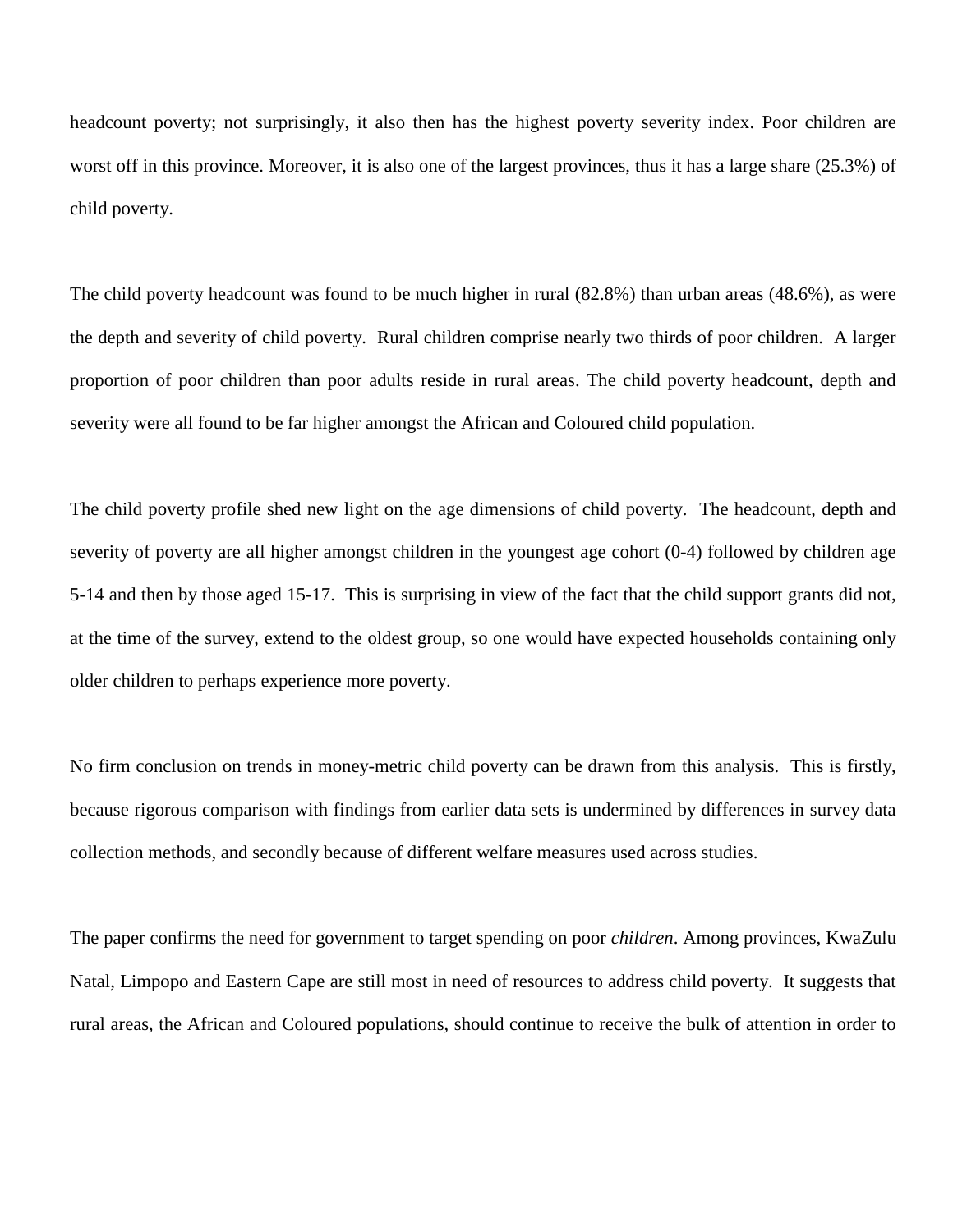reduce child poverty. The analysis also finds support for government's current policy stance of prioritising children in their earliest years

### References

Armstrong, P., Bongisa, L., Krige, S. 2008. *Poverty in South Africa: A profile based on recent household surveys*. Stellenbosch Economic Working Paper: 04/08. Stellenbosch: Department of Economics, University of Stellenbosch.

Barbarin, O., & Richter, L. 2001. *Mandela's Children*. London: Routledge.

- Barnes, H., Wright, G., Noble, M. & Dawes, A. 2007. *The South African Index of Multiple Deprivation for Children 2001*. A Research Project Funded by Save the Children Sweden Southern Africa Region. Human Sciences Research Council and Centre for the Analysis of South African Social Policy, University of Oxford. Available at [http://www.hrsc.ac.za](http://www.hrsc.ac.za/)
- Bellừ, L & Liberati, P. 2005. *Equivalence Scales: General Aspects*. EASYPol Analytical. Tools Module 032. Downloaded from<http://www.fao.org/tc/easypol>
- Berry, L., & Guthrie, T. 2003. *Rapid assessment: The situation of children in South Africa*. Cape Town: Children's Institute and Save the Children Sweden.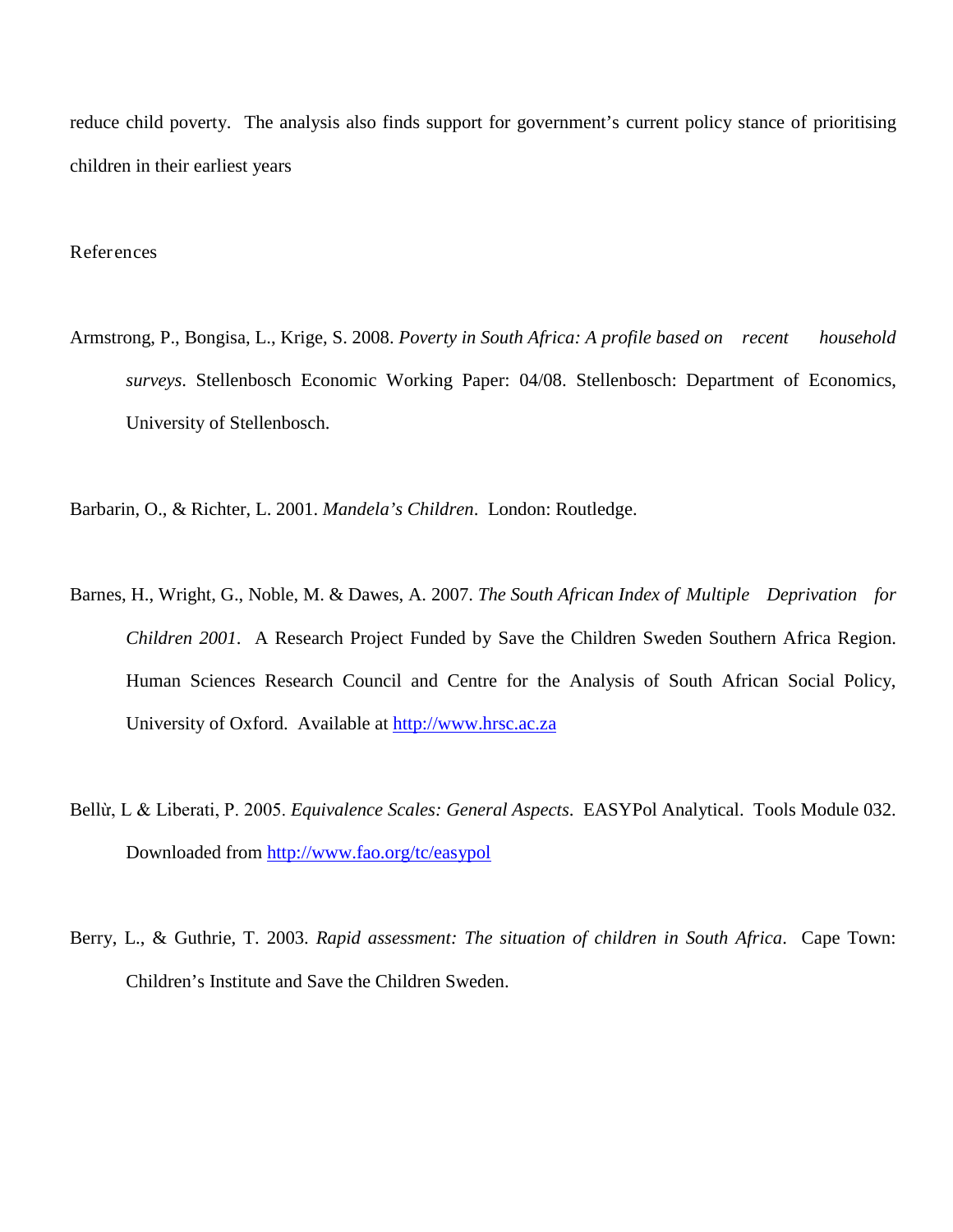- Bhorat, H., & Kanbur, R. 2005. Poverty and Well-being in Post-Apartheid South Africa: An Overview of Data, Outcomes and Policy. *Development Policy Research Unit Working Papers*, No. 05/101. Cape Town: DPRU, University of Cape Town..
- Buchmann, B., Rainwater, I., Schmauss, G., & Smeeding, T. 1998. Equivalence Scales, Wellbeing, Inequality and Poverty: Sensitivity Estimates Across Ten Countries Using the Luxembourg Income Study (LIS) Database. *Review of Income and Wealth*, 34:115-142.
- Burkhauser, R., Smeeding, T., & Merz, J. 1996. Relative Inequality and Poverty in Germany and the United States Using Alternative Equivalence Scales. *Review of Income and Wealth*. 42:381-400.

Braithwaite, 2008. *AESs in poverty measurement*. Memo.

- Chambers, R. 1988. Poverty in India: Concepts, Research and Reality. *Discussion Paper* 241, Institute of Development Studies, University of Sussex.
- Coetzee, E., & Streak, J. 2004. *Monitoring child socio-economic rights in South Africa: Achievements and Challenges*. Cape: Idasa Publishers.
- Corak, M. 2005. Principles and practicalities in measuring child poverty, *Innocenti Working Paper*, 2005-01. UNICEF Innocenti Research Centre.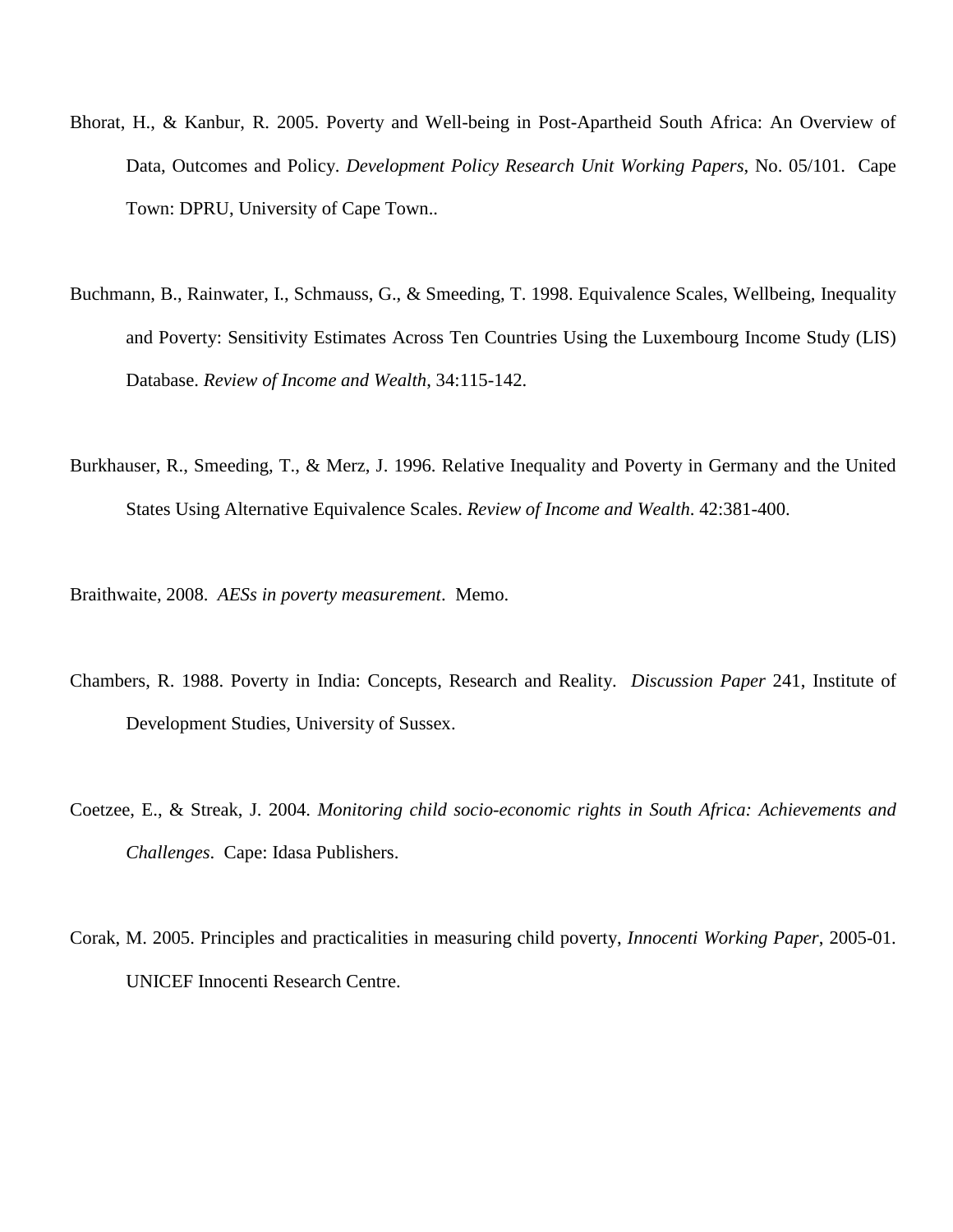- Coulter, F., Cowell, F., & Jenkins, S. 1992. Equivalence Scale Relativities and the Extent of Inequality and Poverty. *The Economic Journal*, 102:1067-1082.
- Dawes, A., Bray, R., & Van der Merwe, A. 2007. *Monitoring Child Well-being: A South African Rights-Based Approach*. Human Sciences Research Council: Pretoria.
- Deaton, A., & Muellbauer, J. 1986. On Measuring Child Costs: With Applications to Poor Countries. *Journal of Political Economy*, vol.94, no.4:720-744.
- Deaton, A. 1997. *The analysis of household surveys: Microeconomic analysis for development policy*. Washington DC: World Bank.
- Deaton, A. & Paxson, C. 1997. Poverty among children and the elderly in developing countries. Research Program in Development Studies Princeton University.
- Dieden, S. & Gustafsson, B. 2003. Child Poverty in South Africa: An assessment based on microdata. *International Journal of Social Welfare*, 2003. vol.12:326-338.
- Ewing, D. 2004. Report on the Children's Participation Component of Monitoring Child Socio-economic Rights in South Africa: Achievements and Challenges. Cape Town: Idasa.
- Foster, J., Greer, J., & Thorbecke, E. 1984. A class of additively decomposable poverty measures. *Econometrica*, 52:761-766.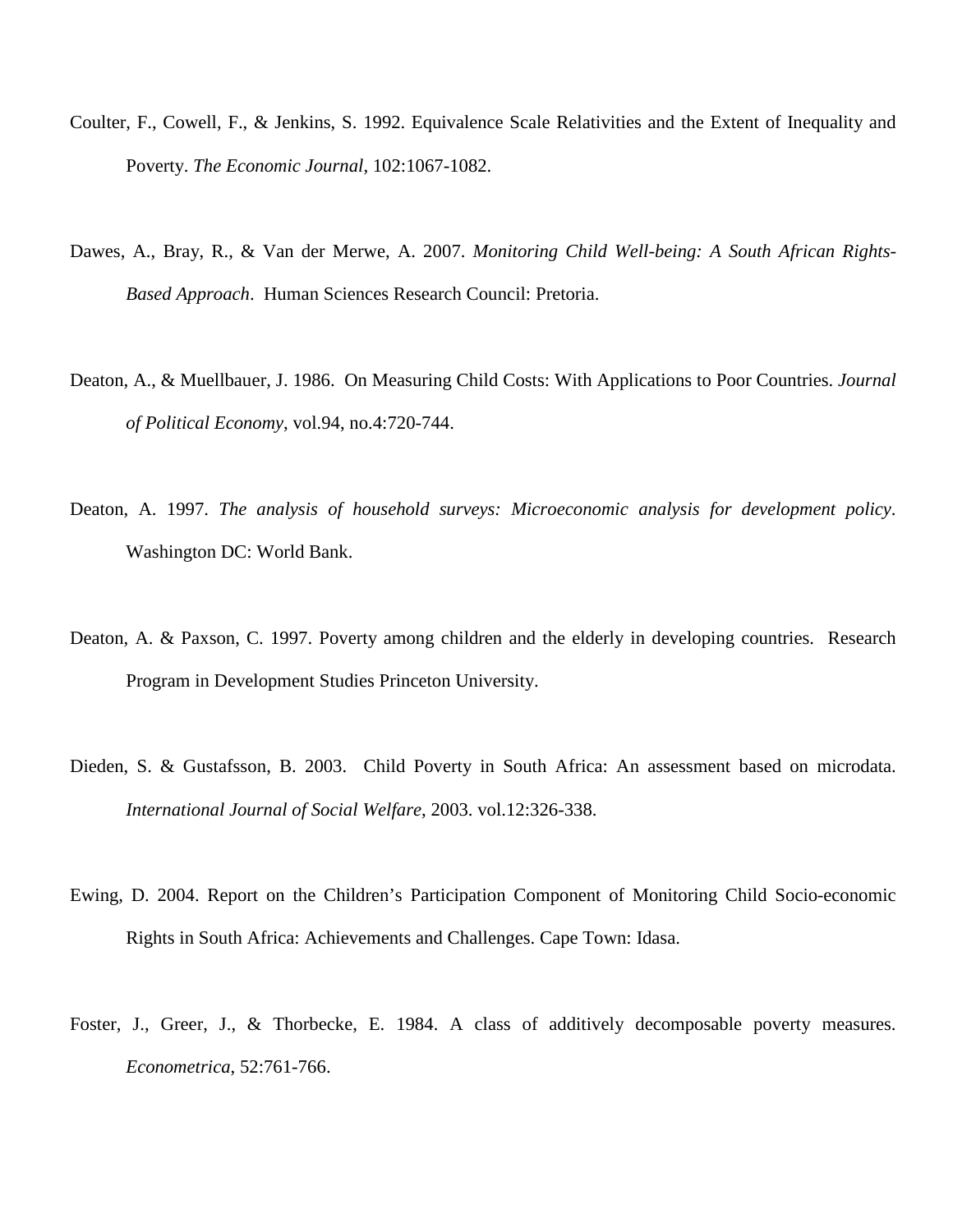- Haarrmann, D. 1999. The Living Conditions of South Africa's Children. *AFReC Research Monograph Series, Research Monograph* No. 9.
- Hunter, B.H., Kennedy, S. & Biddle, N. 2004. [Indigenous and Other Australian Poverty: Revisiting the](http://ideas.repec.org/a/bla/ecorec/v80y2004i251p411-422.html)  [Importance of Equivalence Scales.](http://ideas.repec.org/a/bla/ecorec/v80y2004i251p411-422.html) *[The Economic Record](http://ideas.repec.org/s/bla/ecorec.html)*, 80 (251): 411-422, December.
- Jenkins, S., & Cowell, F. 1994. Parametric Equivalence Scales and Scale Relativities. *The Economic Journal*, 104:891-900.
- Klasen, S. 1997. `Poverty, inequality and deprivation in South Africa: An analysis of the 1993 SALDRU Survey', *Social Indicators Research*, No. 41.pp.51-94.
- Lister, R. 2004. *Poverty*. Cambridge: Polity Press.
- May, J., Carter, M., & Posel, D. 1995. `The composition and persistence of poverty in rural South Africa: an entitlements approach', *Land and Agricultural Policy Centre Policy Paper*, No. 15. Land and Agricultural Policy Centre.
- Meth, C. & Dias, R. 2004. `Increases in poverty in South Africa, 1999-2002', *Development Southern Africa*, vol.21, no.1:59-85.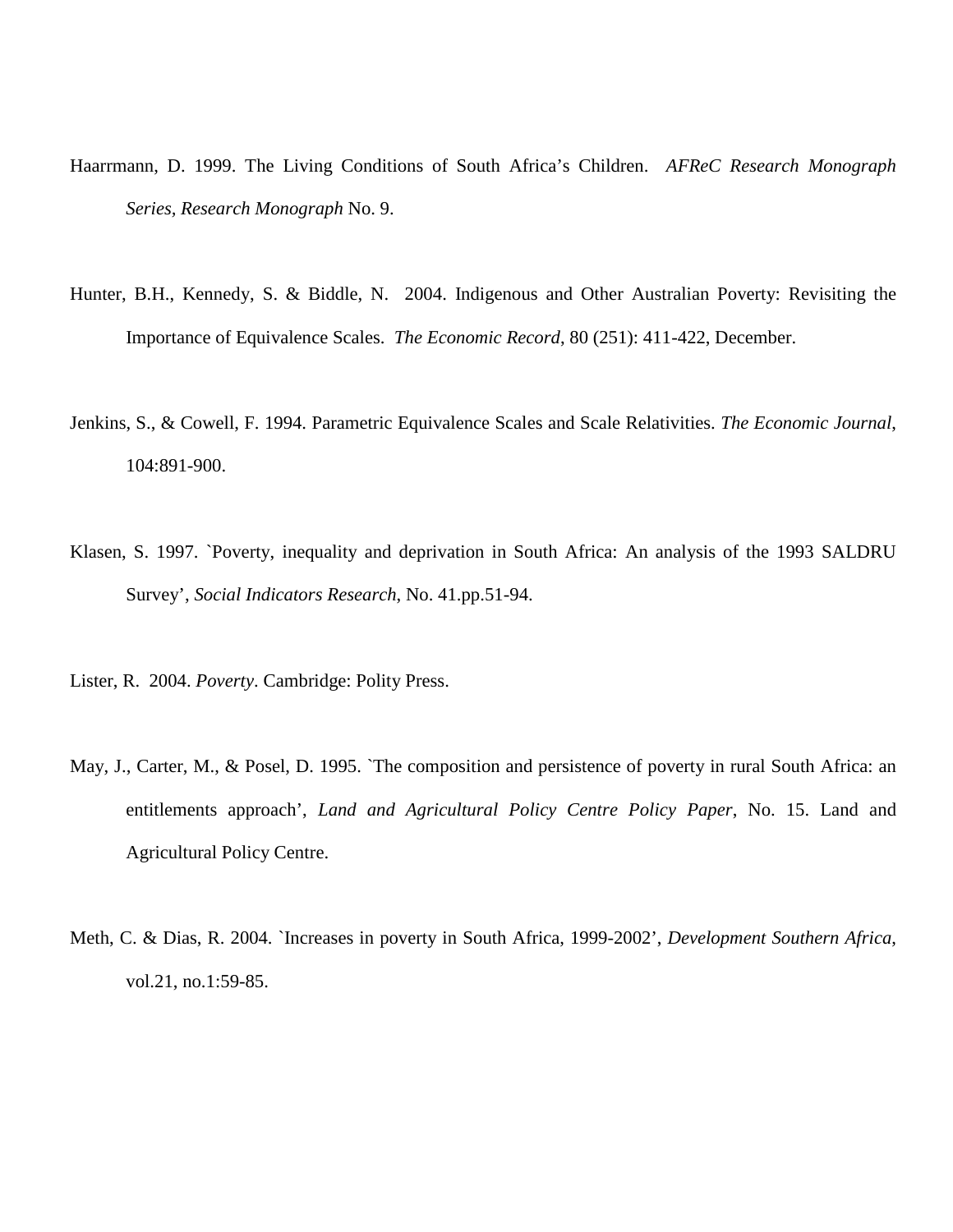- Minujin, A., Delamonica, E., Gonzalez, E. & Davidzuik, A. 2005. *Children Living in Poverty – A Review of Child Poverty Definitions, Measurements and Policies*. Desk Review Paper for UNICEF's Conference on Children & Poverty: Global Context, Local Solutions.
- Monson, J. Hall, K. Smith, C. & Shung-King, M. 2006. *South African Child Gauge 2006* Children's Institute: University of Cape Town.
- National Institute of Economic Policy (NIEP) 1996. *Children, Poverty and Disparity Reduction in South Africa: Towards Fulfilling the Rights of South Africa's Children*. Pretoria: Government Printer.

National Treasury, 2007. *Intergovernmental Fiscal Review 2007*. Pretoria: Government Printer.

- Noble, M. Wright, G. & Cluver, L. 2006. Development of a Child-Focused and Multidimensional Model of Child Poverty for South Africa. *Journal of Children & Poverty*, vol.12, No. 1: 39-53.
- Noble, M., Babita, M., Barnes, H., Dibben, C., Magasela, W., Noble, S., Htshongwana. P., Phillips, H., Rama, S., Roberts, S., Wright, G., & Zungu, S. 2006b. *The Provincial Indices of Multiple Deprivation for Children 2001*, University of Oxford, United Kingdom.
- OECD. 2008. What are equivalence scales? OECD Social Policy Division. Downloaded at <http://www.oecd.org/els/social> on 10 February 2008.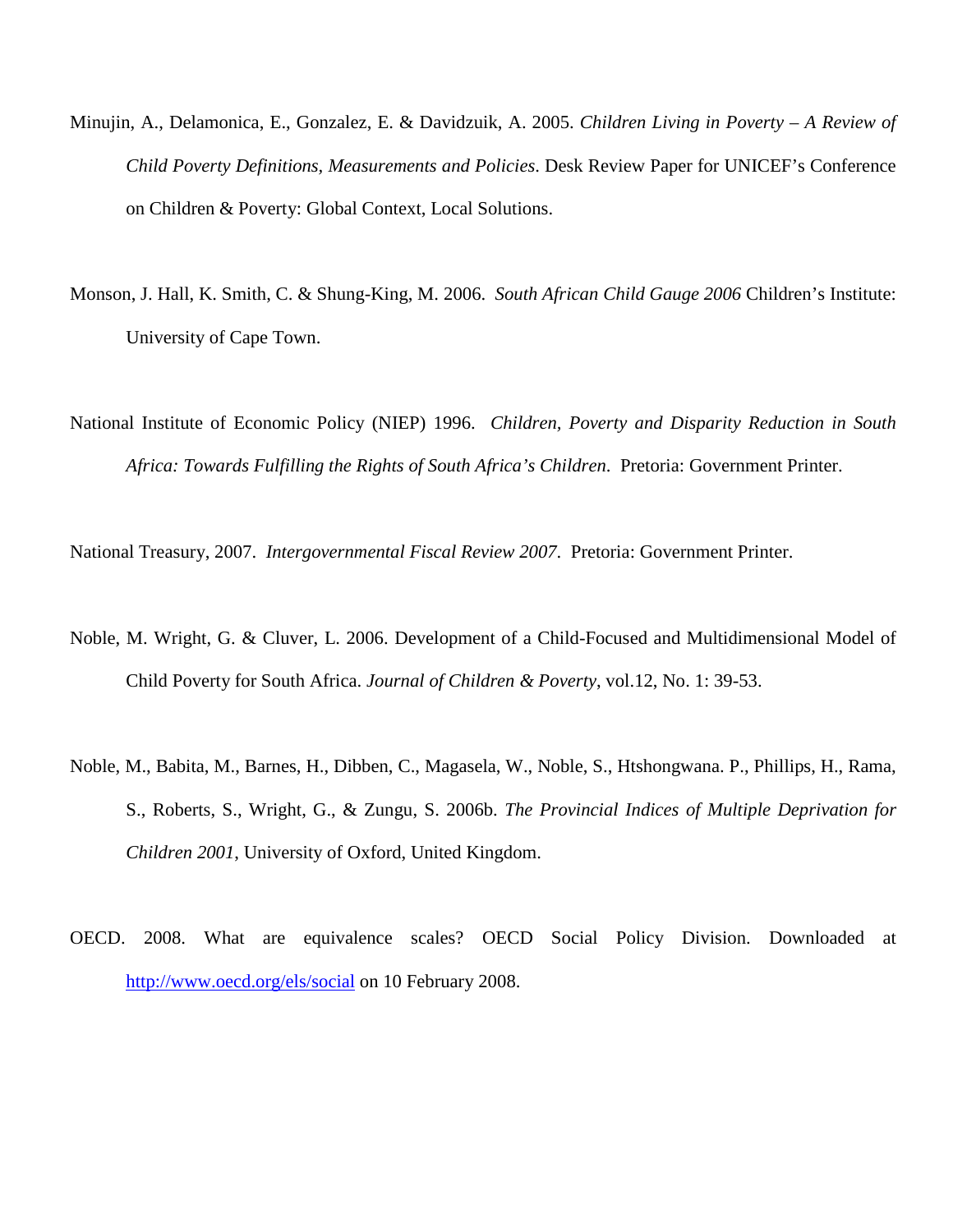Ravallion, M. 1992. Poverty comparisons: A guide to concepts and methods. *Living Standards Measurement Study Working Paper 88*. Washington DC: World Bank.

Republic of South Africa, 1996. *Report of the Lund Committee on Child and Family Support*. August.

Seekings, J. 2006. Facts, myths and controversies: The measurement and analysis if poverty and inequality after apartheid. Development Policy Research Unit and TIPS Conference on Accelerated and Shared Growth in South Africa. Birchwood Hotel, Johannesburg, 18-20 October.

Sen, A. 1987. *The Standard of Living*. Cambridge: Cambridge University Press.

- Simkins, 2004. *What happened to the distribution of income in South Africa between 1995 and 2001?* University of the Witwatersrand, Johannesburg. Working Paper.
- Skweyiya, Z. (2008*). Budget Vote speech by the Minister of Social Development, Dr Zola Skweyiya to the National Assembly*, Cape Town, 30 May.
- Statistics South Africa & National Treasury 2007. A national poverty line for South Africa. 21 February. Available at [http://www.treasury.gov.za](http://www.treasury.gov.za/)

Streak, J. 2002a New Results on Child Poverty in South Africa *Budget Brief No.101*. Cape Town: Idasa .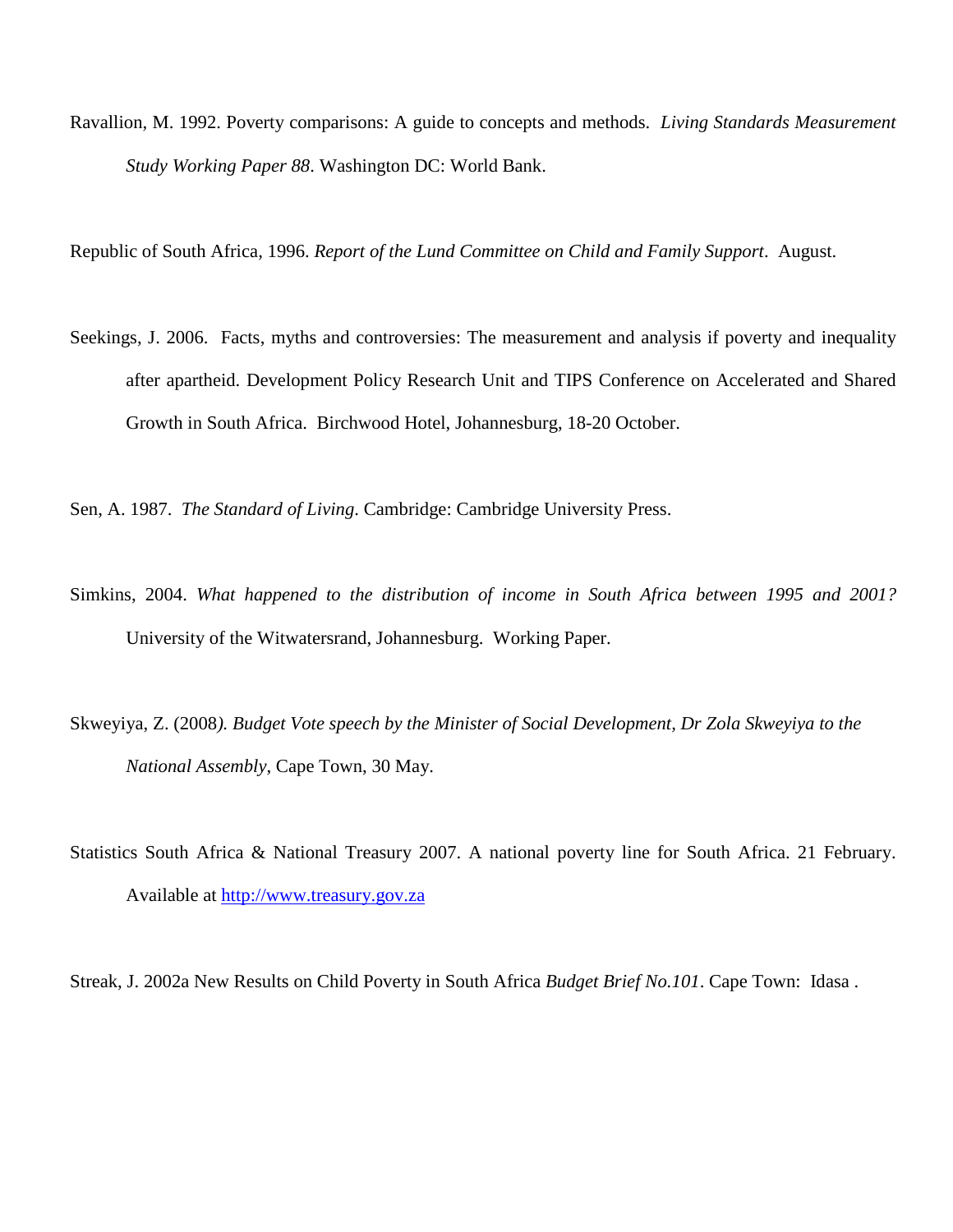- Streak, J. 2002b Provincial child poverty rates and numbers based on poverty lines of R400 and R200 and October Household Survey data. *Child Poverty Monitor 1*, Cape Town: Idasa.
- Streak, J. 2004. `Child Poverty'. Chapter One in Coetzee, E. & Streak, J. (eds) *Monitoring Child Socioeconomic Rights in South Africa: Achievements and Challenges*. Cape Town: IDASA Publishing Department.
- Stuart, F., Ruggeri, C., Ruhi, L, & Saith, R. 2003. *Everyone agrees we need poverty reduction, but not what this means: does this matter?* Paper for WIDER Conference on Inequality, Poverty and Human Wellbeing. Helsinki, 30-31 May.
- Sumner, A. 2004. *Economic wellbeing and Non-economic wellbeing: A review of the meaning and measurement of poverty*. United Nations University World Institute for Development Economics Research, Research Paper. No. 2004/30. April.
- Van der Berg, S. 1997. South African social security under apartheid and beyond. *Development Southern Africa*, Vol.14, No.4. December:481-503.
- Van der Berg, S. 2007. Declining Poverty in South Africa The Role of Social Grants. *Presentation to a Conference on Social Grants*, Pilansberg, 14 June.
- Van der Berg, S., Louw, M., & du Toit, L. 2007. *Poverty trends since the transition: What we know*. Department of Economics, Stellenbosch University. .